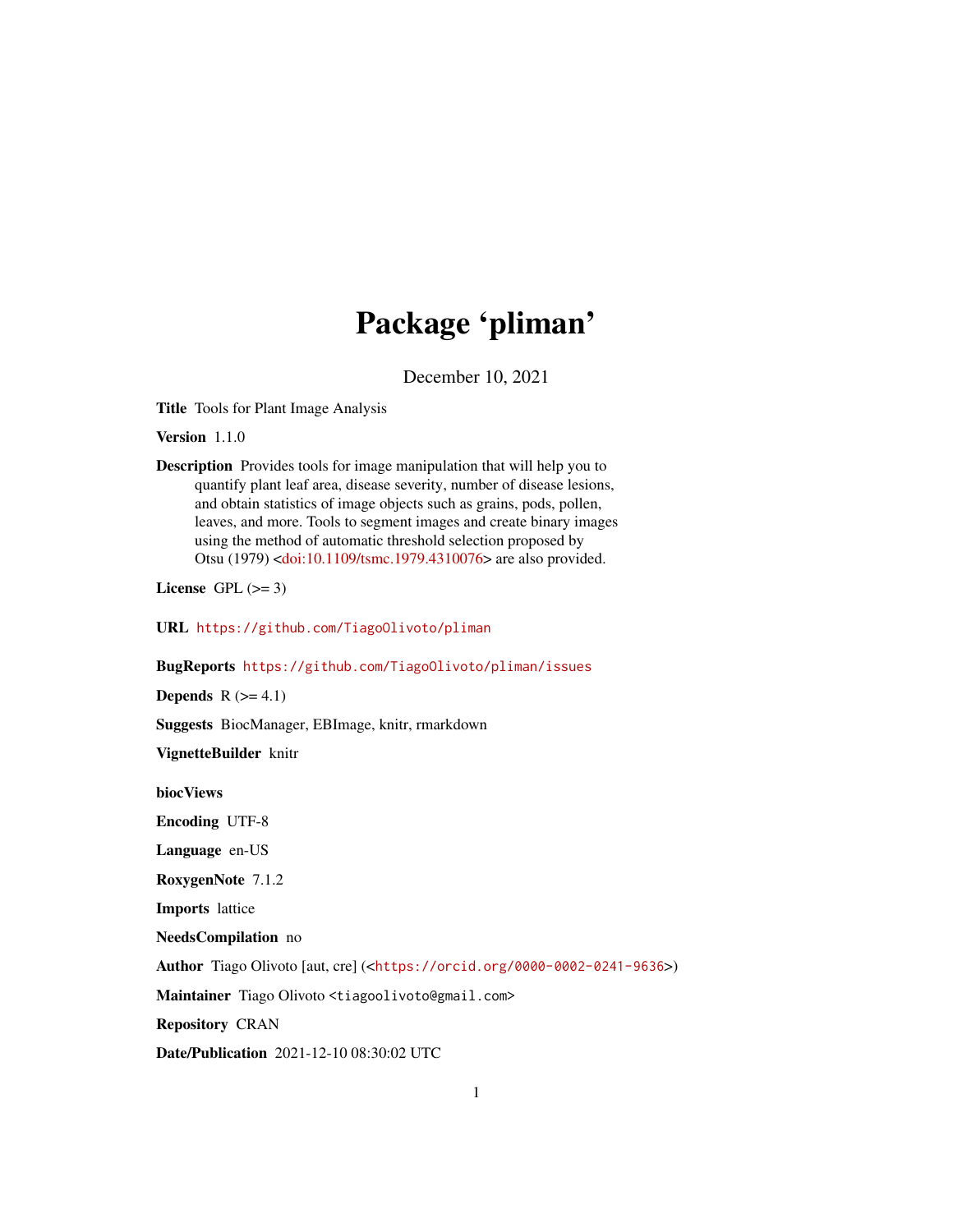# <span id="page-1-0"></span>R topics documented:

|       | $\overline{11}$ |
|-------|-----------------|
|       |                 |
|       |                 |
|       |                 |
|       |                 |
|       |                 |
|       |                 |
|       |                 |
|       |                 |
|       |                 |
|       |                 |
|       |                 |
|       |                 |
|       |                 |
|       |                 |
|       |                 |
|       |                 |
|       | 42              |
|       | 45              |
|       |                 |
| Index | 51              |
|       |                 |

<span id="page-1-1"></span>analyze\_objects *Analyzes objects in an image*

# <span id="page-1-2"></span>Description

- [analyze\\_objects\(\)](#page-1-1) provides tools for counting and extracting object features (e.g., area, perimeter, radius, pixel intensity) in an image. See more at Details section.
- [plot.anal\\_obj\(\)](#page-1-2) Produces an histogram for the R, G, and B values when argument object\_index is used in the function [analyze\\_objects\(\)](#page-1-1).

```
analyze_objects(
  img,
  foreground = NULL,
 background = NULL,
 pattern = NULL,
 parallel = FALSE,
 workers = NULL,
  watershed = TRUE,
  resize = FALSE,
```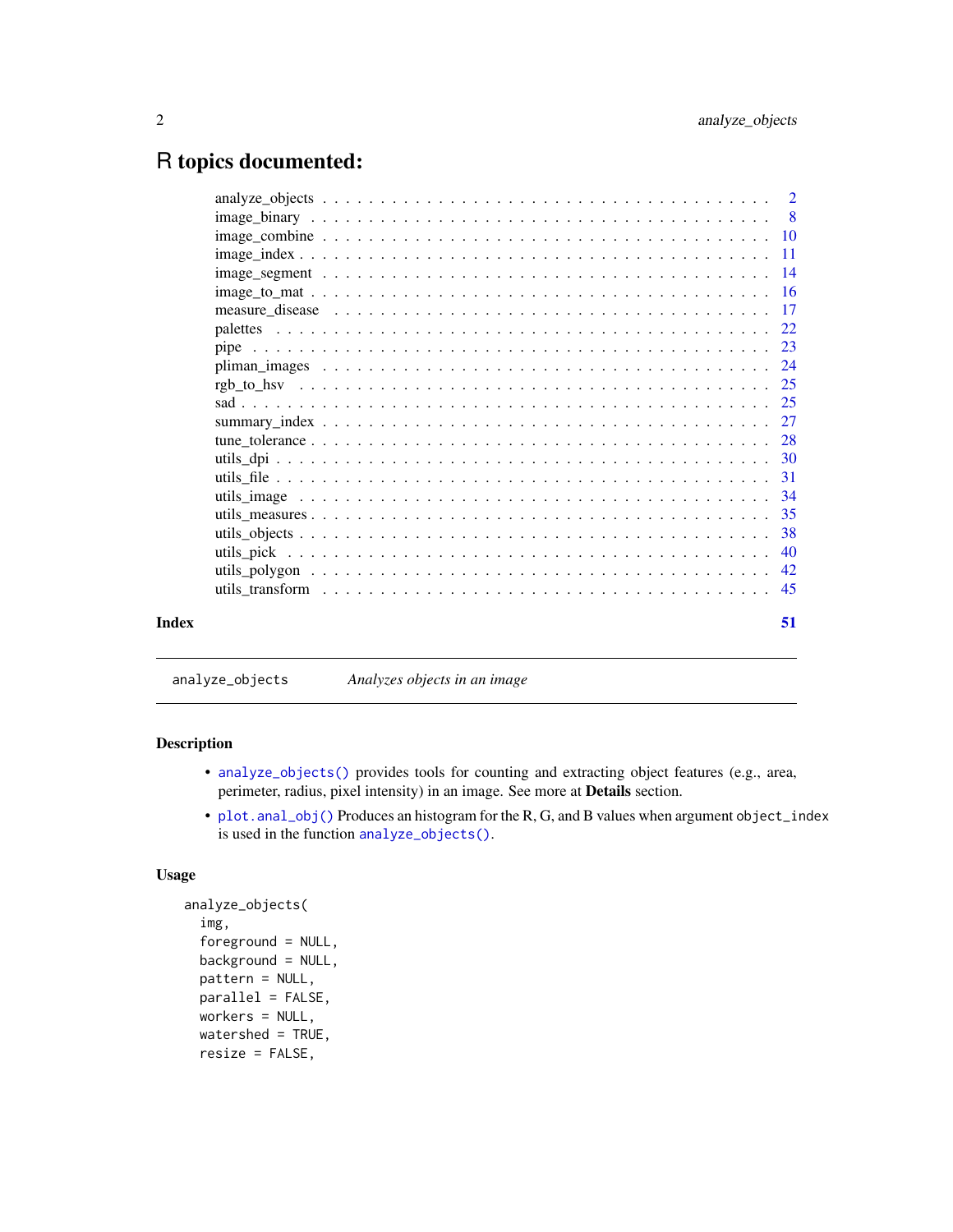```
trim = FALSE,fill\_hull = FALSE,filter = FALSE,
  invert = FALSE,
  object_size = "medium",
  index = "NB",my_index = NULL,object_index = NULL,
  threshold = "Otsu",
  tolerance = NULL,
  extension = NULL,
  lower_size = NULL,
  upper_size = NULL,
  topn_lower = NULL,
  topn_upper = NULL,
  lower_eccent = NULL,
  upper_eccent = NULL,
  lower_circ = NULL,
  upper_circ = NULL,
  randomize = TRUE,nrows = 2000,show_image = TRUE,
  show_original = TRUE,
  show\_chull = FALSE,show_contour = TRUE,
  contour_col = "red",
  contour_size = 1,
  show_background = TRUE,
  show_segmentation = FALSE,
  col_foreground = NULL,
  col_background = NULL,
 marker = FALSE,
 marker_col = NULL,
 marker_size = NULL,
  save_image = FALSE,
 prefix = "proc_",dir_original = NULL,
 dir_processed = NULL,
  verbose = TRUE
)
## S3 method for class 'anal_obj'
plot(
 x,
 which = "measure",
 measure = "area",
  type = "density",
  facet = FALSE,
```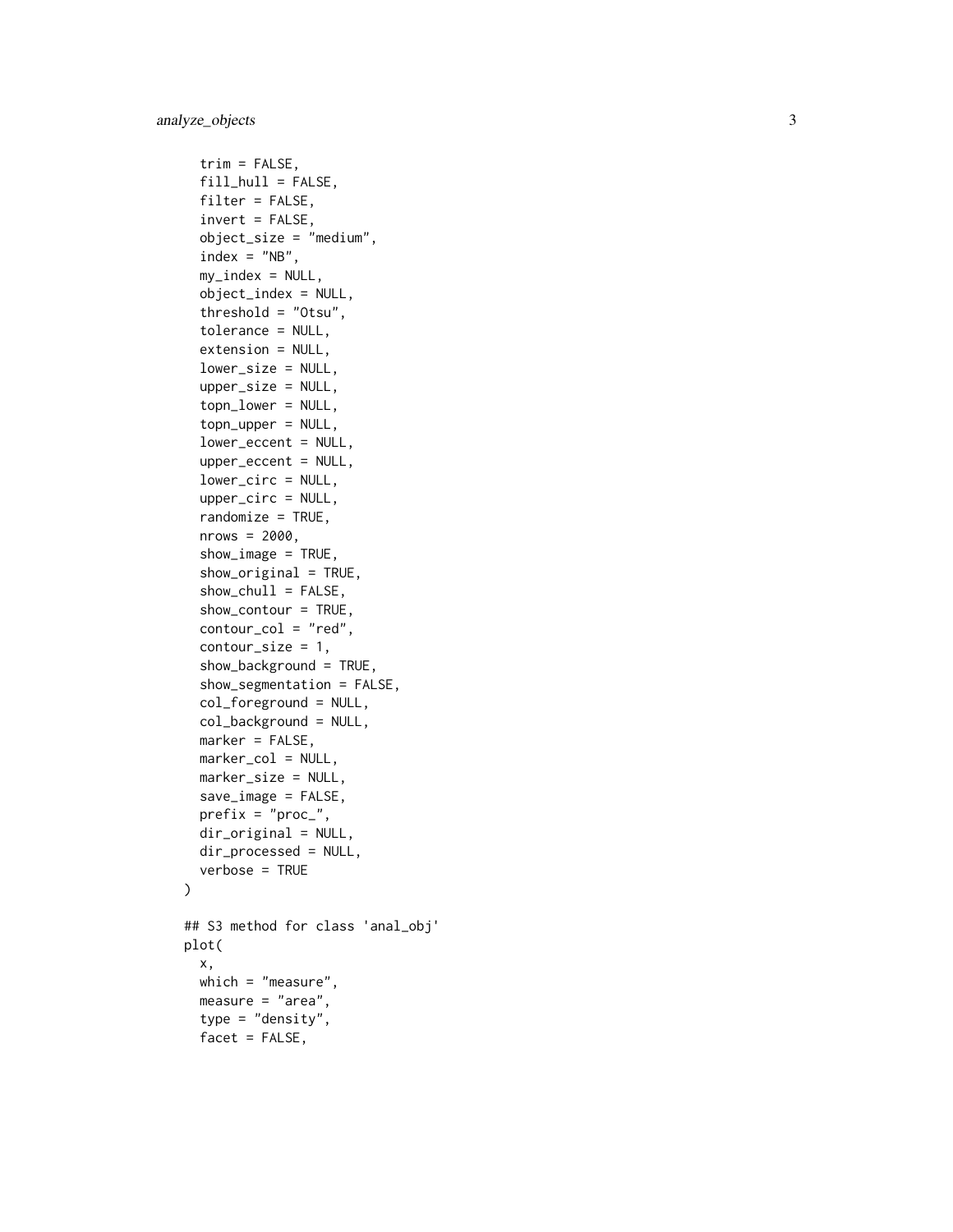<span id="page-3-0"></span>...  $\lambda$ 

# Arguments

| img         | The image to be analyzed.                                                                                                                                                                                                                                                                                                                                                                                                                                                         |
|-------------|-----------------------------------------------------------------------------------------------------------------------------------------------------------------------------------------------------------------------------------------------------------------------------------------------------------------------------------------------------------------------------------------------------------------------------------------------------------------------------------|
| foreground  | A color palette of the foreground (optional).                                                                                                                                                                                                                                                                                                                                                                                                                                     |
| background  | A color palette of the background (optional).                                                                                                                                                                                                                                                                                                                                                                                                                                     |
| pattern     | A pattern of file name used to identify images to be imported. For example,<br>if pattern = "im" all images in the current working directory that the name<br>matches the pattern (e.g., img1.-, image1.-, im2.-) will be imported as a list.<br>Providing any number as pattern (e.g., pattern = $"1"$ ) will select images that<br>are named as $1.-$ , $2.-$ , and so on. An error will be returned if the pattern matches<br>any file that is not supported (e.g., img1.pdf). |
| parallel    | If TRUE processes the images asynchronously (in parallel) in separate R sessions<br>running in the background on the same machine. It may speed up the processing<br>time, especially when pattern is used is informed. When object_index is<br>informed, multiple sections will be used to extract the RGB values for each<br>object in the image. This may significantly speed up processing time when an<br>image has lots of objects (say $>1000$ ).                          |
| workers     | A positive numeric scalar or a function specifying the number of parallel pro-<br>cesses that can be active at the same time. By default, the number of sections is<br>set up to 50% of available cores.                                                                                                                                                                                                                                                                          |
| watershed   | If TRUE (default) performs watershed-based object detection. This will detect<br>objects even when they are touching one other. If FALSE, all pixels for each<br>connected set of foreground pixels are set to a unique object. This is faster but<br>is not able to segment touching objects.                                                                                                                                                                                    |
| resize      | Resize the image before processing? Defaults to FALSE. Use a numeric value of<br>range 0-100 (proportion of the size of the original image).                                                                                                                                                                                                                                                                                                                                      |
| trim        | Number of pixels removed from edges in the analysis. The edges of images<br>are often shaded, which can affect image analysis. The edges of images can be<br>removed by specifying the number of pixels. Defaults to FALSE (no trimmed<br>edges).                                                                                                                                                                                                                                 |
| fill_hull   | Fill holes in the binary image? Defaults to FALSE. This is useful to fill holes in<br>objects that have portions with a color similar to the background. IMPORTANT:<br>Objects touching each other can be combined into one single object, which may<br>underestimate the number of objects in an image.                                                                                                                                                                          |
| filter      | Performs median filtering after image processing? defaults to FALSE. See more<br>at image_filter().                                                                                                                                                                                                                                                                                                                                                                               |
| invert      | Inverts the binary image, if desired. This is useful to process images with black<br>background. Defaults to FALSE.                                                                                                                                                                                                                                                                                                                                                               |
| object_size | The size of the object. Used to automatically set up tolerance and extension<br>parameters. One of the following. "small" (e.g. wheat grains), "medium"<br>(e.g, soybean grains), "large"(e.g, peanut grains), and "elarge" (e.g, soybean<br>pods)'.                                                                                                                                                                                                                              |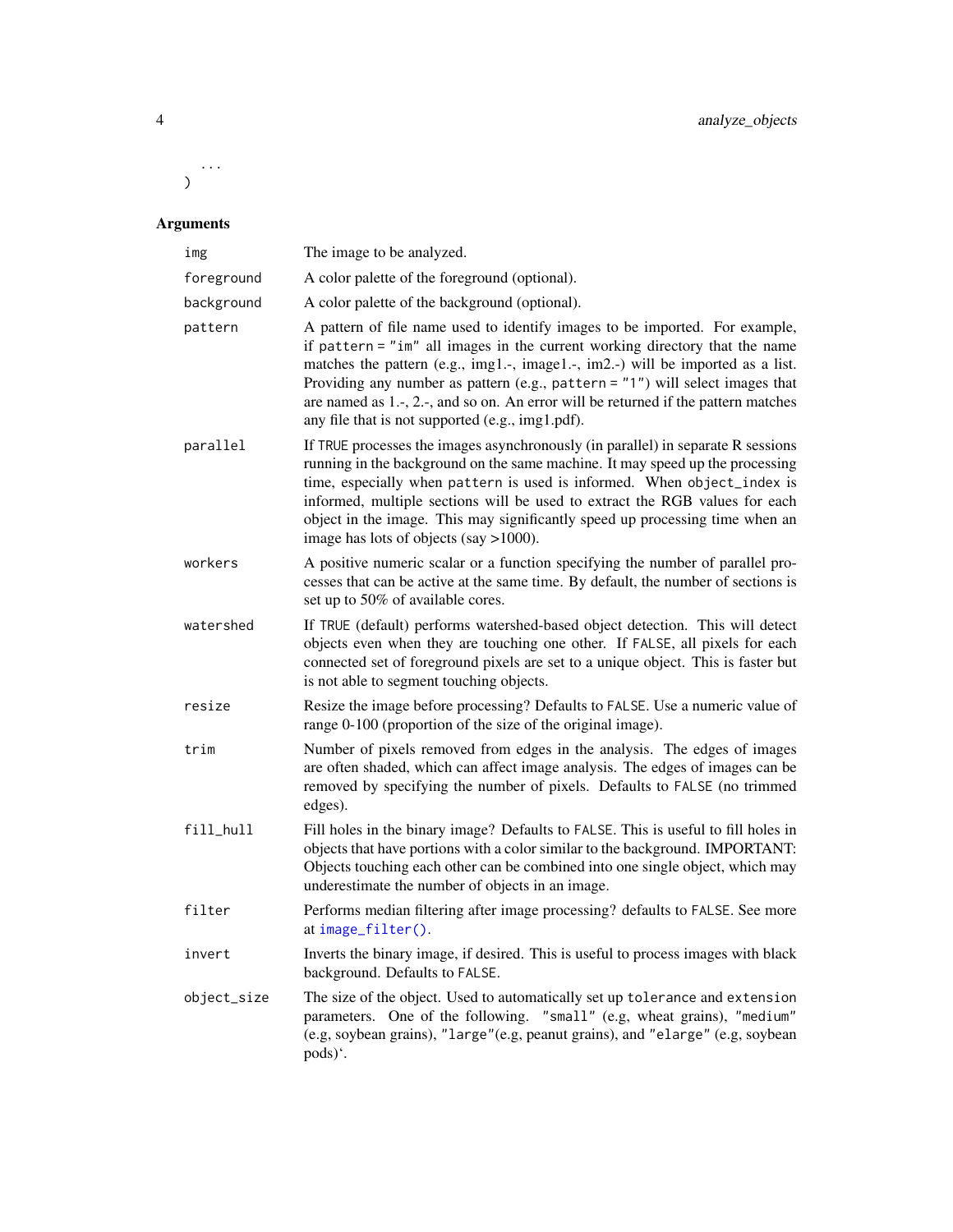<span id="page-4-0"></span>

| index, my_index        |                                                                                                                                                                                                                                                                                                                                                                                                                                                                                                                                                                                                                                                                |
|------------------------|----------------------------------------------------------------------------------------------------------------------------------------------------------------------------------------------------------------------------------------------------------------------------------------------------------------------------------------------------------------------------------------------------------------------------------------------------------------------------------------------------------------------------------------------------------------------------------------------------------------------------------------------------------------|
|                        | A character value specifying the target mode for conversion to binary image<br>when foreground and background are not declared. Defaults to "NB" (normal-<br>ized blue). See image_index() for more details.                                                                                                                                                                                                                                                                                                                                                                                                                                                   |
| object_index           | Defaults to FALSE. If an index is informed, the average value for each object<br>is returned. It can be the R, G, and B values or any operation involving them,<br>e.g., object_index = "R/B". In this case, it will return for each object in the<br>image, the average value of the R/B ratio. Use pliman_indexes_eq() to see<br>the equations of available indexes.                                                                                                                                                                                                                                                                                         |
| threshold              | By default (threshold = "0tsu"), a threshold value based on Otsu's method<br>is used to reduce the grayscale image to a binary image. If a numeric value is<br>informed, this value will be used as a threshold. Inform any non-numeric value<br>different than "Otsu" to iteratively chosen the threshold based on a raster plot<br>showing pixel intensity of the index.                                                                                                                                                                                                                                                                                     |
| tolerance              | The minimum height of the object in the units of image intensity between its<br>highest point (seed) and the point where it contacts another object (checked for<br>every contact pixel). If the height is smaller than the tolerance, the object will<br>be combined with one of its neighbors, which is the highest.                                                                                                                                                                                                                                                                                                                                         |
| extension              | Radius of the neighborhood in pixels for the detection of neighboring objects.<br>Higher value smooths out small objects.                                                                                                                                                                                                                                                                                                                                                                                                                                                                                                                                      |
| lower_size, upper_size |                                                                                                                                                                                                                                                                                                                                                                                                                                                                                                                                                                                                                                                                |
|                        | Lower and upper limits for size for the image analysis. Plant images often con-<br>tain dirt and dust. To prevent dust from affecting the image analysis, objects<br>with lesser than 10% of the mean of all objects are removed. Upper limit is set<br>to NULL, i.e., no upper limit used. One can set a known area or use lower_limit<br>$= 0$ to select all objects (not advised). Objects that matches the size of a given<br>range of sizes can be selected by setting up the two arguments. For example,<br>if $lower_size = 120$ and $upper_size = 140$ , objects with size greater than or<br>equal 120 and less than or equal 140 will be considered. |
| topn_lower, topn_upper |                                                                                                                                                                                                                                                                                                                                                                                                                                                                                                                                                                                                                                                                |
|                        | Select the top n objects based on its area. topn_lower selects the n elements<br>with the smallest area whereas topn_upper selects the n objects with the largest<br>area.                                                                                                                                                                                                                                                                                                                                                                                                                                                                                     |
|                        | lower_eccent, upper_eccent, lower_circ, upper_circ                                                                                                                                                                                                                                                                                                                                                                                                                                                                                                                                                                                                             |
|                        | Lower and upper limit for object eccentricity/circularity for the image analysis.<br>Users may use these arguments to remove objects such as square papers for scale<br>(low eccentricity) or cut petioles (high eccentricity) from the images. Defaults<br>to NULL (i.e., no lower and upper limits).                                                                                                                                                                                                                                                                                                                                                         |
| randomize              | Randomize the lines before training the model?                                                                                                                                                                                                                                                                                                                                                                                                                                                                                                                                                                                                                 |
| nrows                  | The number of lines to be used in training step. Defaults to 2000.                                                                                                                                                                                                                                                                                                                                                                                                                                                                                                                                                                                             |
| show_image             | Show image after processing?                                                                                                                                                                                                                                                                                                                                                                                                                                                                                                                                                                                                                                   |
| show_original          | Show the count objects in the original image?                                                                                                                                                                                                                                                                                                                                                                                                                                                                                                                                                                                                                  |
| show_chull             | Show the convex hull around the objects? Defaults to FALSE.                                                                                                                                                                                                                                                                                                                                                                                                                                                                                                                                                                                                    |
| show_contour           | Show a contour line around the objects? Defaults to TRUE.                                                                                                                                                                                                                                                                                                                                                                                                                                                                                                                                                                                                      |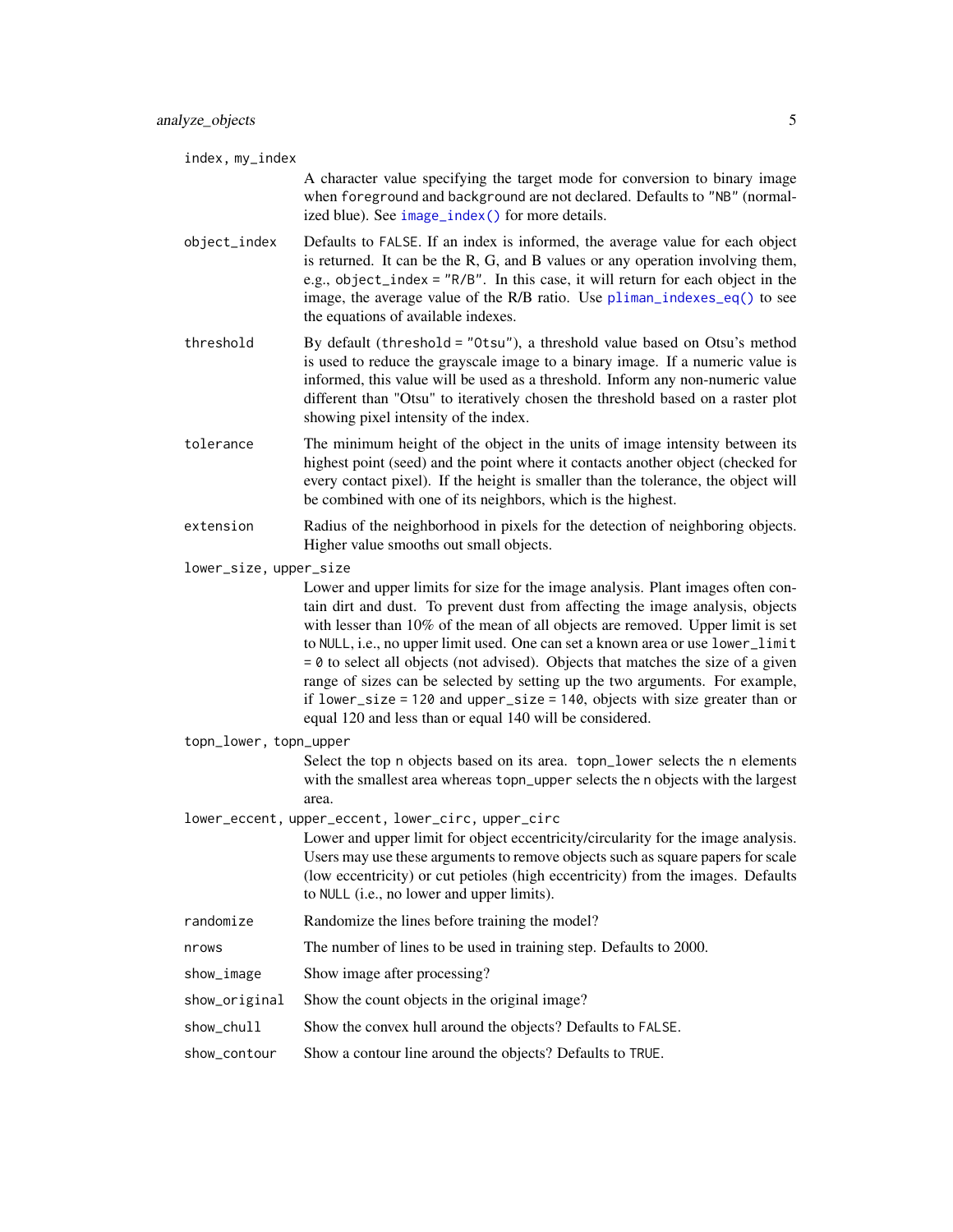<span id="page-5-0"></span>

| contour_col, contour_size   |                                                                                                                                                                                                                                                                                                                                                                                                                                |  |
|-----------------------------|--------------------------------------------------------------------------------------------------------------------------------------------------------------------------------------------------------------------------------------------------------------------------------------------------------------------------------------------------------------------------------------------------------------------------------|--|
|                             | The color and size for the contour line around objects. Defaults to contour_col<br>$=$ "red" and contour_size = 1.                                                                                                                                                                                                                                                                                                             |  |
| show_background             |                                                                                                                                                                                                                                                                                                                                                                                                                                |  |
|                             | Show the background? Defaults to TRUE. A white background is shown by de-<br>fault when show_original = FALSE.                                                                                                                                                                                                                                                                                                                 |  |
| show_segmentation           |                                                                                                                                                                                                                                                                                                                                                                                                                                |  |
|                             | Shows the object segmentation colored with random permutations. Defaults to<br>FALSE.                                                                                                                                                                                                                                                                                                                                          |  |
|                             | col_foreground, col_background                                                                                                                                                                                                                                                                                                                                                                                                 |  |
|                             | Foreground and background color after image processing. Defaults to NULL, in<br>which "black", and "white" are used, respectively.                                                                                                                                                                                                                                                                                             |  |
|                             | marker, marker_col, marker_size                                                                                                                                                                                                                                                                                                                                                                                                |  |
|                             | The type, color and size of the object marker. Defaults to NULL, which plots the<br>object id. Use marker = "point" to show a point in each object or marker =<br>FALSE to omit object marker.                                                                                                                                                                                                                                 |  |
| save_image                  | Save the image after processing? The image is saved in the current working<br>directory named as $proc_*$ where $\star$ is the image name given in img.                                                                                                                                                                                                                                                                        |  |
| prefix                      | The prefix to be included in the processed images. Defaults to "proc_".                                                                                                                                                                                                                                                                                                                                                        |  |
| dir_original, dir_processed |                                                                                                                                                                                                                                                                                                                                                                                                                                |  |
|                             | The directory containing the original and processed images. Defaults to NULL.<br>In this case, the function will search for the image img in the current work-<br>ing directory. After processing, when save_image = TRUE, the processed im-<br>age will be also saved in such a directory. It can be either a full path, e.g.,<br>"C:/Desktop/imgs", or a subfolder within the current working directory, e.g.,<br>''/imgs''. |  |
| verbose                     | If TRUE (default) a summary is shown in the console.                                                                                                                                                                                                                                                                                                                                                                           |  |
| X                           | An object of class anal_obj.                                                                                                                                                                                                                                                                                                                                                                                                   |  |
| which                       | Which to plot. Either 'measure' (object measures) or 'index' (object index).<br>Defaults to "measure".                                                                                                                                                                                                                                                                                                                         |  |
| measure                     | The measure to plot. Defaults to "area".                                                                                                                                                                                                                                                                                                                                                                                       |  |
| type                        | The type of plot. Either "hist" or "density". Partial matches are recognized.                                                                                                                                                                                                                                                                                                                                                  |  |
| facet                       | Create a facet plot for each object when which = "index" is used?. Defaults to<br>FALSE.                                                                                                                                                                                                                                                                                                                                       |  |
| $\cdots$                    | Further argument passed on to lattice::histogram() or lattice::densityplot()                                                                                                                                                                                                                                                                                                                                                   |  |

## Details

A binary image is first generated to segment the foreground and background. The argument index is useful to choose a proper index to segment the image (see [image\\_binary\(\)](#page-7-1) for more details). Then, the number of objects in the foreground is counted. By setting up arguments such as lower\_size, upper\_size it is possible to set a threshold for lower and upper sizes of the objects, respectively. The argument object\_size can be used to set up pre-defined values of tolerance and extension depending on the image resolution. This will influence the watershed-based object segmentation. Users can also tune-up tolerance and extension explicitly to a better precision of watershed segmentation.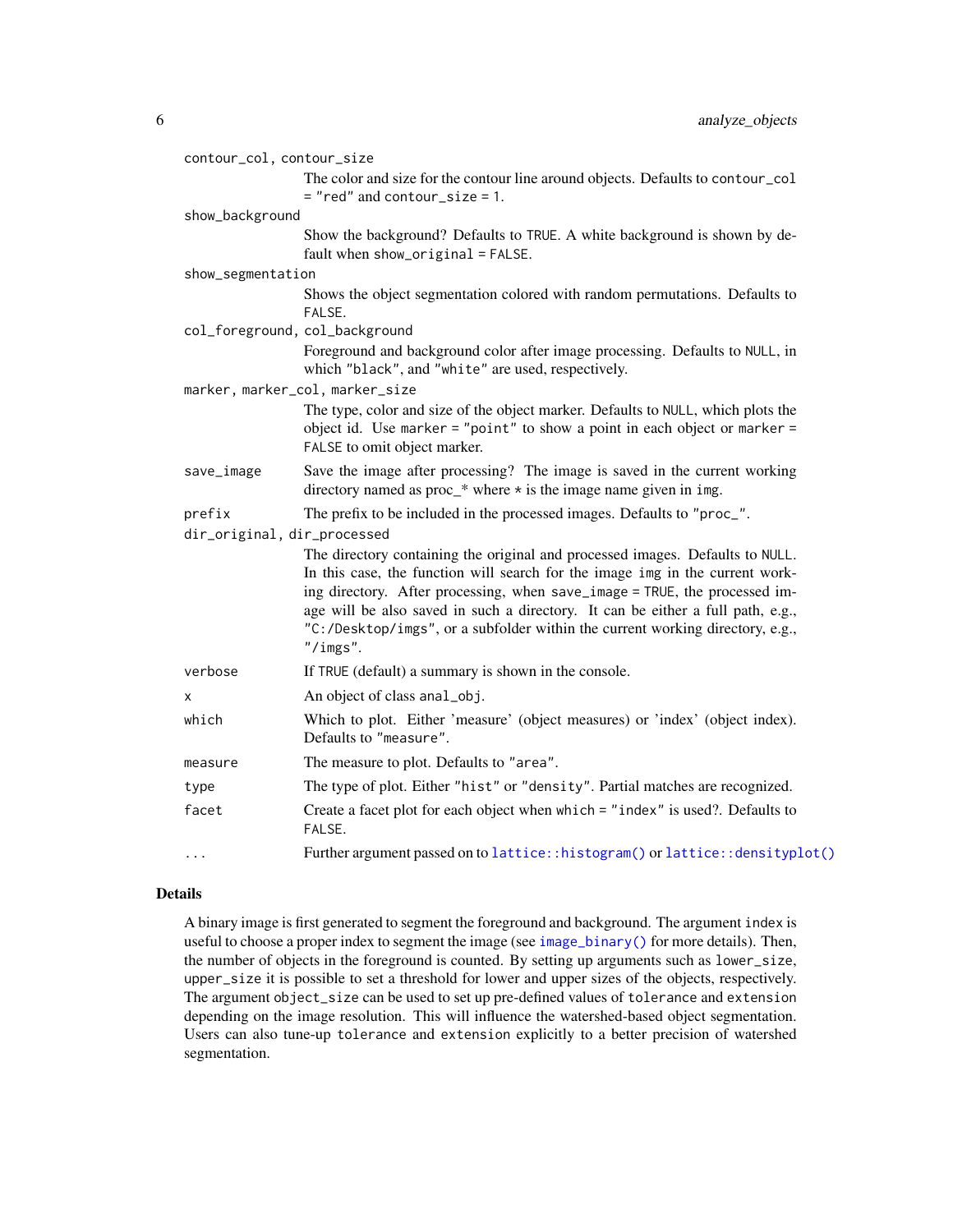# analyze\_objects 7

If watershed = FALSE is used, all pixels for each connected set of foreground pixels in img are set to a unique object. This is faster (specially for a large number of objects) but is not able to segment touching objects.

If color palettes samples are provided, a general linear model (binomial family) fitted to the RGB values is used to segment fore- and background.

By using pattern it is possible to process several images with common pattern names that are stored in the current working directory or in the subdirectory informed in dir\_original'. To speed up the computation time, one can set parallel = TRUE.

#### Value

analyze\_objects() returns a list with the following objects:

- results A data frame with the following variables for each object in the image:
	- id: object identification.
	- x,y: x and y coordinates for the center of mass of the object.
	- area: area of the object (in pixels).
	- area\_ch: the area of the convex hull around object (in pixels).
	- perimeter: perimeter (in pixels).
	- radius\_min, radius\_mean, and radius\_max: The minimum, mean, and maximum radius (in pixels), respectively.
	- radius\_sd: standard deviation of the mean radius (in pixels).
	- radius\_ratio: radius ratio given by radius\_max / radius\_min.
	- diam\_min, diam\_mean, and diam\_max: The minimum, mean, and maximum diameter (in pixels), respectively.
	- major\_axis, minor\_axis: elliptical fit for major and minor axes (in pixels).
	- eccentricity: elliptical eccentricity defined by sqrt(1-minoraxis^2/majoraxis^2). Circle eccentricity is 0 and straight line eccentricity is 1.
	- theta: object angle (in radians).
	- solidity: object solidity given by area / area\_ch.
	- circularity: the object circularity given by  $4 * pi * (area/perimeter^2)$ .
- statistics: A data frame with the summary statistics for the area of the objects.
- count: If pattern is used, shows the number of objects in each image.
- object\_rgb: If object\_index is used, returns the R, G, and B values for each pixel of each object.
- object\_index: If object\_index is used, returns the index computed for each object.

plot.anal\_obj() returns a trellis object containing the distribution of the pixels, optionally for each object when facet = TRUE is used.

#### Author(s)

Tiago Olivoto <tiagoolivoto@gmail.com>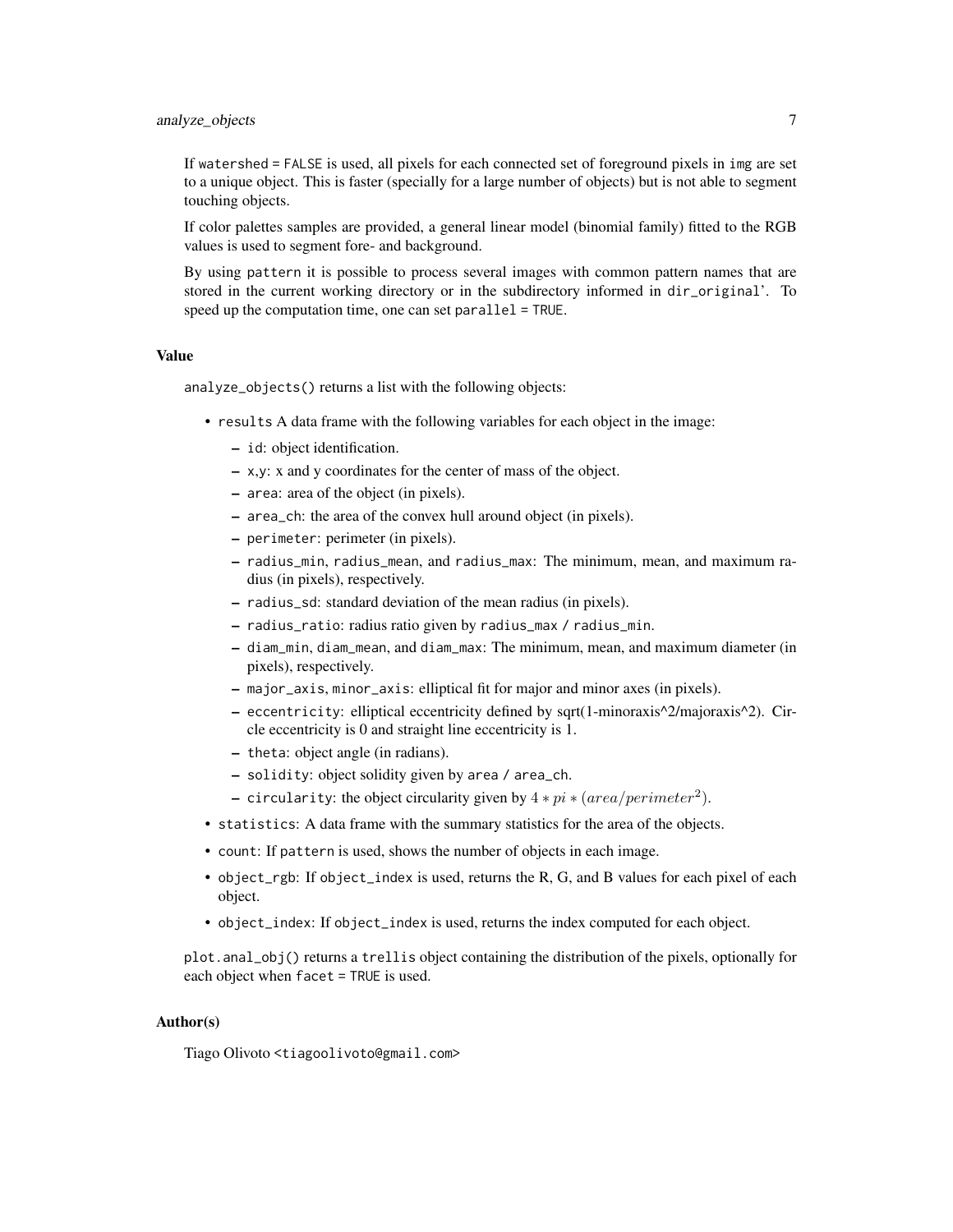#### <span id="page-7-0"></span>References

Gupta, S., Rosenthal, D. M., Stinchcombe, J. R., & Baucom, R. S. (2020). The remarkable morphological diversity of leaf shape in sweet potato (Ipomoea batatas): the influence of genetics, environment, and G×E. New Phytologist, 225(5), 2183–2195. doi: [10.1111/NPH.16286](https://doi.org/10.1111/NPH.16286)

Lee, Y., & Lim, W. (2017). Shoelace Formula: Connecting the Area of a Polygon and the Vector Cross Product. The Mathematics Teacher, 110(8), 631–636. doi: [10.5951/mathteacher.110.8.0631](https://doi.org/10.5951/mathteacher.110.8.0631)

# Examples

```
library(pliman)
img <- image_pliman("soybean_touch.jpg")
obj <- analyze_objects(img)
obj$statistics
# Enumerate the objects in the original image
# Return the top-5 grains with the largest area
top < -analyze_objects(img,
                 marker = "id",topupper = 5)top$results
library(pliman)
img <- image_pliman("soy_green.jpg")
# Segment the foreground (grains) using the normalized blue index (NB, default)
# Shows the average value of the blue index in each object
rgb <-
   analyze_objects(img,
                   marker = "id",
                   object_index = "B")# density of area
plot(rgb)
# histogram of perimeter
plot(rgb, measure = "perimeter", type = "histogram") # or 'hist'
# density of the blue (B) index
plot(rgb, which = "index")
```
<span id="page-7-1"></span>image\_binary *Creates a binary image*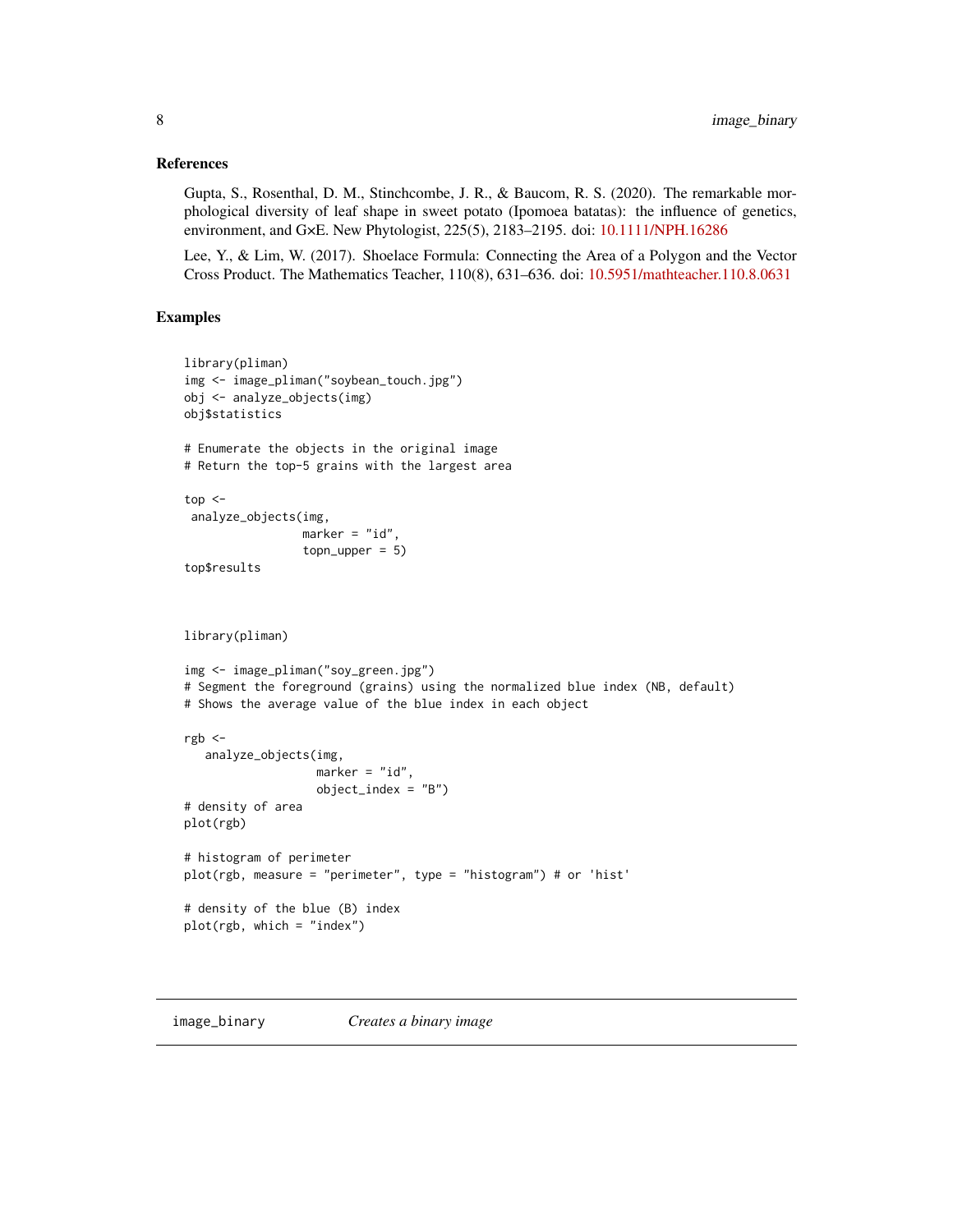# <span id="page-8-0"></span>image\_binary 9

# Description

Reduce a color, color near-infrared, or grayscale images to a binary image using a given color channel (red, green blue) or even color indexes. The Otsu's thresholding method (Otsu, 1979) is used to automatically perform clustering-based image thresholding.

#### Usage

```
image_binary(
  image,
 index = NULL,my_index = NULL,threshold = "Otsu",
  resize = 30,
 fill_hull = FALSE,
 re = NULL,nir = NULL,
  invert = FALSE,show_image = TRUE,
 nrow = NULL,ncol = NULL,parallel = FALSE,
 workers = NULL,
 verbose = TRUE
\mathcal{L}
```
# Arguments

| image      | An image object.                                                                                                                                                                                                                                                                                                                                                           |
|------------|----------------------------------------------------------------------------------------------------------------------------------------------------------------------------------------------------------------------------------------------------------------------------------------------------------------------------------------------------------------------------|
| index      | A character value (or a vector of characters) specifying the target mode for con-<br>version to binary image. See the available indexes with pliman_indexes() and<br>image_index() for more details.                                                                                                                                                                       |
| $my_index$ | User can calculate a different index using the band names, e.g. $my\_index =$<br>$"R+B/G".$                                                                                                                                                                                                                                                                                |
| threshold  | By default (threshold = "0tsu"), a threshold value based on Otsu's method<br>is used to reduce the grayscale image to a binary image. If a numeric value is<br>informed, this value will be used as a threshold. Inform any non-numeric value<br>different than "Otsu" to iteratively chosen the threshold based on a raster plot<br>showing pixel intensity of the index. |
| resize     | Resize the image before processing? Defaults to FALSE. Use a numeric value<br>as the percentage of desired resizing. For example, if resize = 30, the resized<br>image will have 30% of the size of original image.                                                                                                                                                        |
| fill_hull  | Fill holes in the objects? Defaults to FALSE.                                                                                                                                                                                                                                                                                                                              |
| re         | Respective position of the red-edge band at the original image file.                                                                                                                                                                                                                                                                                                       |
| nir        | Respective position of the near-infrared band at the original image file.                                                                                                                                                                                                                                                                                                  |
| invert     | Inverts the binary image, if desired.                                                                                                                                                                                                                                                                                                                                      |
| show_image | Show image after processing?                                                                                                                                                                                                                                                                                                                                               |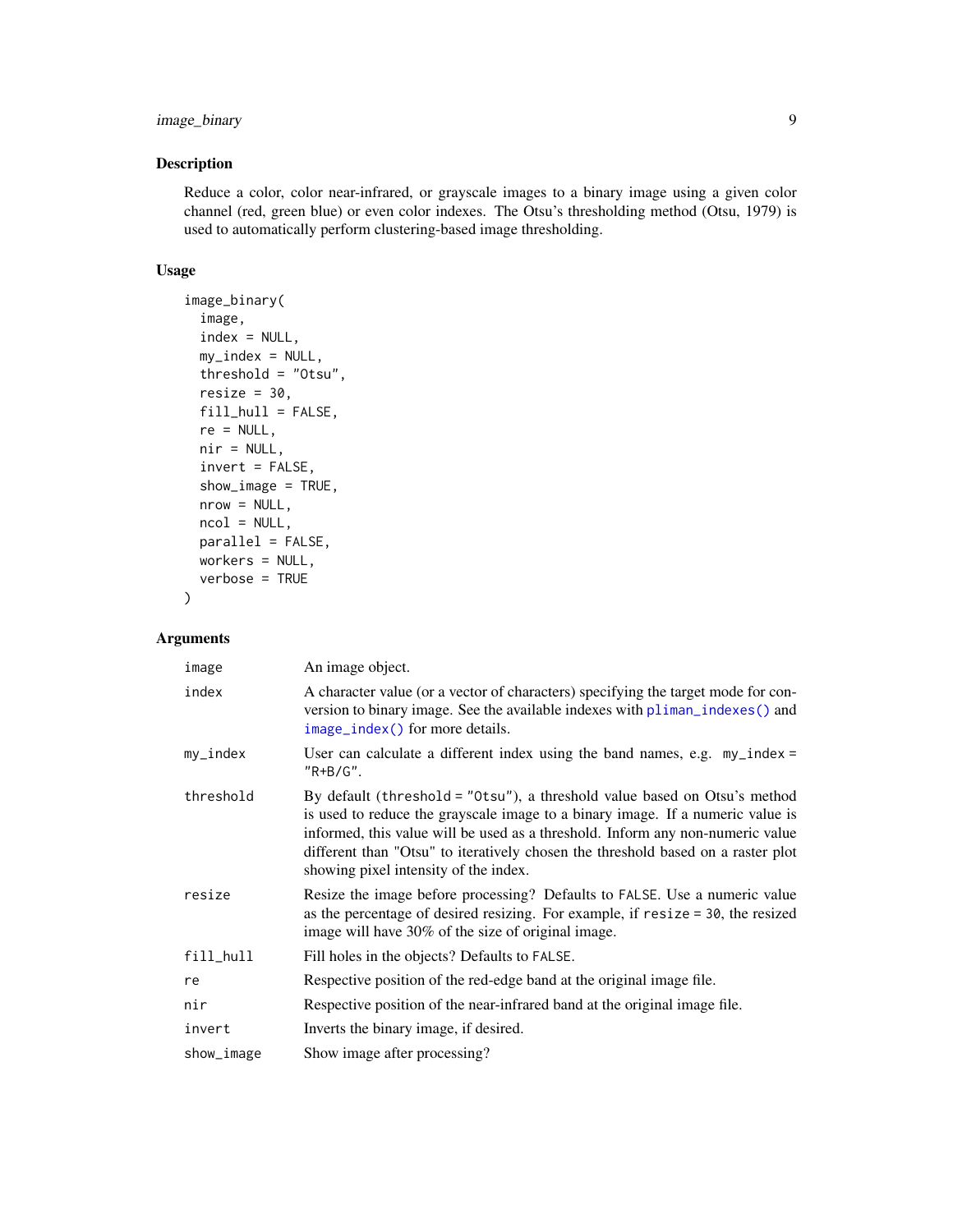<span id="page-9-0"></span>

| nrow, ncol | The number of rows or columns in the plot grid. Defaults to NULL, i.e., a square<br>grid is produced.                                                                                                                                                  |
|------------|--------------------------------------------------------------------------------------------------------------------------------------------------------------------------------------------------------------------------------------------------------|
| parallel   | Processes the images asynchronously (in parallel) in separate R sessions running<br>in the background on the same machine. It may speed up the processing time<br>when image is a list. The number of sections is set up to $70\%$ of available cores. |
| workers    | A positive numeric scalar or a function specifying the maximum number of<br>parallel processes that can be active at the same time.                                                                                                                    |
| verbose    | If TRUE (default) a summary is shown in the console.                                                                                                                                                                                                   |

# Value

A list containing binary images. The length will depend on the number of indexes used.

# Author(s)

Tiago Olivoto <tiagoolivoto@gmail.com>

# References

Nobuyuki Otsu, "A threshold selection method from gray-level histograms". IEEE Trans. Sys., Man., Cyber. 9 (1): 62-66. 1979. doi: [10.1109/TSMC.1979.4310076](https://doi.org/10.1109/TSMC.1979.4310076)

# Examples

```
library(pliman)
img <- image_pliman("soybean_touch.jpg")
image_binary(img, index = c("R, G"))
```
<span id="page-9-1"></span>image\_combine *Combines images to a grid*

# Description

Combines several images to a grid

```
image_combine(
  ...,
 labels = NULL,
 nrow = NULL,
 ncol = NULL,col = "black"verbose = TRUE
)
```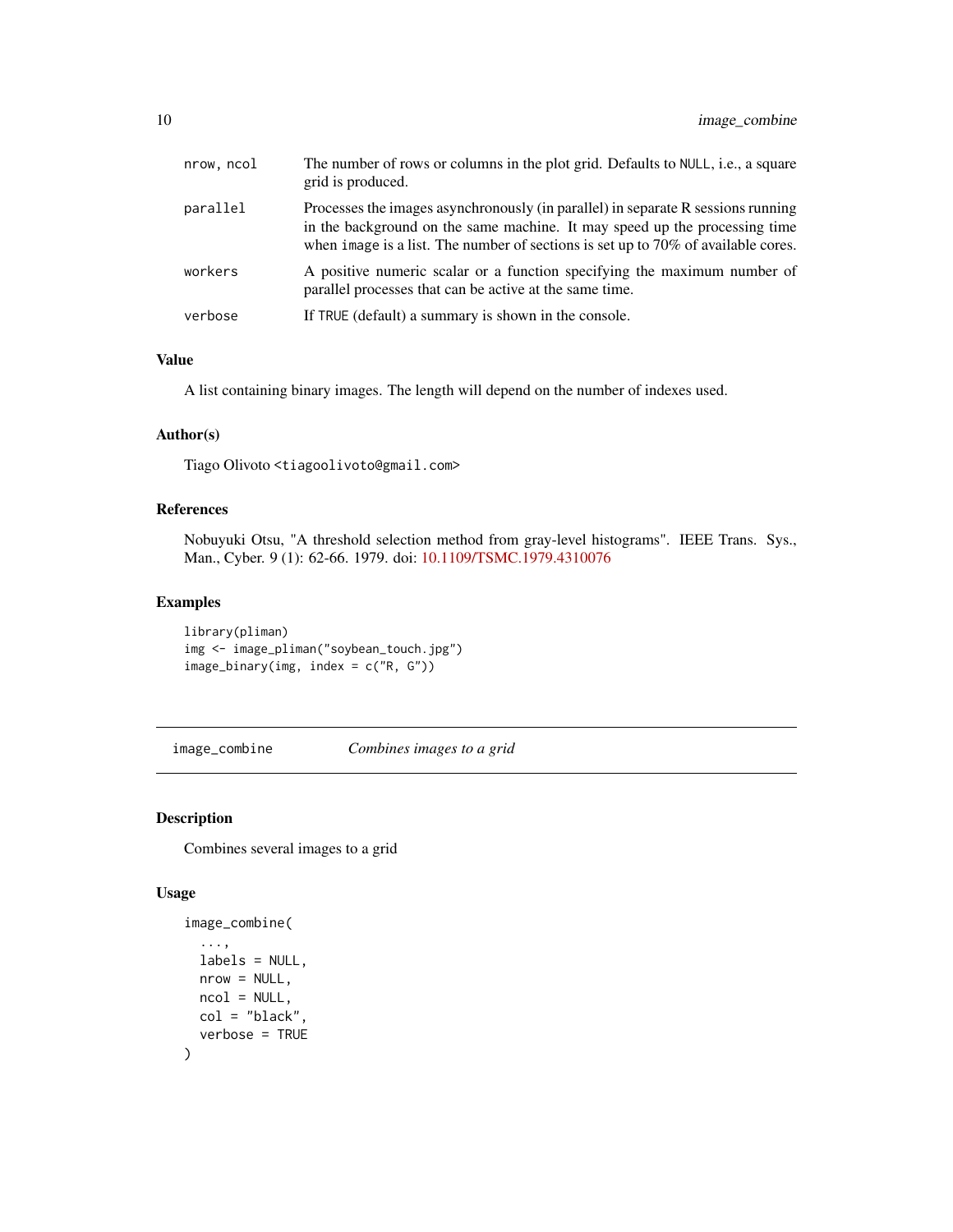# <span id="page-10-0"></span>image\_index 11

#### Arguments

| $\ddotsc$  | a comma-separated name of image objects or a list containing image objects.                                                            |
|------------|----------------------------------------------------------------------------------------------------------------------------------------|
| labels     | A character vector with the same length of the number of objects in  to<br>indicate the plot labels.                                   |
| nrow, ncol | The number of rows or columns in the plot grid. Defaults to NULL, i.e., a square<br>grid is produced.                                  |
| col        | The color for the plot labels. Defaults to col = "black".                                                                              |
| verbose    | Shows the name of objects declared in  or a numeric sequence if a list with<br>no names is provided. Set to FALSE to supress the text. |

# Value

A grid with the images in ...

#### Author(s)

Tiago Olivoto <tiagoolivoto@gmail.com>

#### Examples

```
library(pliman)
img1 <- image_pliman("sev_leaf.jpg")
img2 <- image_pliman("sev_leaf_nb.jpg")
image_combine(img1, img2)
```
<span id="page-10-1"></span>image\_index *Image indexes*

# Description

image\_index() Builds image indexes using Red, Green, Blue, Red-Edge, and NIR bands.

plot.image\_index() produces a raster (type = "raster", default) or a density (type = "density") plot of the index values computed with image\_index().

```
image_index(
 image,
 index = NULL,my_index = NULL,resize = FALSE,
 re = NULL,nir = NULL,show_image = TRUE,
 nrow = NULL,
 ncol = NULL,
```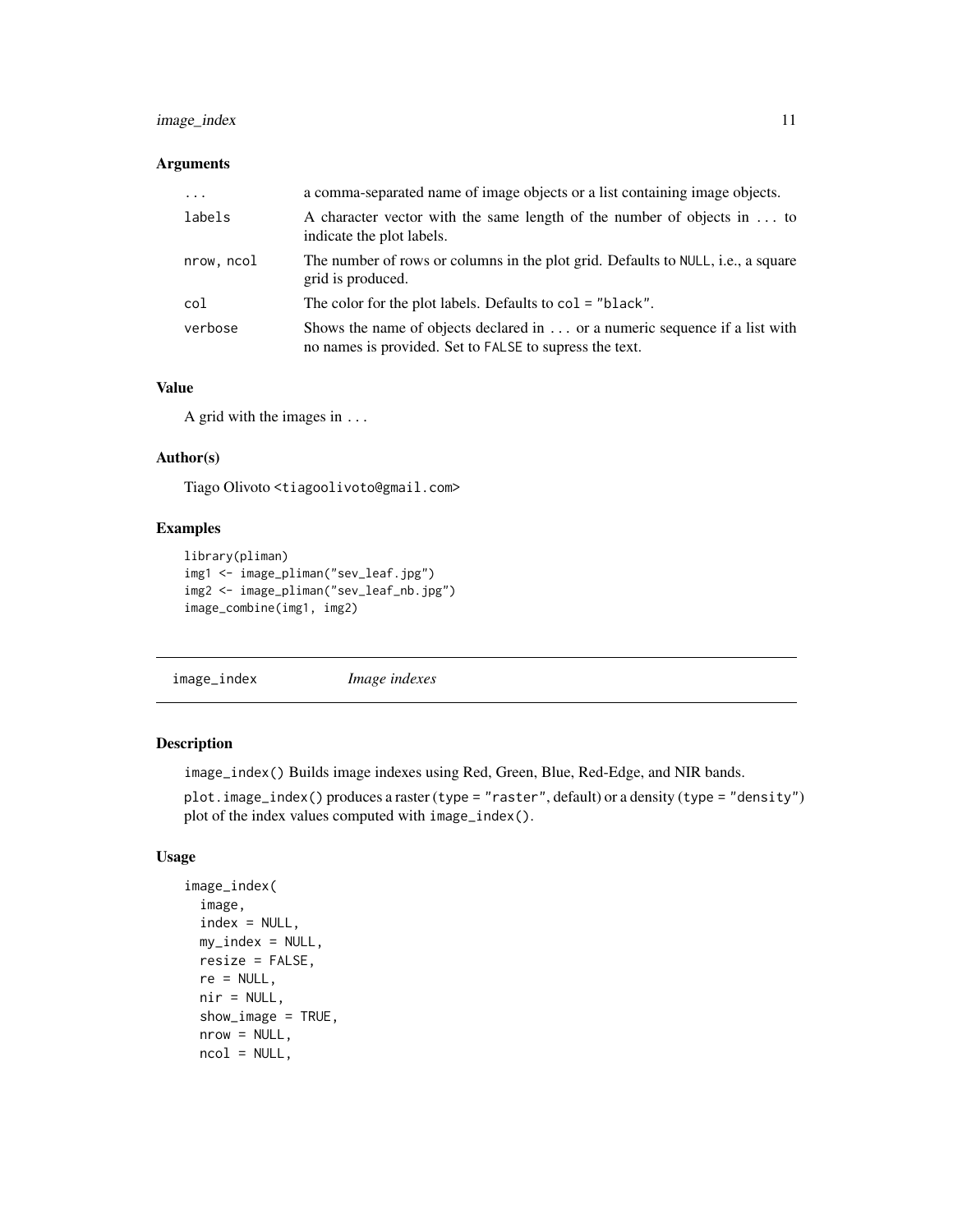```
parallel = FALSE,
  workers = NULL,
  verbose = TRUE
\mathcal{L}## S3 method for class 'image_index'
plot(x, type = "raster", nrow = NULL, ncol = NULL, ...)
```
# Arguments

| image      | An image object.                                                                                                                                                                                                                                                                                                                                |
|------------|-------------------------------------------------------------------------------------------------------------------------------------------------------------------------------------------------------------------------------------------------------------------------------------------------------------------------------------------------|
| index      | A character value (or a vector of characters) specifying the target mode for con-<br>version to binary image. Use pliman_indexes() or the details section to see<br>the available indexes. Defaults to NULL ((normalized) Red, Green and Blue).<br>One can also use "RGB" for RGB only, "NRGB" for normalized RGB, or "all"<br>for all indexes. |
| my_index   | User can calculate a different index using the bands names, e.g. $my\_index =$<br>"R+B/G".                                                                                                                                                                                                                                                      |
| resize     | Resize the image before processing? Defaults to 30, which resizes the image to<br>$30\%$ of the original size to speed up image processing. Set resize = FALSE to<br>keep the original size of the image.                                                                                                                                       |
| re         | Respective position of the red-edge band at the original image file.                                                                                                                                                                                                                                                                            |
| nir        | Respective position of the near-infrared band at the original image file.                                                                                                                                                                                                                                                                       |
| show_image | Show image after processing?                                                                                                                                                                                                                                                                                                                    |
| nrow, ncol | The number of rows or columns in the plot grid. Defaults to NULL, i.e., a square<br>grid is produced.                                                                                                                                                                                                                                           |
| parallel   | Processes the images asynchronously (in parallel) in separate R sessions running<br>in the background on the same machine. It may speed up the processing time<br>when image is a list. The number of sections is set up to $70\%$ of available cores.                                                                                          |
| workers    | A positive numeric scalar or a function specifying the maximum number of<br>parallel processes that can be active at the same time.                                                                                                                                                                                                             |
| verbose    | If TRUE (default) a summary is shown in the console.                                                                                                                                                                                                                                                                                            |
| X          | An object of class image_index.                                                                                                                                                                                                                                                                                                                 |
| type       | The type of plot. Use type = "raster" (default) to produce a raster plot show-<br>ing the intensity of the pixels for each image index or type = "density" to<br>produce a density plot with the pixels' intensity.                                                                                                                             |
| .          | Currently not used                                                                                                                                                                                                                                                                                                                              |

#### Details

The following indexes are available in pliman.

- R red
- G green
- B blue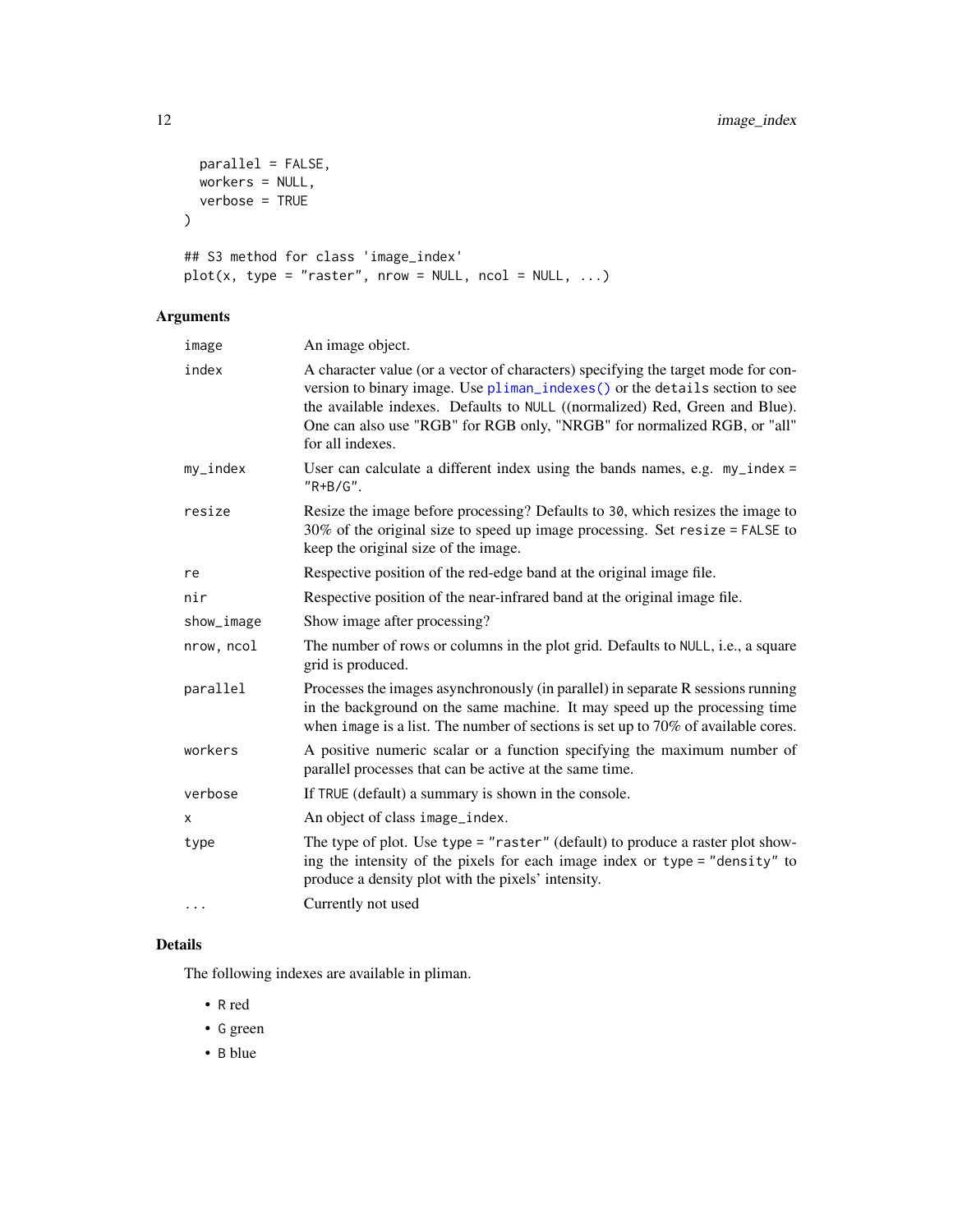#### image\_index 13

- NR normalized red R/(R+G+B).
- NG normalized green G/(R+G+B)
- NB normalized blue B/(R+G+B)
- GB green blue ratio G/B
- RB red blue ratio R/B
- GR green red ratio G/R
- BI brightness Index sqrt((R^2+G^2+B^2)/3)
- BIM brightness Index 2 sqrt((R\*2+G\*2+B\*2)/3)
- SCI Soil Colour Index (R-G)/(R+G)
- GLI Green leaf index Vis Louhaichi et al. (2001) (2\*G-R-B)/(2\*G+R+B)
- HI Primary colours Hue Index (2\*R-G-B)/(G-B)
- NDGRI Normalized green red difference index (Tucker, 1979) (G-R)/(G+R)
- NDGBI Normalized green blue difference index (G-B)/(G+B)
- NDRBI Normalized red blue difference index (R-B)/(R+B)
- $\cdot$  I R+G+B
- $S ((R+G+B)-3*B)/(R+G+B)$
- $\cdot$  L R+G+B/3
- VARI A Visible Atmospherically Resistant Index (G-R)/(G+R-B)
- HUE Overall Hue Index atan(2\*(B-G-R)/30.5\*(G-R))
- HUE2  $atan(2*(R-G-R)/30.5*(G-B))$
- BGI B/G
- GRAY 0.299\*R + 0.587\*G + 0.114\*B
- GLAI (25\*(G-R)/(G+R-B)+1.25)
- CI Coloration Index (R-B)/R
- SAT Overhall Saturation Index (max(R,G,B) -min(R,G,B)) / max(R,G,B)
- SHP Shape Index 2\*(R-G-B)/(G-B)
- RI Redness Index R\*\*2/(B\*G\*\*3)

#### Value

A list containing Grayscale images. The length will depend on the number of indexes used.

A trellis object containing the distribution of the pixels for each index.

### Author(s)

Tiago Olivoto <tiagoolivoto@gmail.com> Tiago Olivoto <tiagoolivoto@gmail.com>

#### References

Nobuyuki Otsu, "A threshold selection method from gray-level histograms". IEEE Trans. Sys., Man., Cyber. 9 (1): 62-66. 1979. doi: [10.1109/TSMC.1979.4310076](https://doi.org/10.1109/TSMC.1979.4310076)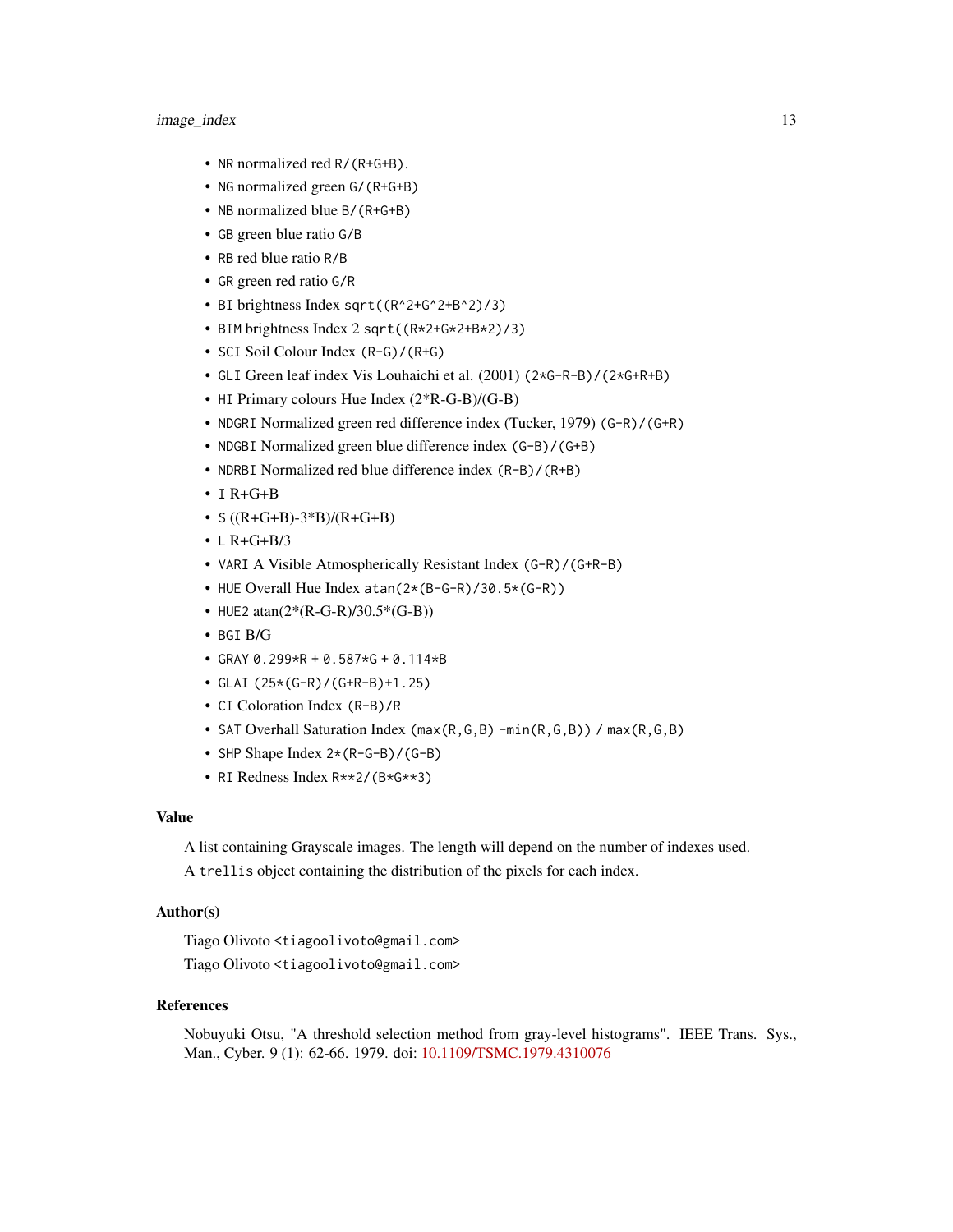#### Examples

```
library(pliman)
img <- image_pliman("soybean_touch.jpg")
image_index(img, index = c("R, NR"))
library(pliman)
img <- image_pliman("sev_leaf.jpg")
# resize the image to 30% of the original size
ind \le image_index(img, resize = 30, show_image = FALSE)
plot(ind)
```
image\_segment *Image segmentation*

#### Description

- image\_segment() reduces a color, color near-infrared, or grayscale images to a segmented image using a given color channel (red, green blue) or even color indexes (See [image\\_index\(\)](#page-10-1) for more details). The Otsu's thresholding method (Otsu, 1979) is used to automatically perform clustering-based image thresholding.
- image\_segment\_iter() Provides an iterative image segmentation, returning the proportions of segmented pixels.

```
image_segment(
  image,
  index = NULL,my_index = NULL,threshold = "Otsu",
  fill = FALSE,
  re = NULL,nir = NULL,invert = FALSE,show_image = TRUE,
 nrow = NULL,
 ncol = NULL,parallel = FALSE,
 workers = NULL,
  verbose = TRUE
\mathcal{L}image_segment_iter(
  image,
  nseg = 1,
  index = NULL,invert = NULL,
```
<span id="page-13-0"></span>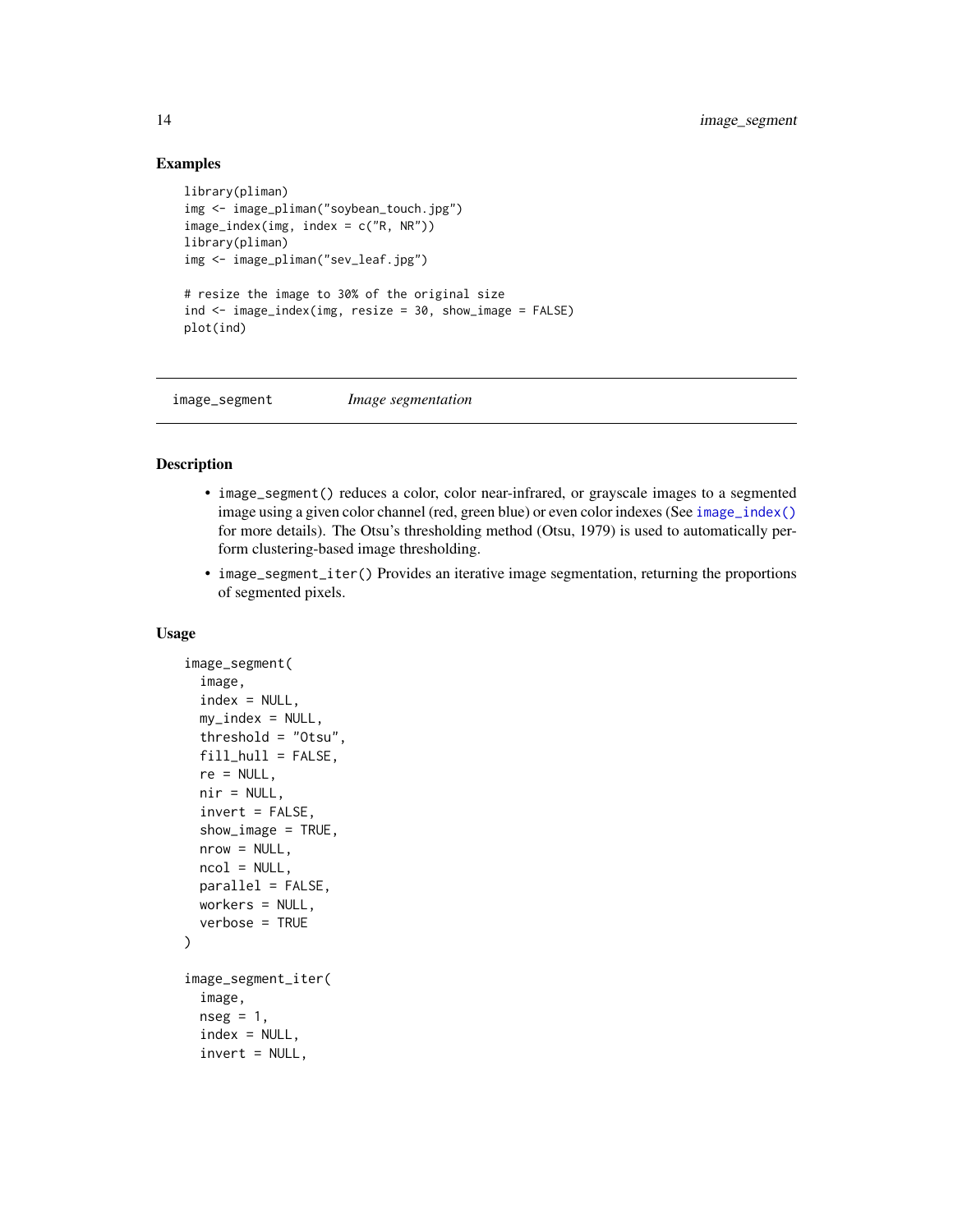# <span id="page-14-0"></span>image\_segment 15

```
threshold = NULL,show_image = TRUE,
verbose = TRUE,nrow = NULL,ncol = NULL,parallel = FALSE,
workers = NULL,
...
```

```
\mathcal{L}
```
# Arguments

| image      | An image object or a list of image objects.                                                                                                                                                                                                                                                                                                                                                                                                                                                              |
|------------|----------------------------------------------------------------------------------------------------------------------------------------------------------------------------------------------------------------------------------------------------------------------------------------------------------------------------------------------------------------------------------------------------------------------------------------------------------------------------------------------------------|
| index      | • For image_segment(), a character value (or a vector of characters) spec-<br>ifying the target mode for conversion to binary image. See the available<br>indexes with pliman_indexes(). See image_index() for more details.<br>• For image_segment_iter() a character or a vector of characters with the<br>same length of nseg. It can be either an available index (described above)<br>or any operation involving the RGB values (e.g., "B/R+G").                                                    |
| $my_index$ | User can calculate a different index using the bands names, e.g. $my\_index =$<br>"R+B/G".                                                                                                                                                                                                                                                                                                                                                                                                               |
| threshold  | By default (threshold = "0tsu"), a threshold value based on Otsu's method<br>is used to reduce the grayscale image to a binary image. If a numeric value is<br>informed, this value will be used as a threshold. Inform any non-numeric value<br>different than "Otsu" to iteratively chosen the threshold based on a raster plot<br>showing pixel intensity of the index. For image_segmentation_iter(), use a<br>vector (allows a mixed (numeric and character) type) with the same length of<br>nseg. |
| fill_hull  | Fill holes in the objects? Defaults to FALSE.                                                                                                                                                                                                                                                                                                                                                                                                                                                            |
| re         | Respective position of the red-edge band at the original image file.                                                                                                                                                                                                                                                                                                                                                                                                                                     |
| nir        | Respective position of the near-infrared band at the original image file.                                                                                                                                                                                                                                                                                                                                                                                                                                |
| invert     | Inverts the binary image, if desired. For image_segmentation_iter() use a<br>vector with the same length of nseg.                                                                                                                                                                                                                                                                                                                                                                                        |
| show_image | Show image after processing?                                                                                                                                                                                                                                                                                                                                                                                                                                                                             |
| nrow, ncol | The number of rows or columns in the plot grid. Defaults to NULL, i.e., a square<br>grid is produced.                                                                                                                                                                                                                                                                                                                                                                                                    |
| parallel   | Processes the images asynchronously (in parallel) in separate R sessions running<br>in the background on the same machine. It may speed up the processing time<br>when image is a list. The number of sections is set up to $70\%$ of available cores.                                                                                                                                                                                                                                                   |
| workers    | A positive numeric scalar or a function specifying the maximum number of<br>parallel processes that can be active at the same time.                                                                                                                                                                                                                                                                                                                                                                      |
| verbose    | If TRUE (default) a summary is shown in the console.                                                                                                                                                                                                                                                                                                                                                                                                                                                     |
| nseg       | The number of iterative segmentation steps to be performed.                                                                                                                                                                                                                                                                                                                                                                                                                                              |
| $\cdots$   | Additional arguments passed on to image_segment().                                                                                                                                                                                                                                                                                                                                                                                                                                                       |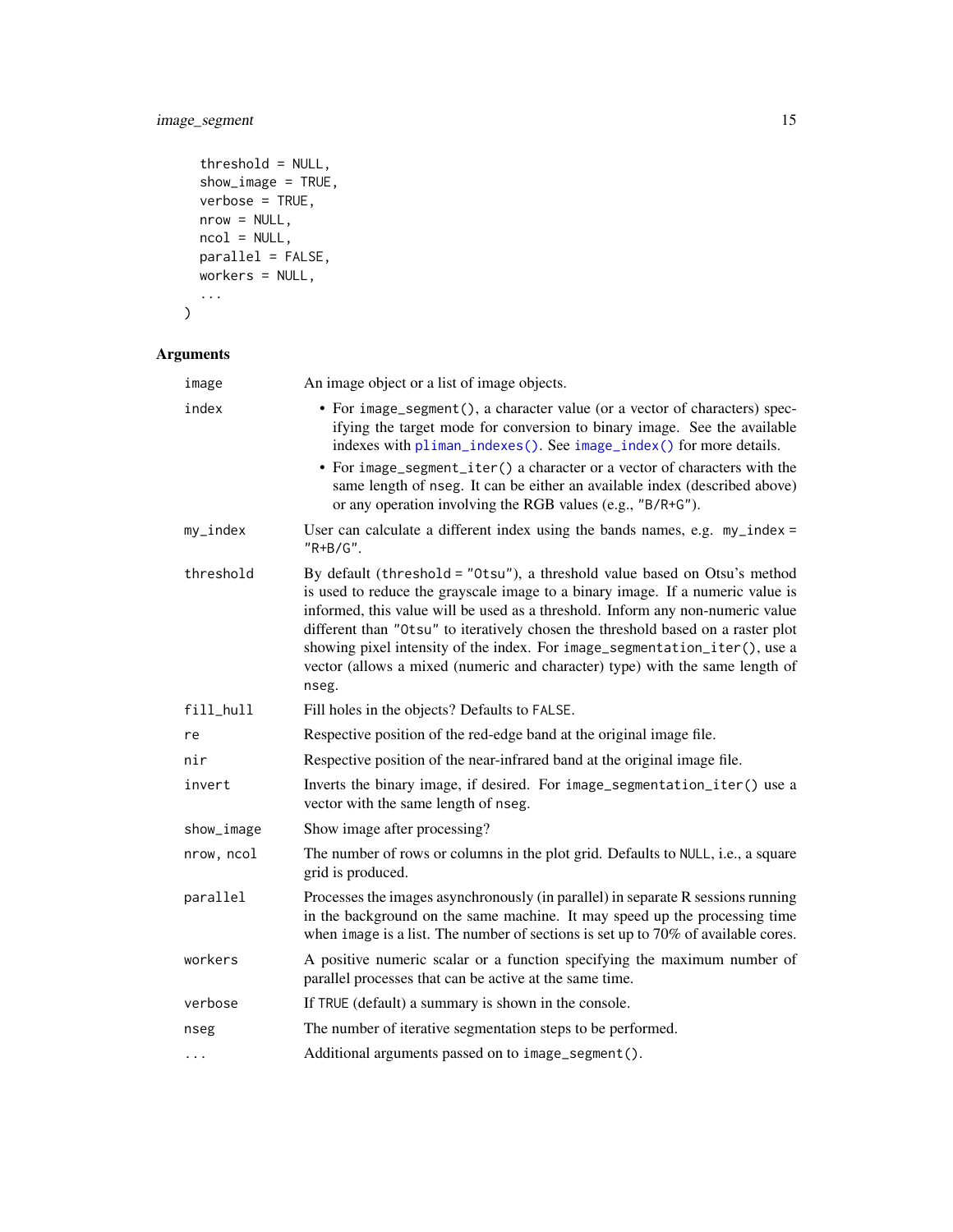- <span id="page-15-0"></span>• image\_segment() returns list containing n objects where n is the number of indexes used. Each objects contains:
	- image an image with the RGB bands (layers) for the segmented object.
	- mask A mask with logical values of 0 and 1 for the segmented image.
- image\_segment\_iter() returns a list with (1) a data frame with the proportion of pixels in the segmented images and (2) the segmented images.

#### Author(s)

Tiago Olivoto <tiagoolivoto@gmail.com>

#### References

Nobuyuki Otsu, "A threshold selection method from gray-level histograms". IEEE Trans. Sys., Man., Cyber. 9 (1): 62-66. 1979. doi: [10.1109/TSMC.1979.4310076](https://doi.org/10.1109/TSMC.1979.4310076)

# Examples

```
library(pliman)
img <- image_pliman("soybean_touch.jpg", plot = TRUE)
image\_segment(img, index = c("R, G, B"))
```

| image_to_mat | Convert an image to numerical matrices |  |
|--------------|----------------------------------------|--|
|              |                                        |  |

# Description

Given an object image, converts it into three matrices (RGB) and a data frame where each column corresponds to the RGB values.

#### Usage

```
image_to_mat(image, parallel = FALSE, workers = NULL, verbose = TRUE)
```
#### Arguments

| image    | An image object.                                                                                                                                                                                                                                       |
|----------|--------------------------------------------------------------------------------------------------------------------------------------------------------------------------------------------------------------------------------------------------------|
| parallel | Processes the images asynchronously (in parallel) in separate R sessions running<br>in the background on the same machine. It may speed up the processing time<br>when image is a list. The number of sections is set up to $70\%$ of available cores. |
| workers  | A positive numeric scalar or a function specifying the maximum number of<br>parallel processes that can be active at the same time.                                                                                                                    |
| verbose  | If TRUE (default) a summary is shown in the console.                                                                                                                                                                                                   |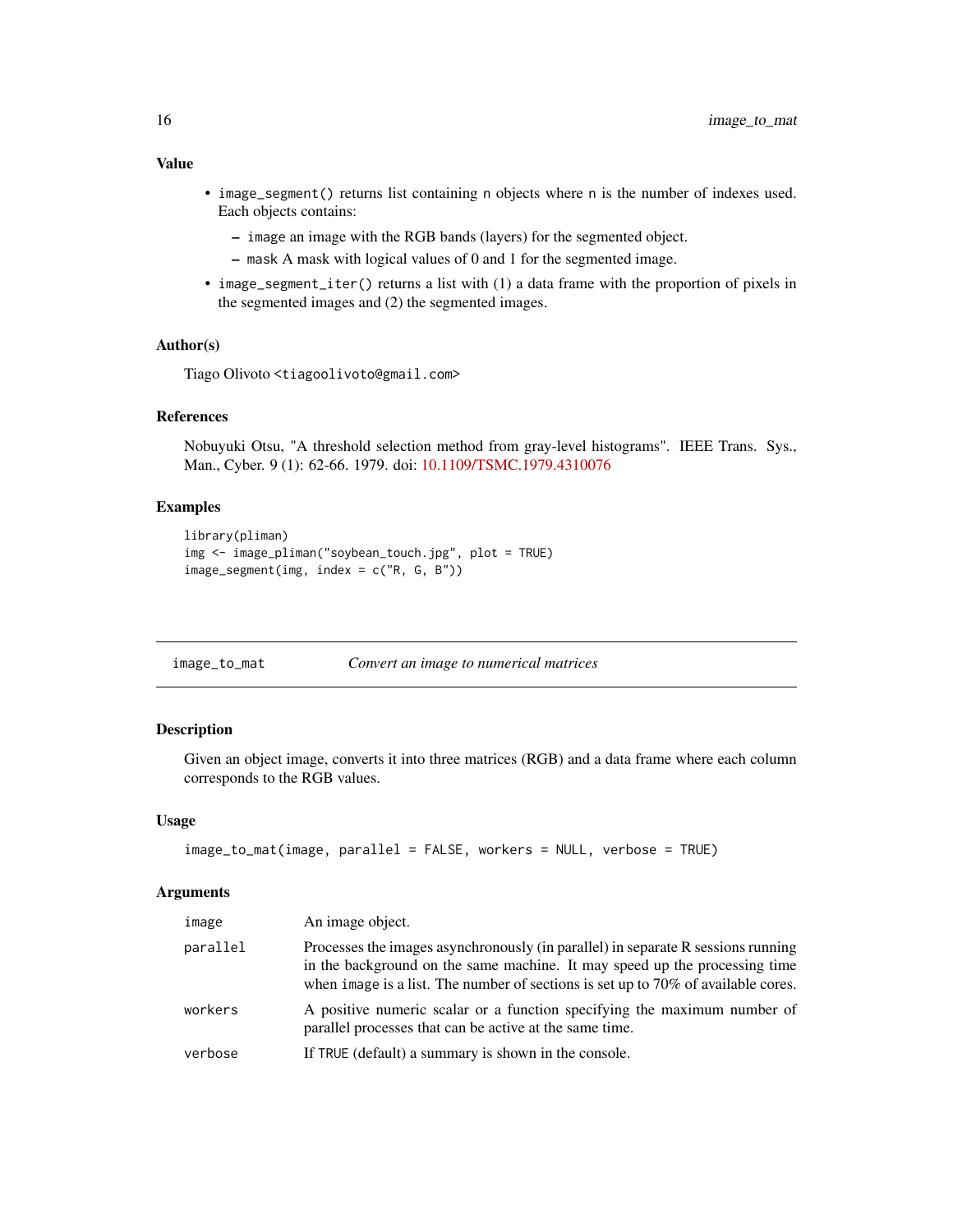# <span id="page-16-0"></span>measure\_disease 17

## Value

A list containing three matrices (R, G, and B), and a data frame containing four columns: the name of the image in image and the R, G, B values.

#### Author(s)

Tiago Olivoto <tiagoolivoto@gmail.com>

#### Examples

```
library(pliman)
img <- image_pliman("sev_leaf.jpg")
dim(img)
mat <- image_to_mat(img)
dim(mat[[1]])
```
<span id="page-16-1"></span>

measure\_disease *Performs plant disease measurements*

#### **Description**

- measure\_disease() computes the percentage of symptomatic leaf area and (optionally) counts and compute shapes (area, perimeter, radius, etc.) of lesions in a sample or entire leaf using color palettes. See more at Details.
- measure\_disease\_iter() provides an iterative section for measure\_disease(), where the user picks up samples in the image to create the needed color palettes.

```
measure_disease(
  img,
  img_healthy = NULL,
  img_symptoms = NULL,
  img_background = NULL,
  pattern = NULL,
 parallel = FALSE,
 workers = NULL,
  resize = FALSE,
  fill\_hull = TRUE,index_l = NULL,index_dh = "GLI",threshold = NULL,
  invert = FALSE,
  lower_size = NULL,
  upper_size = NULL,
  topn_lower = NULL,
  topn_upper = NULL,
```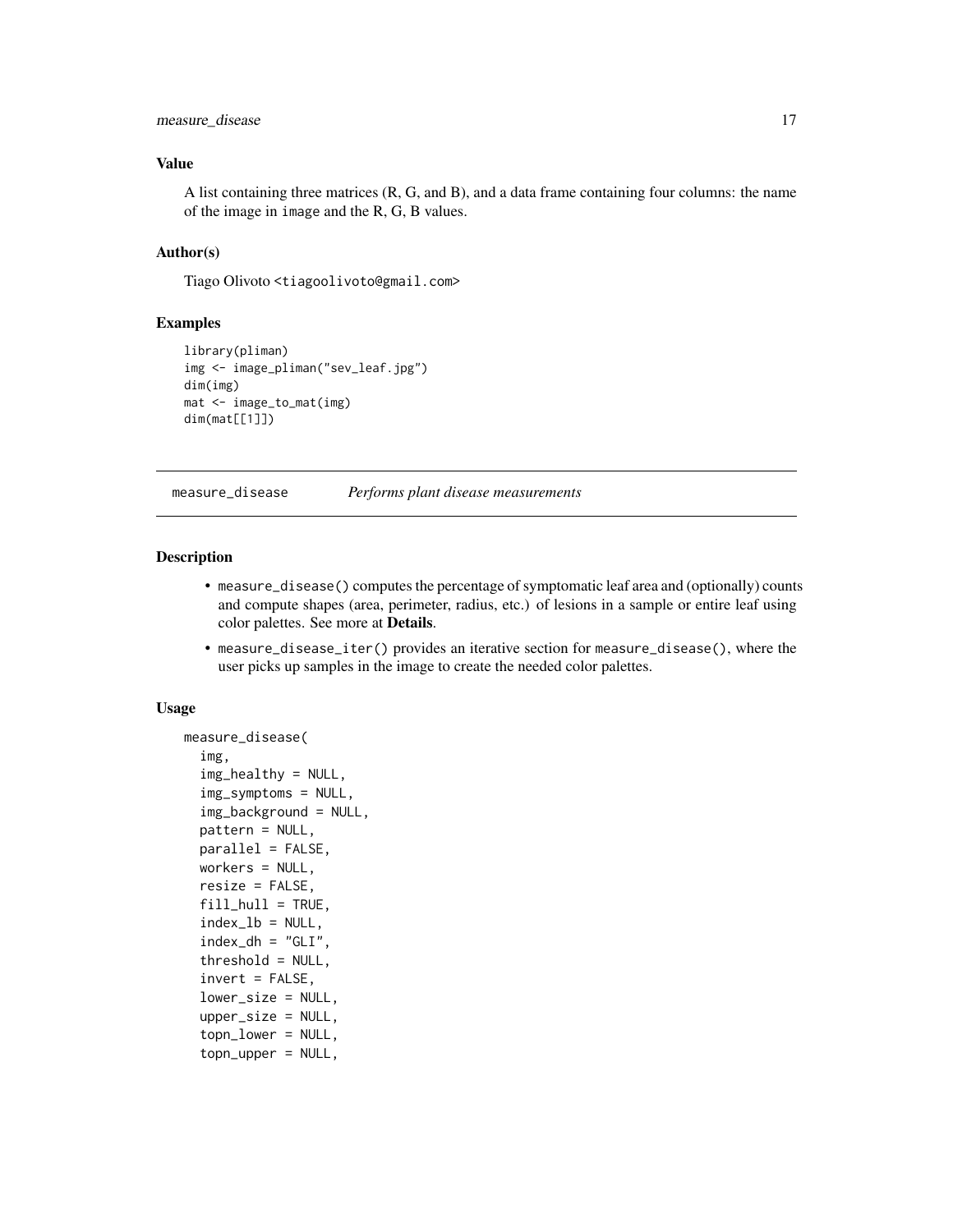```
randomize = TRUE,
nsample = 3000,watershed = FALSE,
lesion_size = "medium",
tolerance = NULL,
extension = NULL,
show_features = FALSE,
show_segmentation = FALSE,
show_image = TRUE,
show\_original = TRUE,show_background = TRUE,
show_contour = TRUE,
contour_col = "white",
contour_size = 1,
col_leaf = NULL,
col_lesions = NULL,
col_background = NULL,
marker = FALSE,
marker_col = NULL,
marker_size = NULL,
save_image = FALSE,
prefix = "proc__",dir_original = NULL,
dir_processed = NULL,
verbose = TRUE
```
measure\_disease\_iter(img, has\_background = TRUE,  $r = 5, ...$ )

# Arguments

 $\mathcal{L}$ 

| img          | The image to be analyzed.                                                                                                                                                                                                                                                                                                        |
|--------------|----------------------------------------------------------------------------------------------------------------------------------------------------------------------------------------------------------------------------------------------------------------------------------------------------------------------------------|
| img_healthy  | A color palette of healthy areas.                                                                                                                                                                                                                                                                                                |
| img_symptoms | A color palette of lesioned areas.                                                                                                                                                                                                                                                                                               |
|              | img_background An optional color palette of the image background.                                                                                                                                                                                                                                                                |
| pattern      | A pattern of file name used to identify images to be processed. For example,<br>if pattern = " $im$ " all images that the name matches the pattern (e.g., $img1.-$<br>, image1.-, im2.-) will be analyzed. Providing any number as pattern (e.g.,<br>pattern = $"1"$ ) will select images that are named as 1.-, 2.-, and so on. |
| parallel     | Processes the images asynchronously (in parallel) in separate R sessions running<br>in the background on the same machine. It may speed up the processing time,<br>especially when pattern is used is informed. The number of sections is set up<br>to 70% of available cores.                                                   |
| workers      | A positive numeric scalar or a function specifying the maximum number of<br>parallel processes that can be active at the same time.                                                                                                                                                                                              |
| resize       | Resize the image before processing? Defaults to FALSE. Use a numeric value of<br>range 0-100 (proportion of the size of the original image).                                                                                                                                                                                     |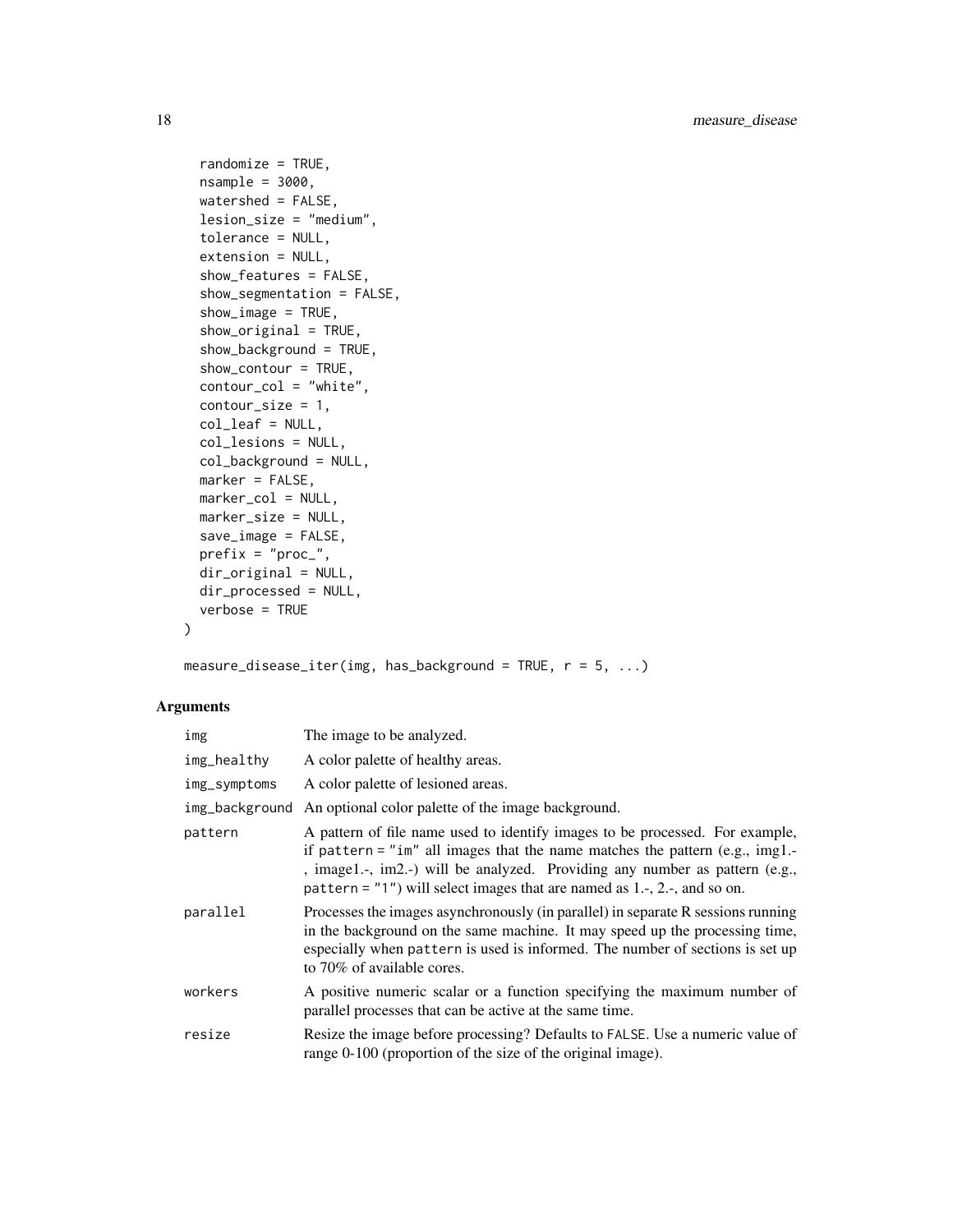<span id="page-18-0"></span>

| fill_hull              | Fill holes in the image? Defaults to TRUE. This is useful to fill holes in leaves,<br>e.g., those caused by insect attack, ensuring the hole area will be accounted for<br>the leaf, not background.                                                                                                                                                                                                                                                                        |
|------------------------|-----------------------------------------------------------------------------------------------------------------------------------------------------------------------------------------------------------------------------------------------------------------------------------------------------------------------------------------------------------------------------------------------------------------------------------------------------------------------------|
| index_lb               | The index used to segment the foreground (e.g., leaf) from the background. If<br>not declared, the entire image area (pixels) will be considered in the computation<br>of the severity.                                                                                                                                                                                                                                                                                     |
| index_dh               | The index used to segment diseased from healthy tissues when img_healthy<br>and img_symptoms are not declared. Defaults to "GLI". See image_index()<br>for more details.                                                                                                                                                                                                                                                                                                    |
| threshold              | By default (threshold = NULL), a threshold value based on Otsu's method is<br>used to reduce the grayscale image to a binary image. If a numeric value is<br>informed, this value will be used as a threshold. Inform any non-numeric value<br>different than "Otsu" to iteratively choose the threshold based on a raster plot<br>showing pixel intensity of the index. Must be a vector of length 2 to indicate the<br>threshold for index_1b and index_dh, respectively. |
| invert                 | Inverts the binary image if desired. This is useful to process images with black<br>background. Defaults to FALSE.                                                                                                                                                                                                                                                                                                                                                          |
| lower_size             | Lower limit for size for the image analysis. Leaf images often contain dirt and<br>dust. To prevent dust from affecting the image analysis, the lower limit of an-<br>alyzed size is set to 0.1, i.e., objects with lesser than 10% of the mean of all<br>objects are removed. One can set a known area or use $lower$ limit = 0 to se-<br>lect all objects (not advised).                                                                                                  |
| upper_size             | Upper limit for size for the image analysis. Defaults to NULL, i.e., no upper limit<br>used.                                                                                                                                                                                                                                                                                                                                                                                |
| topn_lower, topn_upper | Select the top n lesions based on its area. topn_lower selects the n lesions with<br>the smallest area whereas topn_upper selects the n lesions with the largest area.                                                                                                                                                                                                                                                                                                      |
| randomize              | Randomize the lines before training the model? Defaults to TRUE.                                                                                                                                                                                                                                                                                                                                                                                                            |
| nsample                | The number of sample pixels to be used in training step. Defaults to 3000.                                                                                                                                                                                                                                                                                                                                                                                                  |
| watershed              | If TRUE (Default) implements the Watershed Algorithm to segment lesions con-<br>nected by a fairly few pixels that could be considered as two distinct lesions.<br>If FALSE, lesions that are connected by any pixel are considered unique lesions.<br>For more details see EBImage:: watershed().                                                                                                                                                                          |

- lesion\_size The size of the lesion. Used to automatically tune tolerance and extension parameters. One of the following. "small" (2-5 mm in diameter, e.g, rust pustules), "medium" (0.5-1.0 cm in diameter, e.g, wheat leaf spot), "large" (1-2 cm in diameter, and "elarge" (2-3 cm in diameter, e.g, target spot of soybean).
- tolerance The minimum height of the object in the units of image intensity between its highest point (seed) and the point where it contacts another object (checked for every contact pixel). If the height is smaller than the tolerance, the object will be combined with one of its neighbors, which is the highest. Defaults to NULL, i.e., starting values are set up according to the argument lesion\_size.
- extension Radius of the neighborhood in pixels for the detection of neighboring objects. Defaults to 20. Higher value smooths out small objects.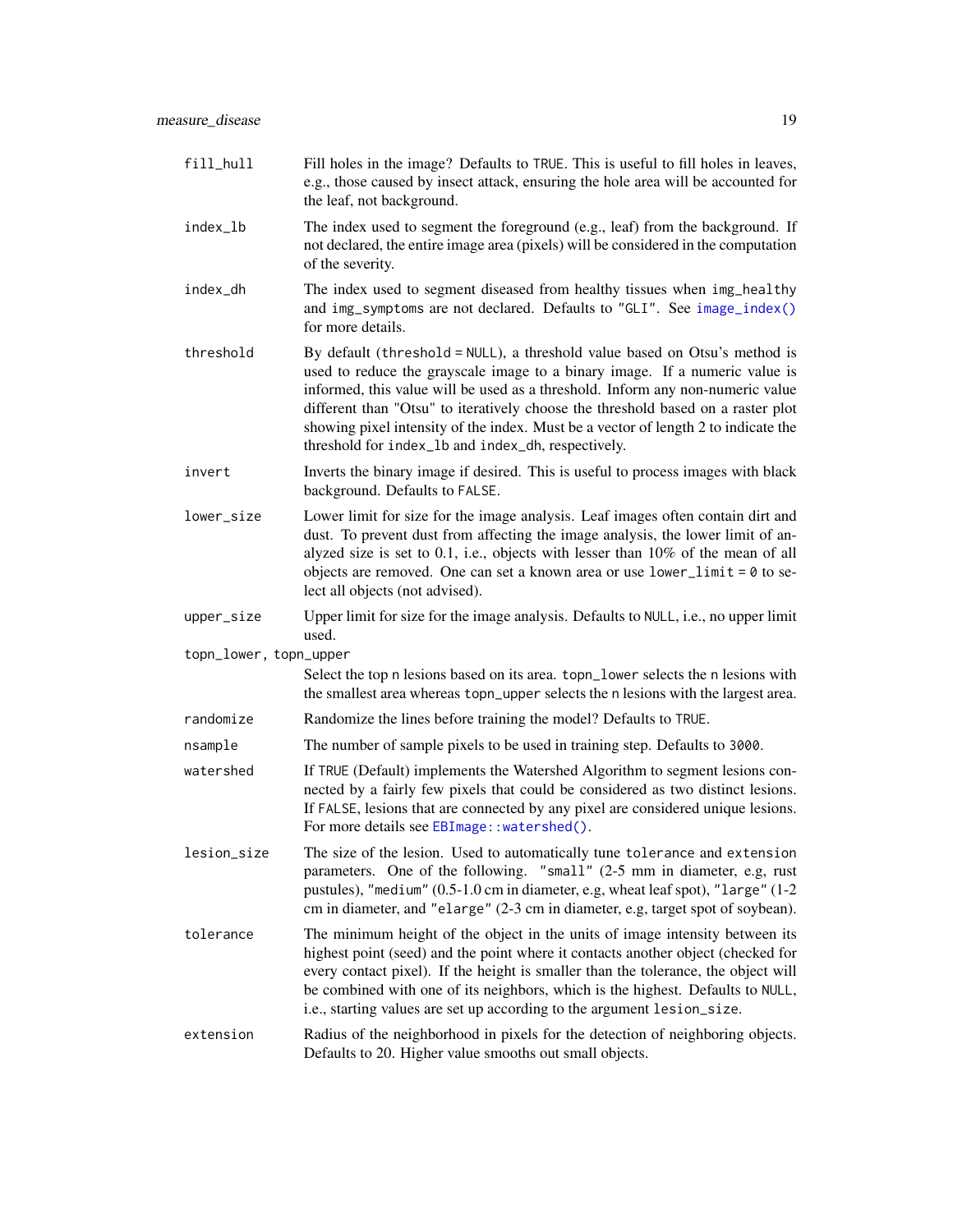| show_features                             | If TRUE returnS the lesion features such as number, area, perimeter, and radius.<br>Defaults to FALSE.                                                                                                                                                                                                                                                                                                                       |
|-------------------------------------------|------------------------------------------------------------------------------------------------------------------------------------------------------------------------------------------------------------------------------------------------------------------------------------------------------------------------------------------------------------------------------------------------------------------------------|
| show_segmentation                         |                                                                                                                                                                                                                                                                                                                                                                                                                              |
|                                           | Shows the object segmentation colored with random permutations. Defaults to<br>TRUE.                                                                                                                                                                                                                                                                                                                                         |
| show_image                                | Show image after processing? Defaults to TRUE.                                                                                                                                                                                                                                                                                                                                                                               |
| show_original                             | Show the symptoms in the original image?                                                                                                                                                                                                                                                                                                                                                                                     |
| show_background                           |                                                                                                                                                                                                                                                                                                                                                                                                                              |
|                                           | Show the background? Defaults to TRUE. A white background is shown by de-<br>fault when show_original = FALSE.                                                                                                                                                                                                                                                                                                               |
| show_contour<br>contour_col, contour_size | Show a contour line around the lesions? Defaults to TRUE.                                                                                                                                                                                                                                                                                                                                                                    |
|                                           | The color and size for the contour line around objects. Defaults to contour_col<br>$=$ "white" and contour_size = 1.                                                                                                                                                                                                                                                                                                         |
| col_leaf                                  | Leaf color after image processing. Defaults to "green"                                                                                                                                                                                                                                                                                                                                                                       |
| col_lesions                               | Symptoms color after image processing. Defaults to "red".                                                                                                                                                                                                                                                                                                                                                                    |
|                                           | col_background Background color after image processing. Defaults to "NULL".                                                                                                                                                                                                                                                                                                                                                  |
|                                           | marker, marker_col, marker_size                                                                                                                                                                                                                                                                                                                                                                                              |
|                                           | The type, color and size of the object marker. Defaults to NULL, which shows<br>nothing. Use marker = "point" to show a point in each lesion or marker =<br>"*" where "*" is any variable name of the shape data frame returned by the<br>function.                                                                                                                                                                          |
| save_image                                | Save the image after processing? The image is saved in the current working<br>directory named as $proc_*$ where $\star$ is the image name given in img.                                                                                                                                                                                                                                                                      |
| prefix                                    | The prefix to be included in the processed images. Defaults to "proc_".                                                                                                                                                                                                                                                                                                                                                      |
| dir_original, dir_processed               |                                                                                                                                                                                                                                                                                                                                                                                                                              |
|                                           | The directory containing the original and processed images. Defaults to NULL.<br>In this case, the function will search for the image img in the current work-<br>ing directory. After processing, when save_image = TRUE, the processed im-<br>age will be also saved in such a directory. It can be either a full path, e.g.,<br>"C:/Desktop/imgs", or a subfolder within the current working directory, e.g.,<br>"/ings". |
| verbose                                   | If TRUE (default) a summary is shown in the console.                                                                                                                                                                                                                                                                                                                                                                         |
|                                           | has_background A logical indicating if the image has a background to be segmented before pro-<br>cessing.                                                                                                                                                                                                                                                                                                                    |
| r                                         | The radius of neighborhood pixels. Defaults to 5. A square is drawn indicating<br>the selected pixels.                                                                                                                                                                                                                                                                                                                       |
|                                           | Further parameters passed on to measure_disease().                                                                                                                                                                                                                                                                                                                                                                           |

# Details

In measure\_disease(), a general linear model (binomial family) fitted to the RGB values is used to segment the lesions from the healthy leaf. If a pallet of background is provided, the function takes care of the details to isolate it before computing the number and area of lesions. By using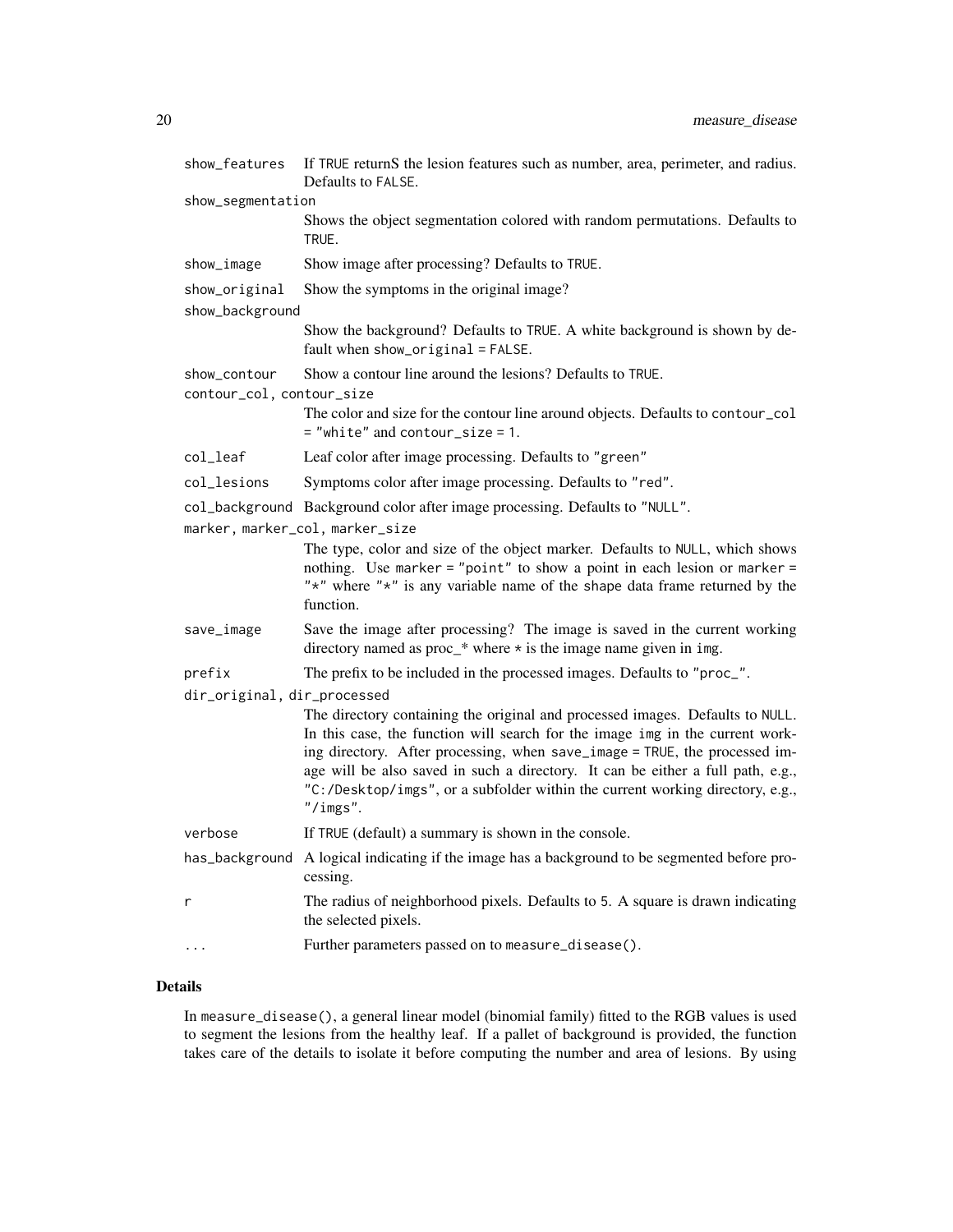#### <span id="page-20-0"></span>measure\_disease 21

pattern it is possible to process several images with common pattern names that are stored in the current working directory or in the subdirectory informed in dir\_original.

If img\_healthy and img\_symptoms are not declared, RGB-based phenotyping of foliar disease severity is performed using the index informed in index\_lb to first segment leaf from background and index\_dh to segment diseased from healthy tissues.

measure\_disease\_iter() only run in an interactive section. In this function, users will be able to pick up samples of images to iteratively create the needed color palettes. This process calls [pick\\_palette\(\)](#page-39-1) internally. If has\_background is TRUE (default) the color palette for the background is first created. The sample of colors is performed in each left-button mouse click and continues until the user press Esc. Then, a new sampling process is performed to sample the color of healthy tissues and then diseased tissues. The generated palettes are then passed on to measure\_disease(). All the arguments of such function can be passed using the ... (three dots).

#### Value

- measure\_disease() returns a list with the following objects:
	- severity A data frame with the percentage of healthy and symptomatic areas.
	- shape,statistics If show\_features = TRUE is used, returns the shape (area, perimeter, etc.) for each lesion and a summary statistic of the results.
- measure\_disease\_iter() returns a list with the following objects:
	- results A list with the objects returned by measure\_disease().
	- leaf The color palettes for the healthy leaf.
	- disease The color palettes for the diseased leaf.
	- background The color palettes for the background.

#### Author(s)

Tiago Olivoto <tiagoolivoto@gmail.com>

#### Examples

```
library(pliman)
img <- image_pliman("sev_leaf_nb.jpg")
healthy <- image_pliman("sev_healthy.jpg")
lesions <- image_pliman("sev_sympt.jpg")
image_combine(img, healthy, lesions, ncol = 3)
sev <-
measure_disease(img = img,
                 img_healthy = healthy,
                 img_symptoms = lesions,
                 lesion_size = "large",
                 show_image = TRUE)
# an interactive section
```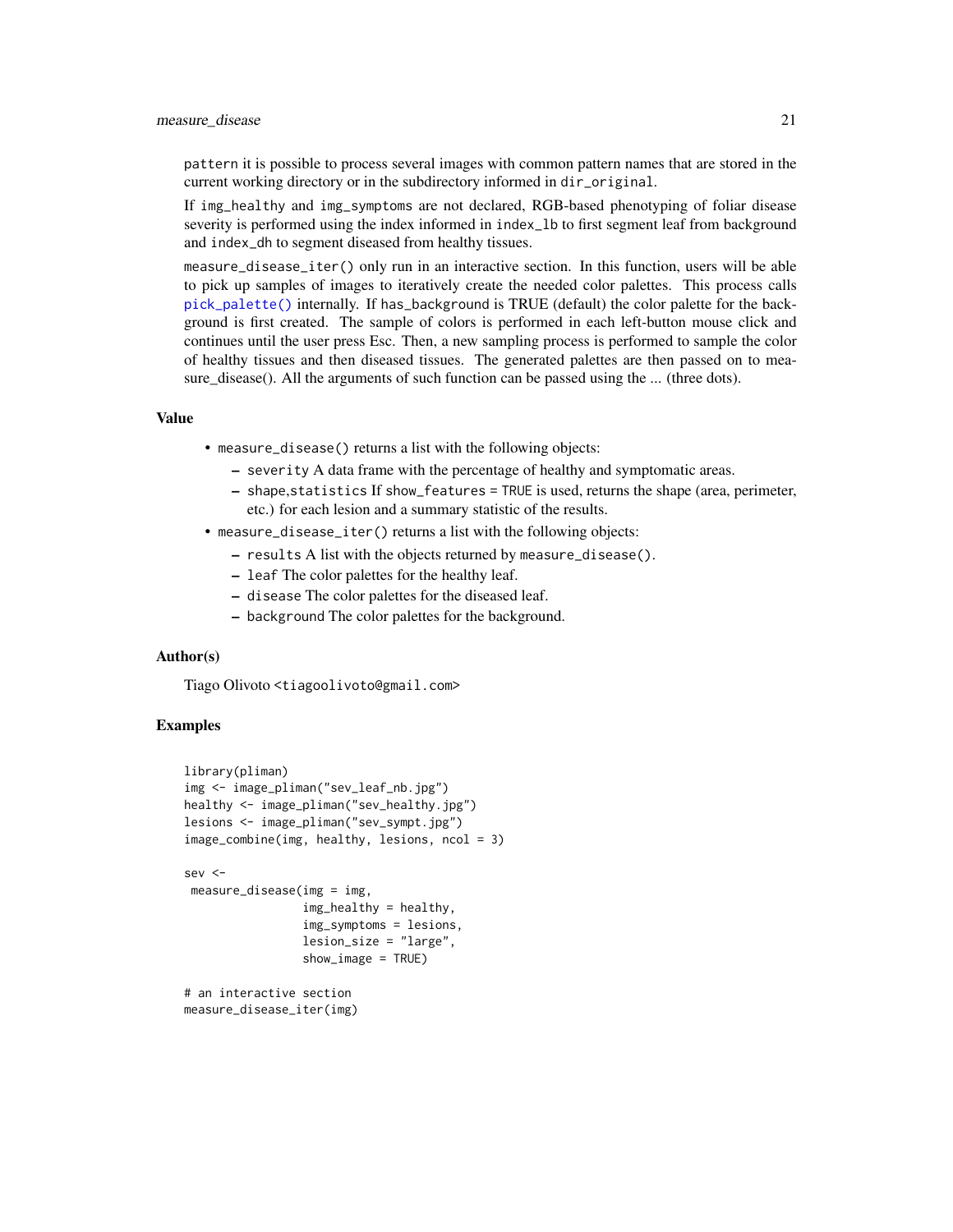# <span id="page-21-0"></span>Description

image\_palette() creates image palettes by applying the k-means algorithm to the RGB values.

# Usage

```
image_palette(
  image,
 npal,
 filter = TRUE,
 blur = FALSE,
 parallel = FALSE,
 workers = NULL,
 verbose = TRUE
)
```
# Arguments

| image    | An image object.                                                                                                                                                                                                                                       |
|----------|--------------------------------------------------------------------------------------------------------------------------------------------------------------------------------------------------------------------------------------------------------|
| npal     | The number of color palettes.                                                                                                                                                                                                                          |
| filter   | Performs median filtering. This can be useful to reduce the noise in produced<br>palettes. Defaults to TRUE. See more at image_filter().                                                                                                               |
| blur     | Performs blurring filter of palettes? Defaults to FALSE. See more at image_blur().                                                                                                                                                                     |
| parallel | Processes the images asynchronously (in parallel) in separate R sessions running<br>in the background on the same machine. It may speed up the processing time<br>when image is a list. The number of sections is set up to $70\%$ of available cores. |
| workers  | A positive numeric scalar or a function specifying the maximum number of<br>parallel processes that can be active at the same time.                                                                                                                    |
| verbose  | If TRUE (default) a summary is shown in the console.                                                                                                                                                                                                   |

# Value

• image\_palette() returns a list with npal color palettes of class Image.

•

# Examples

```
library(pliman)
img <- image_pliman("sev_leaf_nb.jpg")
pal <- image_palette(img, npal = 4)
image_combine(pal)
```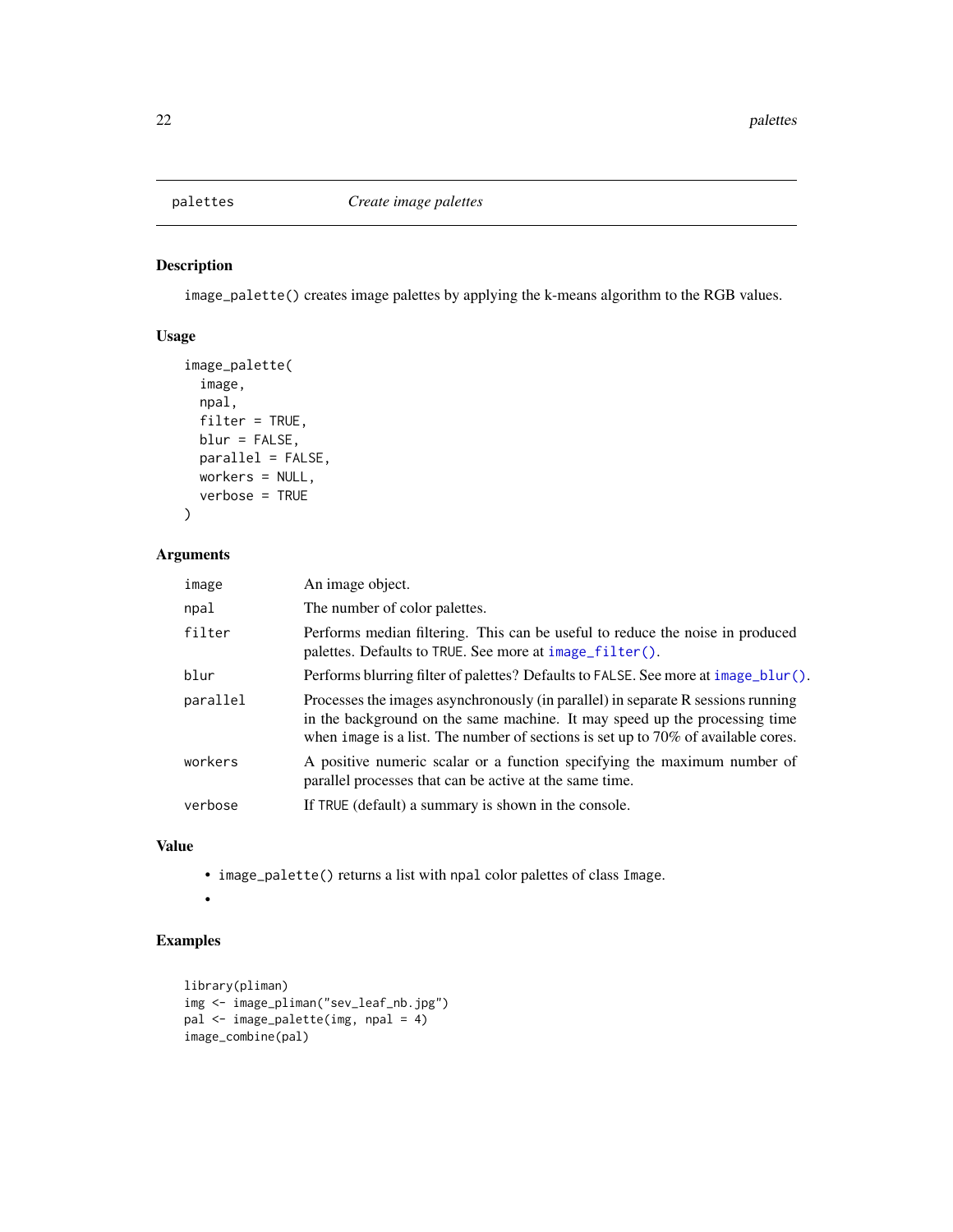<span id="page-22-0"></span>pipe 23

```
# runs only in an iterative section
if(FALSE){
image_palette_pick(img)
}
```
# pipe *Forward-pipe operator*

# Description

Pipe an object forward into a function or call expression.

#### Usage

lhs %>% rhs

# Arguments

| lhs | The result you are piping.          |
|-----|-------------------------------------|
| rhs | Where you are piping the result to. |

# Author(s)

Nathan Eastwood <nathan.eastwood@icloud.com> and Antoine Fabri <antoine.fabri@gmail.com>. The code was obtained from poorman package at [https://github.com/nathaneastwood/poorman](https://github.com/nathaneastwood/poorman/blob/master/R/pipe.R)/ [blob/master/R/pipe.R](https://github.com/nathaneastwood/poorman/blob/master/R/pipe.R)

# Examples

library(pliman)

# Basic use: iris %>% head()

# use to apply several functions to an image img <- image\_pliman("la\_leaves.jpg")

```
img %>%
image_resize(50) %>% # resize to 50% of the original size
object_isolate(id = 1) %>% # isolate object 1
image_filter() %>% # apply a median filter
plot() # plot
```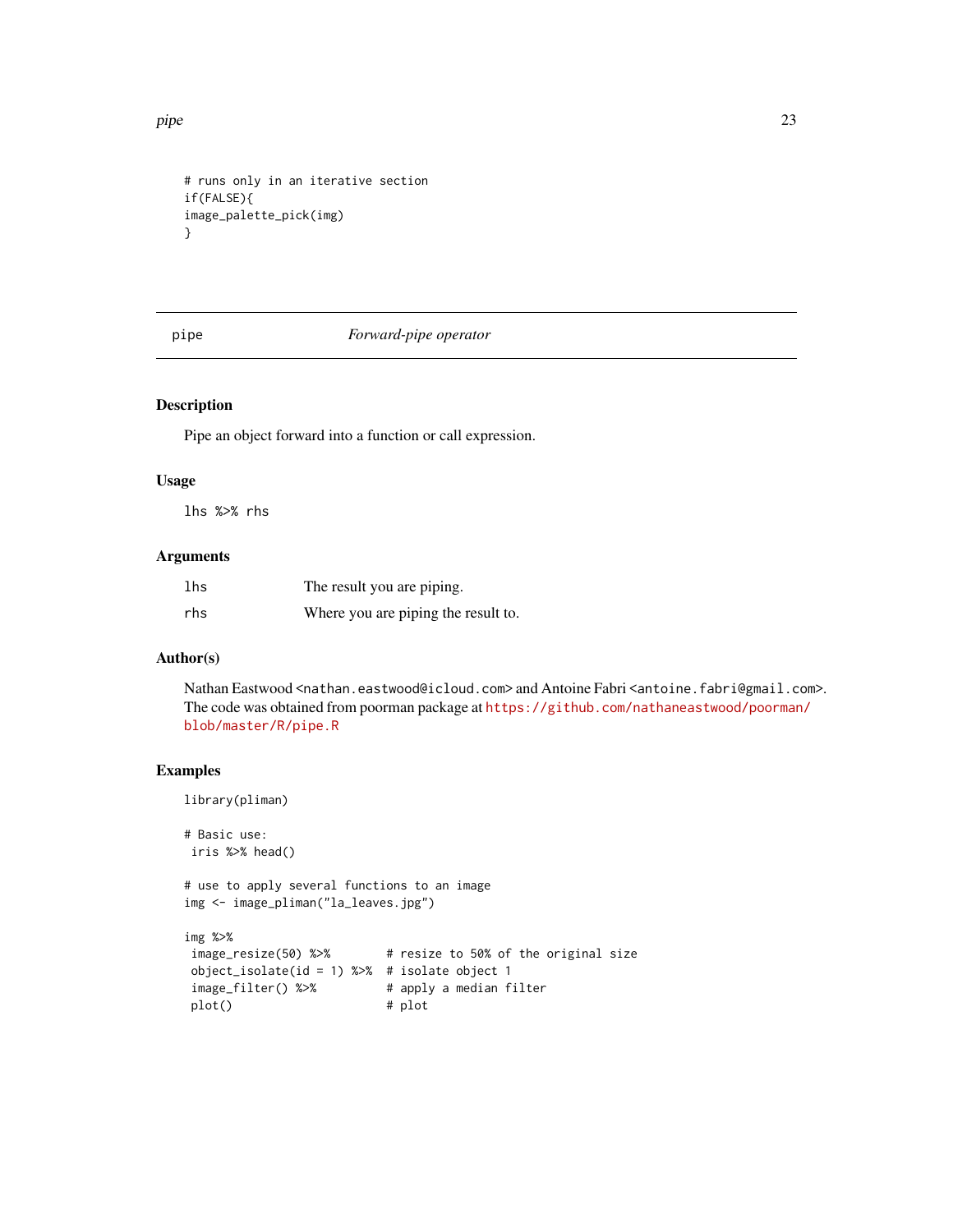<span id="page-23-0"></span>pliman\_images *Sample images*

#### **Description**

Sample images installed with the pliman package

#### Format

\*.jpg format

- la\_back.jpg A cyan palette representing the background of images la\_pattern, la\_leaves, and soybean\_touch.
- la\_leaf.jpg A sample of the leaves in la\_leaves
- la\_leaves.jpg Tree leaves with a sample of known area.
- objects\_300dpi.jpg An image with 300 dpi resolution.
- potato\_leaves.jpg Three potato leaves, which were gathered from Gupta et al. (2020).
- sev\_leaf.jpg A soybean leaf with a blue background.
- sev\_leaf\_nb.jpg A soybean leaf without background.
- sev\_back.jpg A blue palette representing the background of sev\_leaf.
- sev\_healthy.jpg Healthy area of sev\_leaf.
- sev\_sympt.jpg The symptomatic area sev\_leaf.
- soy\_green.jpg Soybean grains with a white background.
- soybean\_grain.jpg A sample palette of the grains in soy\_green.
- soybean\_touch.jpg Soybean grains with a cyan background touching one each other.

# Author(s)

Tiago Olivoto <tiagoolivoto@gmail.com>

# Source

Personal data, Gupta et al. (2020).

# References

Gupta, S., Rosenthal, D. M., Stinchcombe, J. R., & Baucom, R. S. (2020). The remarkable morphological diversity of leaf shape in sweet potato (Ipomoea batatas): the influence of genetics, environment, and G×E. New Phytologist, 225(5), 2183–2195. doi: [10.1111/NPH.16286](https://doi.org/10.1111/NPH.16286)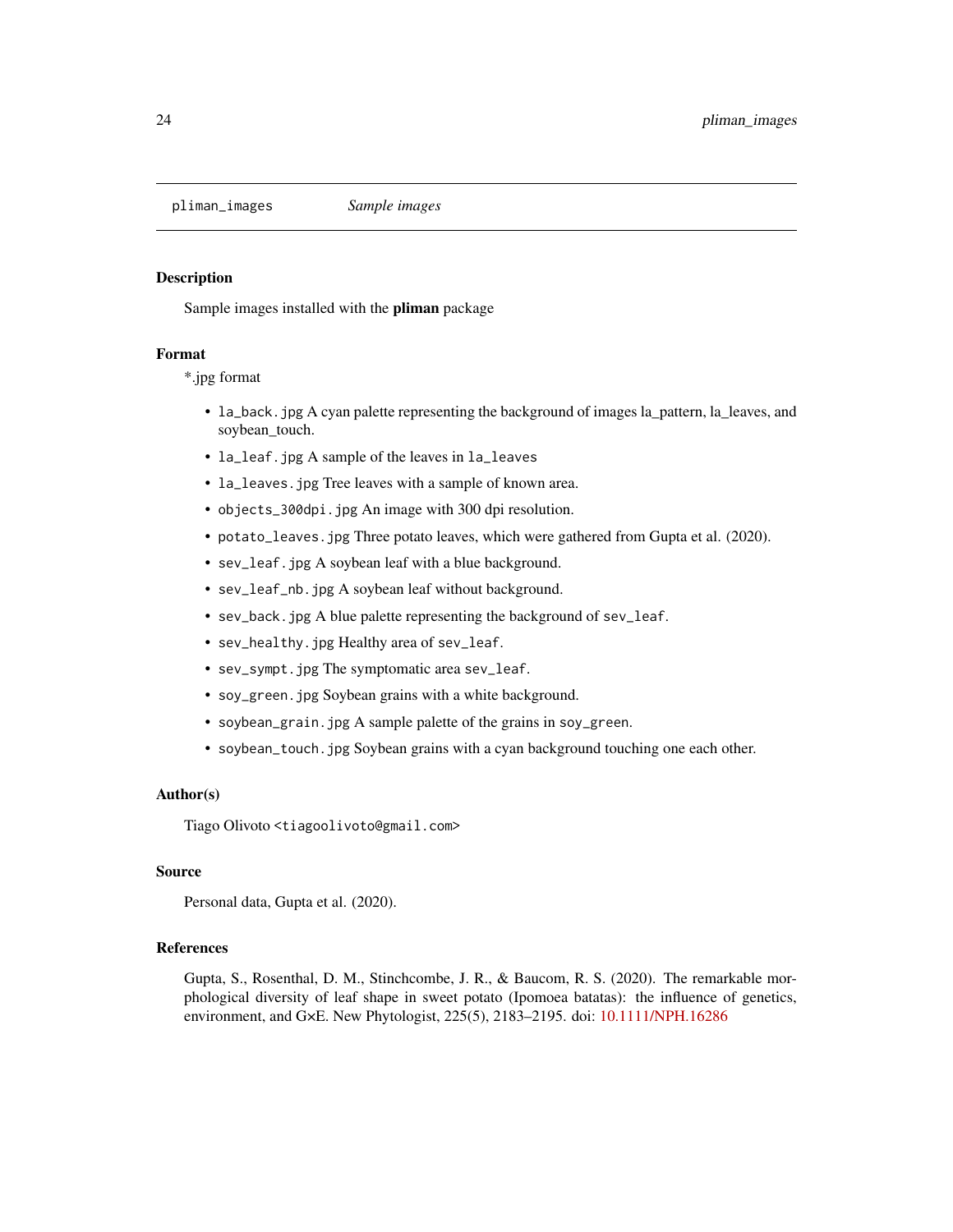<span id="page-24-0"></span>rgb\_to\_hsv *Color spaces*

#### Description

Convert RGB to LAB color space.

#### Usage

rgb\_to\_hsv(image)

# Arguments

image An image object.

#### Value

A list containing the image in the new color space.

# Author(s)

Tiago Olivoto <tiagoolivoto@gmail.com>

# Examples

```
library(pliman)
img <- image_pliman("sev_leaf.jpg")
img2 <- rgb_to_hsv(img)
image_combine(img, img2)
```
<span id="page-24-1"></span>sad *Produces Santandard Area Diagrams*

# Description

Given an object computed with [measure\\_disease\(\)](#page-16-1) a Standard Area Diagram (SAD) with n images are returned with the respective severity values.

```
sad(
  object,
  n,
  show_original = FALSE,
  show_contour = FALSE,
  nrow = NULL,
 ncol = NULL,...
\mathcal{E}
```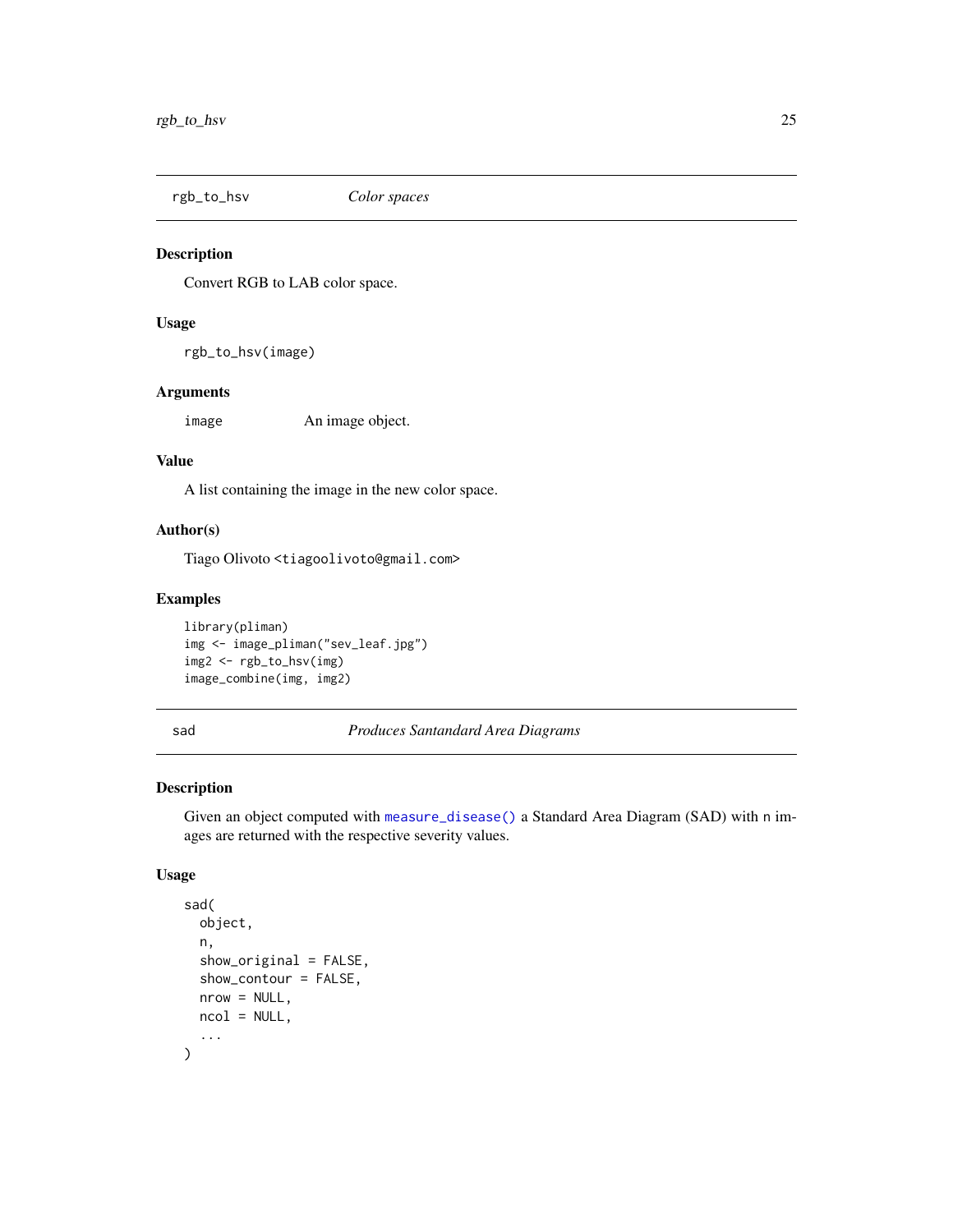<span id="page-25-0"></span>

| object        | An object computed with measure_disease().                                 |
|---------------|----------------------------------------------------------------------------|
| n             | The number of leaves in the Standard Area Diagram.                         |
| show_original | Show original images? Defaults to FALSE, i.e., a mask is returned.         |
| show_contour  | Show original images? Defaults to FALSE, <i>i.e.</i> , a mask is returned. |
| nrow, ncol    | The number of rows and columns in the plot. See [image_combine())]         |
|               | $[image\_combine()$ ]: R:image_combine())                                  |
|               | Other arguments passed on to measure_disease().                            |

#### Details

The leaves with the smallest and highest severity will always be in the SAD. If  $n = 1$ , the leaf with the smallest severity will be returned. The others are sampled sequentially to achieve the n images after severity has been ordered in an ascending order. For example, if there are 30 leaves and n is set to 3, the leaves sampled will be the 1st, 15th, and 30th with the smallest severity values.

The SAD can be only computed if an image pattern name is used in argument pattern of [measure\\_disease\(\)](#page-16-1). If the images are saved, the n images will be retrevied from dir\_processed directory. Otherwise, the severity will be computed again to generate the images.

#### Value

A data frame with the severity values for the n sampled leaves. A plot with the standard area diagram can be saved by wrapping [sad\(\)](#page-24-1) with [png\(\)](#page-0-0).

# References

Del Ponte EM, Pethybridge SJ, Bock CH, et al (2017) Standard area diagrams for aiding severity estimation: Scientometrics, pathosystems, and methodological trends in the last 25 years. Phytopathology 107:1161–1174. doi: [10.1094/PHYTO02170069FI](https://doi.org/10.1094/PHYTO-02-17-0069-FI)

#### Examples

```
## Not run:
library(pliman)
sev <-
measure_disease(pattern = "sev_leaf",
                img_healthy = "sev_healthy",
                img_symptoms = "sev_sympt",
                img_background = "sev_back",
                show_image = FALSE,
                save_image = TRUE,
                show_original = FALSE,
                dir\_original = image\_pliman(),
                dir_processed = tempdir())
sad(sev, n = 2)
```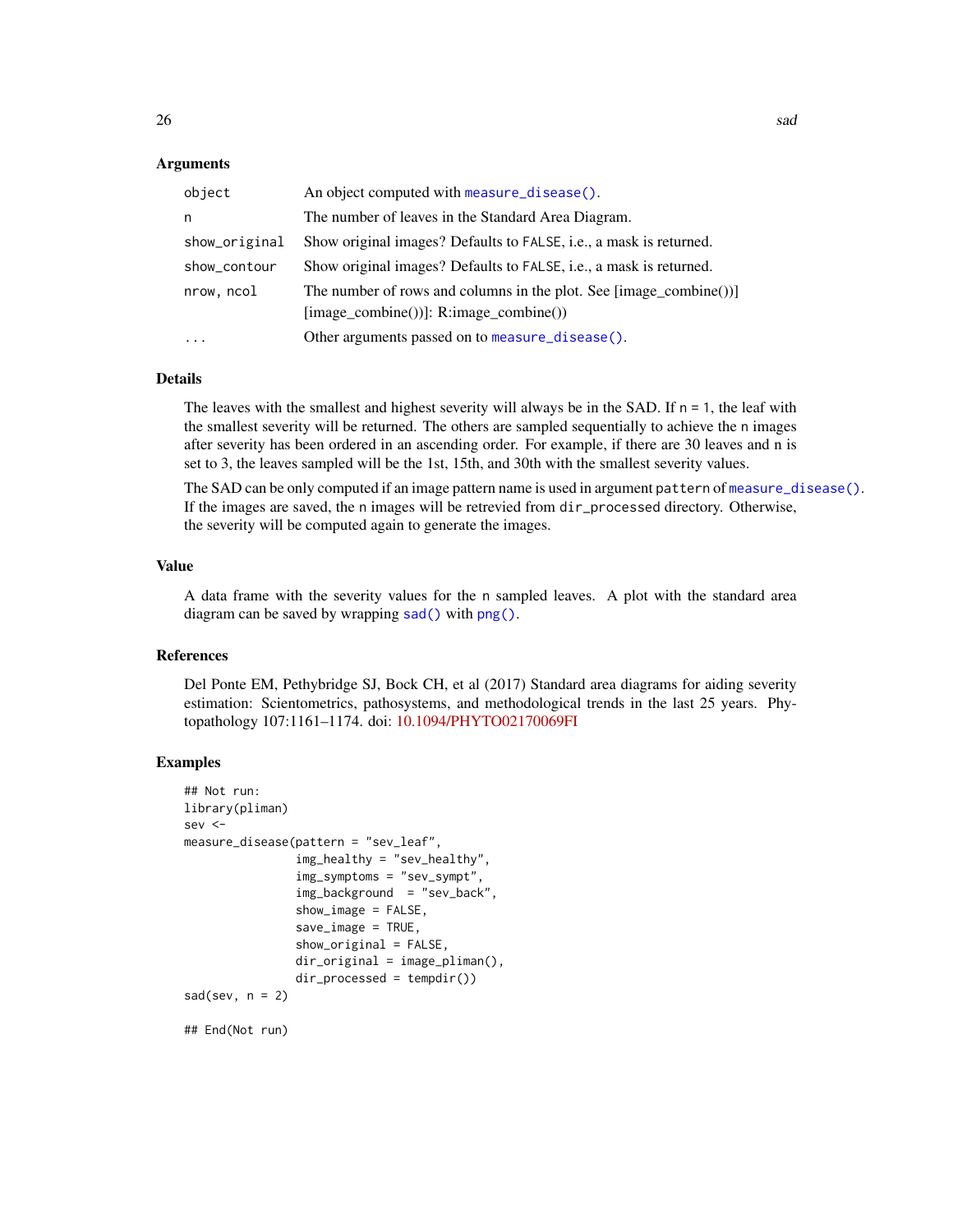#### <span id="page-26-0"></span>Description

Performs a report of the index between and within objects when object\_index argument is used in analyze\_objects(). By using a cut point, the number and proportion of objects with mean value of index bellow and above cut\_point are returned. Additionaly, the number and proportion of pixels bellow and above the cutpoint is shown for each object (id).

#### Usage

```
summary_index(object, index, cut_point, select_higher = FALSE)
```
#### Arguments

| object        | An object computed with analyze_objects().                                                                                                                        |
|---------------|-------------------------------------------------------------------------------------------------------------------------------------------------------------------|
| index         | The index desired, e.g., "B". Note that these value must match the index(es)<br>used in the argument object_index of analyze_objects().                           |
| cut_point     | The cut point.                                                                                                                                                    |
| select_higher | If FALSE (default) selects the objects with index smaller than the cut_point.<br>Use select_higher = TRUE to select the objects with index higher than cut_point. |

# Value

A list with the following elements:

- ids The identification of selected objects.
- between\_id A data frame with the following columns
	- n The number of objects.
	- nsel The number of selected objects.
	- prop The proportion of objects selected.
	- mean\_index\_sel, and mean\_index\_nsel The mean value of index for the selected and non-selected objects, respectively.
- within\_id A data frame with the following columns
	- id The object identification
	- n\_less The number of pixels with values lesser than or equal to cut\_point.
	- n\_greater The number of pixels with values greater than cut\_point.
	- less\_ratio The proportion of pixels with values lesser than or equal to cut\_point.
	- greater\_ratio The proportion of pixels with values greater than cut\_point.

#### Author(s)

Tiago Olivoto <tiagoolivoto@gmail.com>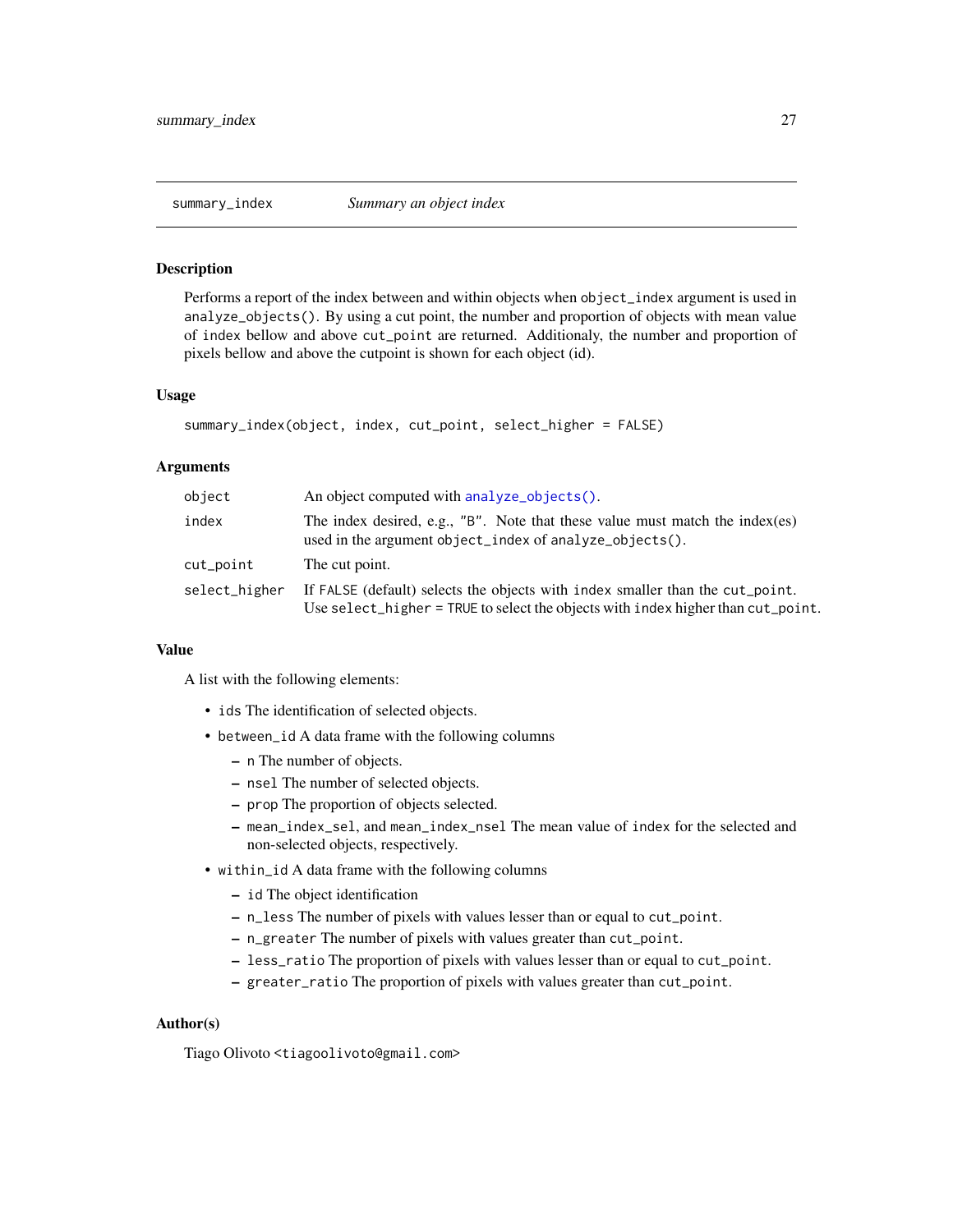#### Examples

```
library(pliman)
soy <- image_pliman("soy_green.jpg")
anal <- analyze_objects(soy, object_index = "G")
plot_measures(anal, measure = "G")
summary_index(anal, index = "G", cut\_point = 0.5)
```
tune\_tolerance *Tune tolerance parameter*

#### Description

Provides options for tunning tolerance parameter utilized in [analyze\_objects()] in two ways:

- Declaring the actual argument, an iterative algorithm will compute the first analysis and sequentially increase the parameter tolerance if the computed number of objects is greater than actual or reduce the parameter tolerance if the computed number of objects is less than actual. If the algorithm did not converge up to maxiter is reached, users can change the default extension value.
- The second way is to create a grid with tolerance and extension values. When grid is informed, all combinations (made by [base::expand.grid\(\)](#page-0-0)) are tested and the residual from actual value is plotted. Users can than find a better combination of parameters to use in analyze\_objects().

```
tune_tolerance(
  img,
  actual,
 start_tol = NULL,
 extension = NULL,
 grid = NULL,
 maxiter = 200,
  index = "NB",my_index = NULL,plot = TRUE,
 fill = FALSE,
 filter = FALSE,
 invert = FALSE,
 workers = NULL,
  verbose = TRUE
)
```
<span id="page-27-0"></span>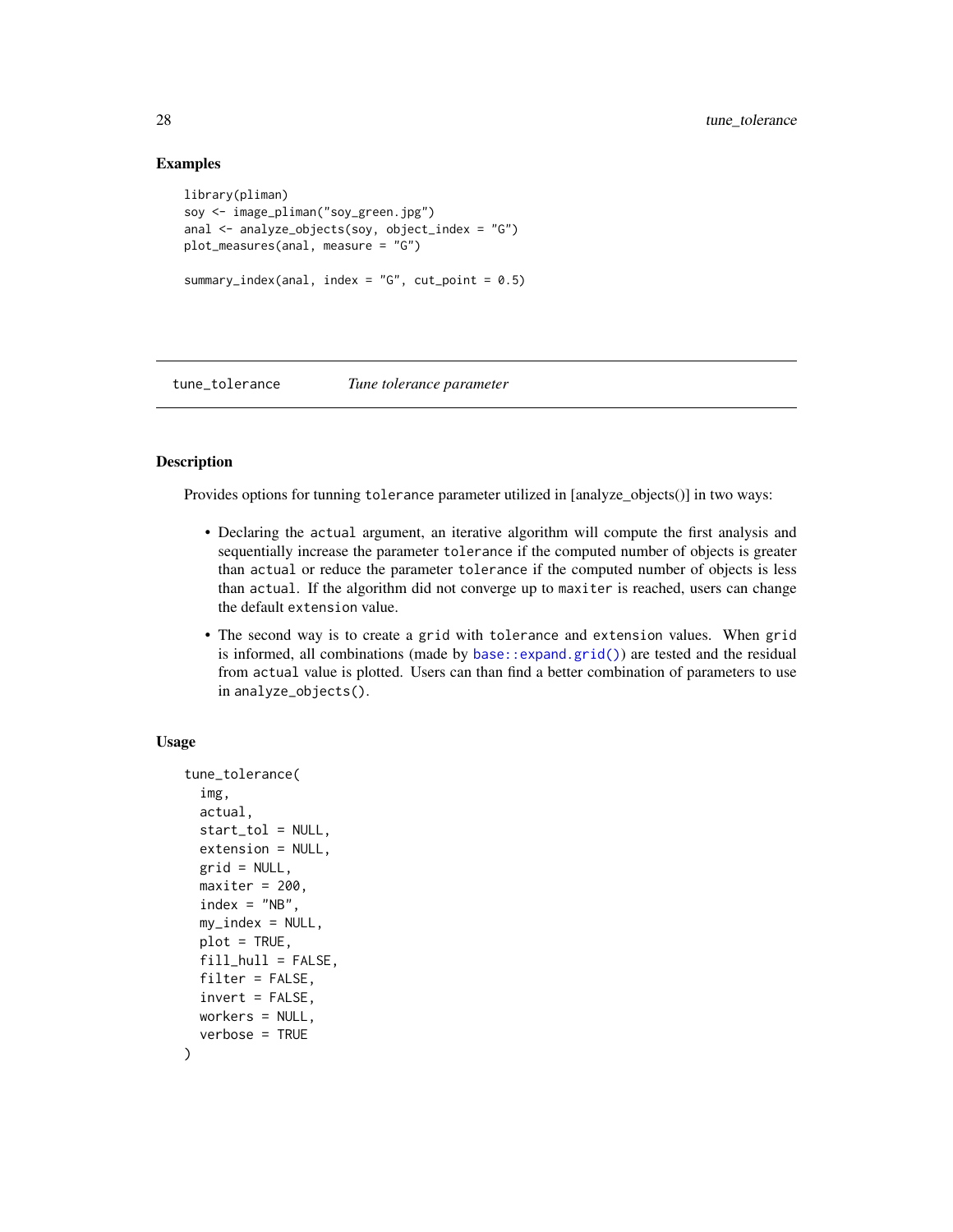# <span id="page-28-0"></span>tune\_tolerance 29

# Arguments

| img             | The image to be analyzed.                                                                                                                                                                                                                                                                                |
|-----------------|----------------------------------------------------------------------------------------------------------------------------------------------------------------------------------------------------------------------------------------------------------------------------------------------------------|
| actual          | The actual number of objects.                                                                                                                                                                                                                                                                            |
| start_tol       | An starting value for tolerance. Defaults to 1.                                                                                                                                                                                                                                                          |
| extension       | The extension value. Defaults to 1.                                                                                                                                                                                                                                                                      |
| grid            | A list with a numeric sequence for tolerance and extension values. When<br>grid is informed, all combinations are tested and the residual from actual value<br>is plotted.                                                                                                                               |
| maxiter         | The maximum number of iterations. Default to 200.                                                                                                                                                                                                                                                        |
| index, my_index |                                                                                                                                                                                                                                                                                                          |
|                 | A character value specifying the target mode for conversion to binary image<br>when foreground and background are not declared. Defaults to "NB" (normal-<br>ized blue). See image_index() for more details.                                                                                             |
| plot            | Logical. If TRUE (default) generates a plot showing the results.                                                                                                                                                                                                                                         |
| $fill\_hull$    | Fill holes in the binary image? Defaults to FALSE. This is useful to fill holes in<br>objects that have portions with a color similar to the background. IMPORTANT:<br>Objects touching each other can be combined into one single object, which may<br>underestimate the number of objects in an image. |
| filter          | Performs median filtering after image processing? defaults to FALSE. See more<br>at $image_filter()$ .                                                                                                                                                                                                   |
| invert          | Inverts the binary image, if desired. This is useful to process images with black<br>background. Defaults to FALSE.                                                                                                                                                                                      |
| workers         | The number of multiple sections to be used in the computation.                                                                                                                                                                                                                                           |
| verbose         | If TRUE (default) a summary is shown in the console.                                                                                                                                                                                                                                                     |

# Author(s)

Tiago Olivoto <tiagoolivoto@gmail.com>

# Examples

```
library(pliman)
if(FALSE){
img <- image_pliman("soybean_touch.jpg")
# starts with tolerance = 1
tune_tolerance(img, actual = 30)
# Using a grid of tolerance and extension values
tune2 <-
  tune_tolerance(img,
                 actual = 30,grid = list(tolerance = seq(0, 5, by = 0.1),extension = 1:4, plot = TRUE)
}
```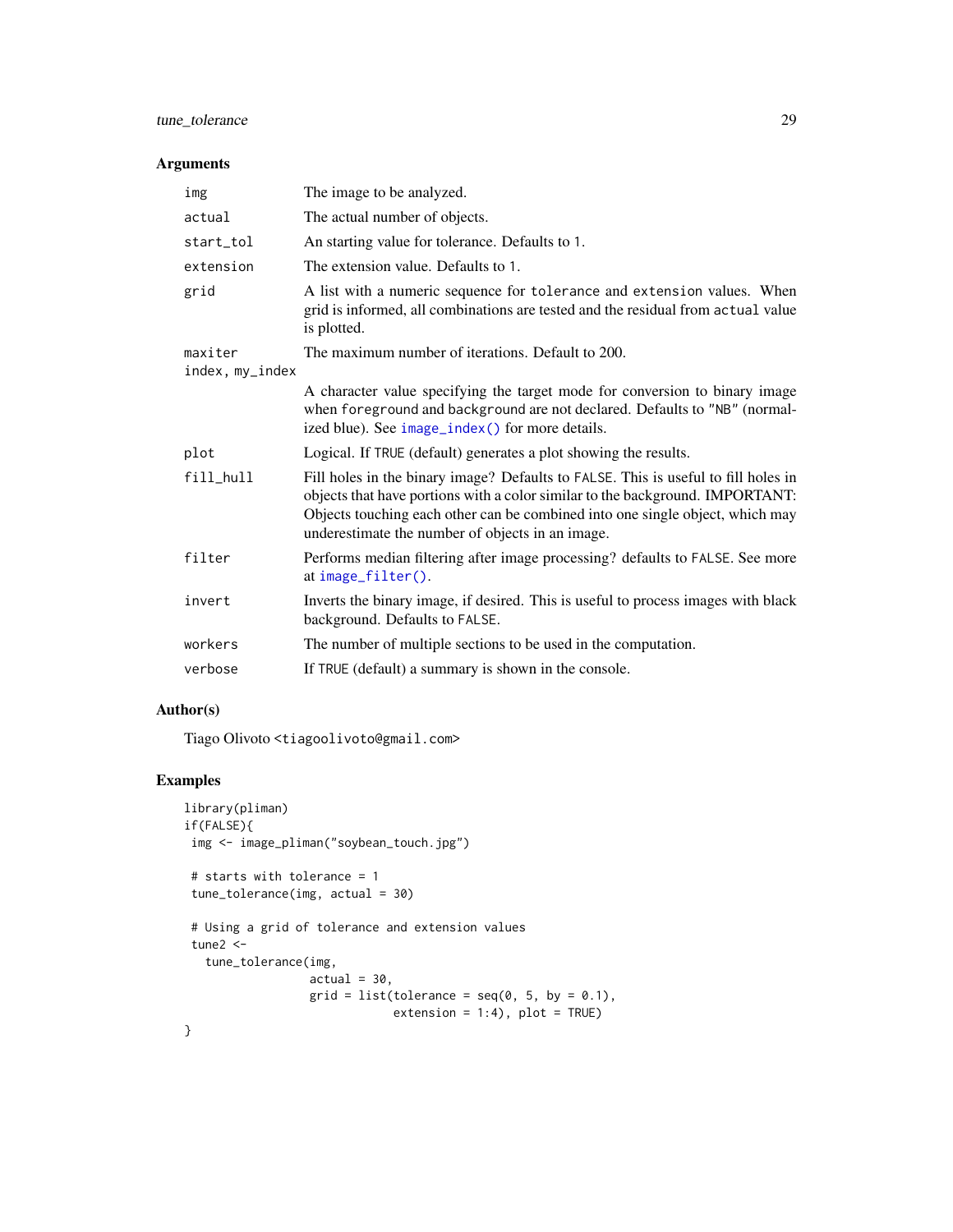<span id="page-29-0"></span>

#### <span id="page-29-1"></span>Description

Provides useful conversions between size (cm), number of pixels (px) and dots per inch (dpi).

- [dpi\\_to\\_cm\(\)](#page-29-1) converts a known dpi value to centimeters.
- [cm\\_to\\_dpi\(\)](#page-29-1) converts a known centimeter values to dpi.
- [pixels\\_to\\_cm\(\)](#page-29-1) converts the number of pixels to centimeters, given a known resolution (dpi).
- [cm\\_to\\_pixels\(\)](#page-29-1) converts a distance (cm) to number of pixels, given a known resolution (dpi).
- [distance\(\)](#page-29-1) Computes the distance between two points in an image based on the Pythagorean theorem.
- [dpi\(\)](#page-29-1) An interactive function to compute the image resolution given a known distance informed by the user. See more information in the Details section.
- [npixels\(\)](#page-29-1) returns the number of pixels of an image.

#### Usage

```
dpi_to_cm(dpi)
cm_to_dpi(cm)
pixels_to_cm(px, dpi)
cm_to_pixels(cm, dpi)
npixels(image)
dpi(image, plot = TRUE)
distance(image, plot = TRUE)
```
#### Arguments

| dpi   | The image resolution in dots per inch.      |
|-------|---------------------------------------------|
| сm    | The size in centimeters.                    |
| рx    | The number of pixels.                       |
| image | An image object.                            |
| plot  | Call a new plot to image? Defaults to TRUE. |

#### Details

 $dpi()$  only run in an interactive section. To compute the image resolution (dpi) the user must use the left button mouse to create a line of known distance. This can be done, for example, using a template with known distance in the image (e.g., la\_leaves.jpg).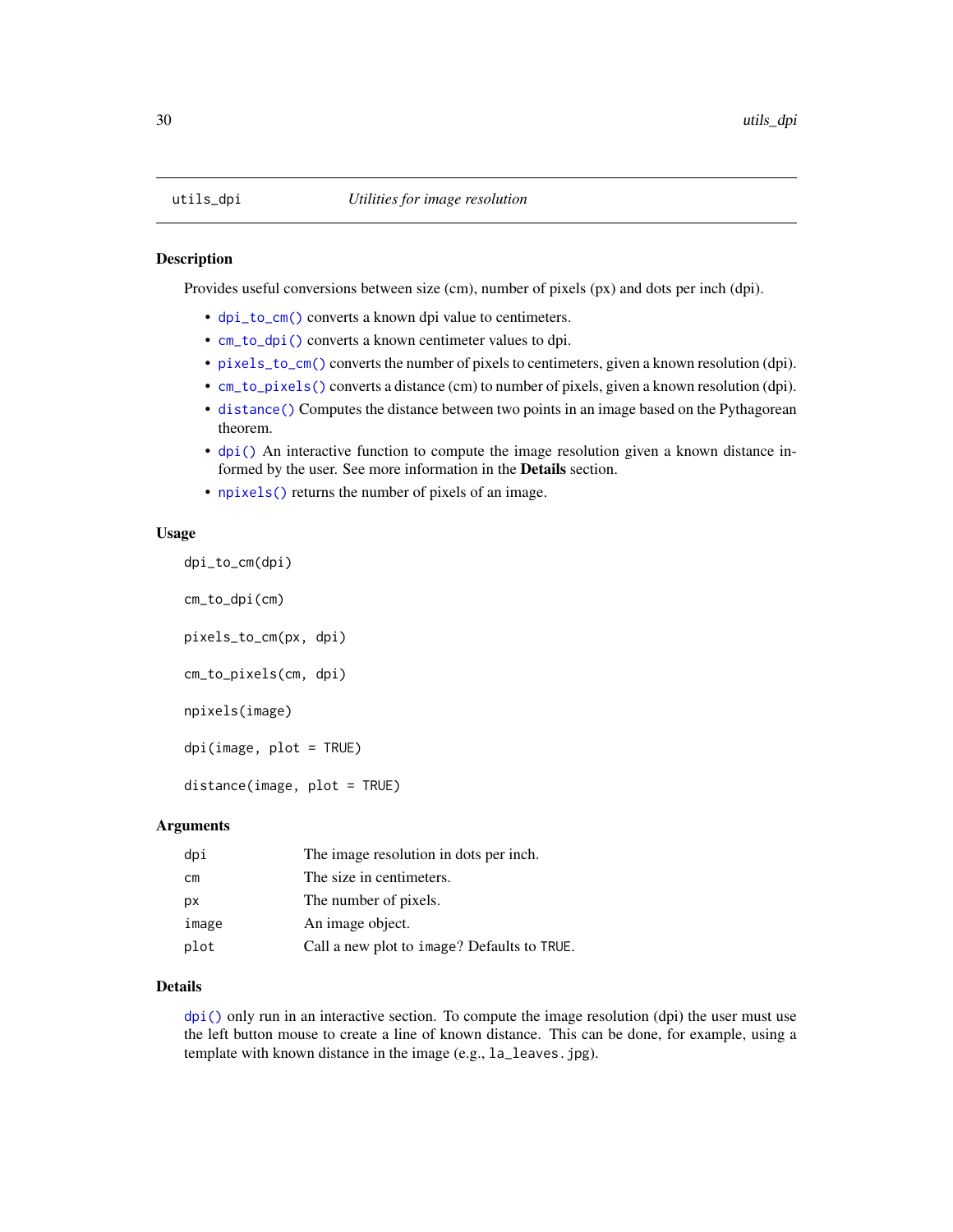#### <span id="page-30-0"></span>utils\_file  $\qquad \qquad$  31

# Value

- [dpi\\_to\\_cm\(\)](#page-29-1), [cm\\_to\\_dpi\(\)](#page-29-1), [pixels\\_to\\_cm\(\)](#page-29-1), and [cm\\_to\\_pixels\(\)](#page-29-1) return a numeric value or a vector of numeric values if the input data is a vector.
- [dpi\(\)](#page-29-1) returns the computed dpi (dots per inch) given the known distance informed in the plot.

#### Author(s)

Tiago Olivoto <tiagoolivoto@gmail.com>

#### Examples

```
library(pliman)
# Convert dots per inch to centimeter
dpi_to_cm(c(1, 2, 3))
```
# Convert centimeters to dots per inch cm\_to\_dpi(c(1, 2, 3))

# Convert centimeters to number of pixels with resolution of 96 dpi. cm\_to\_pixels(c(1, 2, 3), 96)

```
# Convert number of pixels to cm with resolution of 96 dpi.
pixels_to_cm(c(1, 2, 3), 96)
```

```
if(isTRUE(interactive())){
#### compute the dpi (dots per inch) resolution ####
# only works in an interactive section
# objects_300dpi.jpg has a known resolution of 300 dpi
img <- image_pliman("objects_300dpi.jpg")
# Higher square: 10 x 10 cm
# 1) Run the function dpi()
# 2) Use the left mouse button to create a line in the higher square
# 3) Declare a known distance (10 cm)
# 4) See the computed dpi
dpi(img)
```

```
img2 <- image_pliman("la_leaves.jpg")
# square leaf sample (2 x 2 cm)
dpi(img2)
}
```
<span id="page-30-1"></span>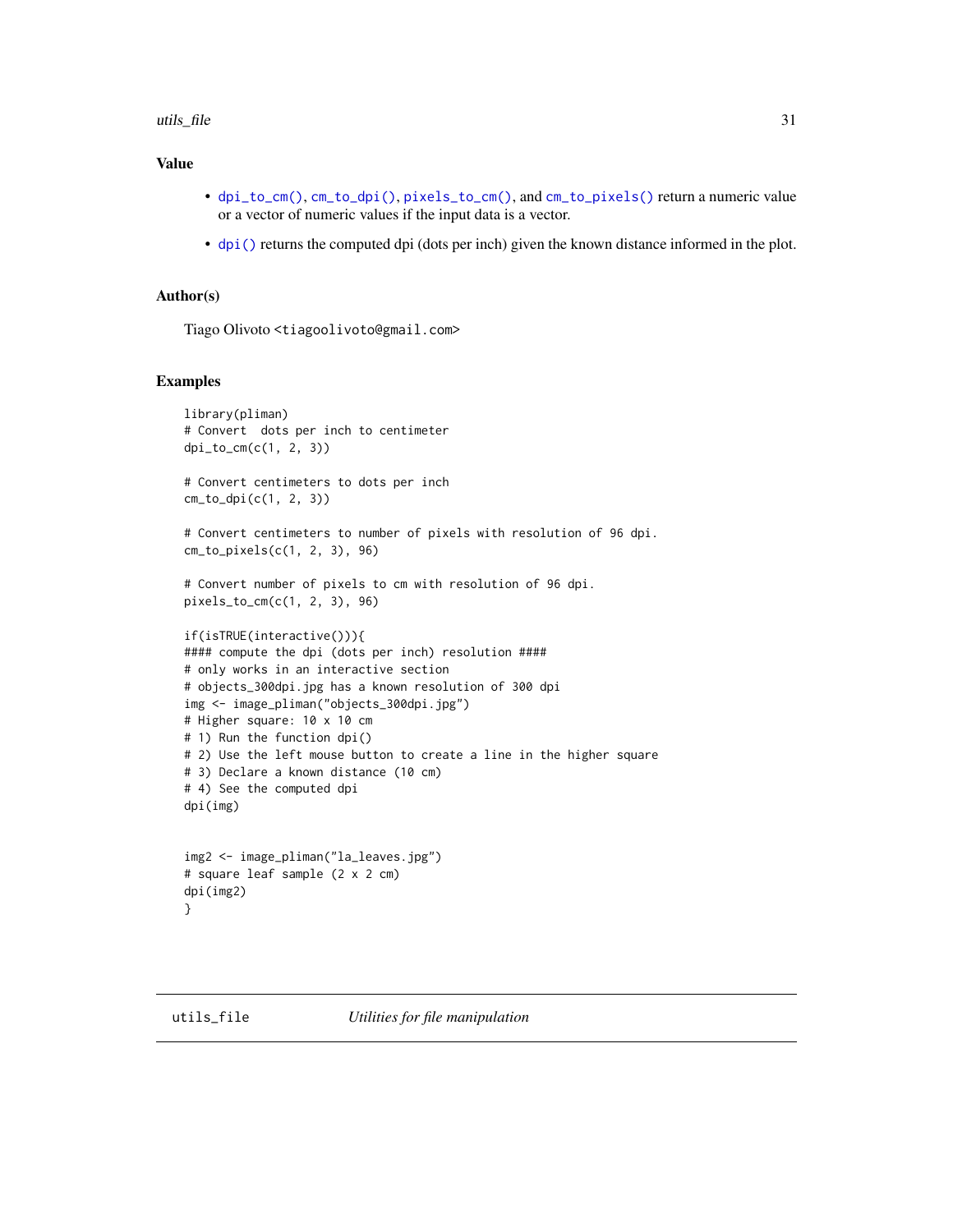# Description

- file\_extension() Get the extension of a file.
- file\_name() Get the name of a file.
- file\_dir() Get or directory of a file
- manipulate\_files() Manipulate files in a directory with options to rename (insert prefix or suffix) and save the new files to the same or other provided directory.
- pliman\_indexes() Get the indexes available in pliman.
- pliman\_indexes\_eq() Get the equation of the indexes available in pliman.

### Usage

```
file_extension(file)
```

```
file_name(file)
file_dir(file)
manipulate_files(
 pattern,
 dir = NULL,prefix = NULL,
  name = NULL,suffix = NULL,extension = NULL,
  sep = "",save\_to = NULL,overwrite = FALSE,
  remove_original = FALSE,
  verbose = TRUE
)
```
pliman\_indexes()

pliman\_indexes\_eq()

# Arguments

| file           | The file name.                                                                                                                                                                                                                                                                                       |
|----------------|------------------------------------------------------------------------------------------------------------------------------------------------------------------------------------------------------------------------------------------------------------------------------------------------------|
| pattern        | A file name pattern.                                                                                                                                                                                                                                                                                 |
| dir            | The working directory containing the files to be manipulated. Defaults to the<br>current working directory.                                                                                                                                                                                          |
| prefix, suffix | A prefix or suffix to be added in the new file names. Defaults to NULL (no prefix<br>or suffix).                                                                                                                                                                                                     |
| name           | The name of the new files. Defaults to NULL (original names). name can be<br>either a single value or a character vector of the same length as the number of<br>files manipulated. If one value is informed, a sequential vector of names will be<br>created as "name $1$ ", "name $2$ ", and so on. |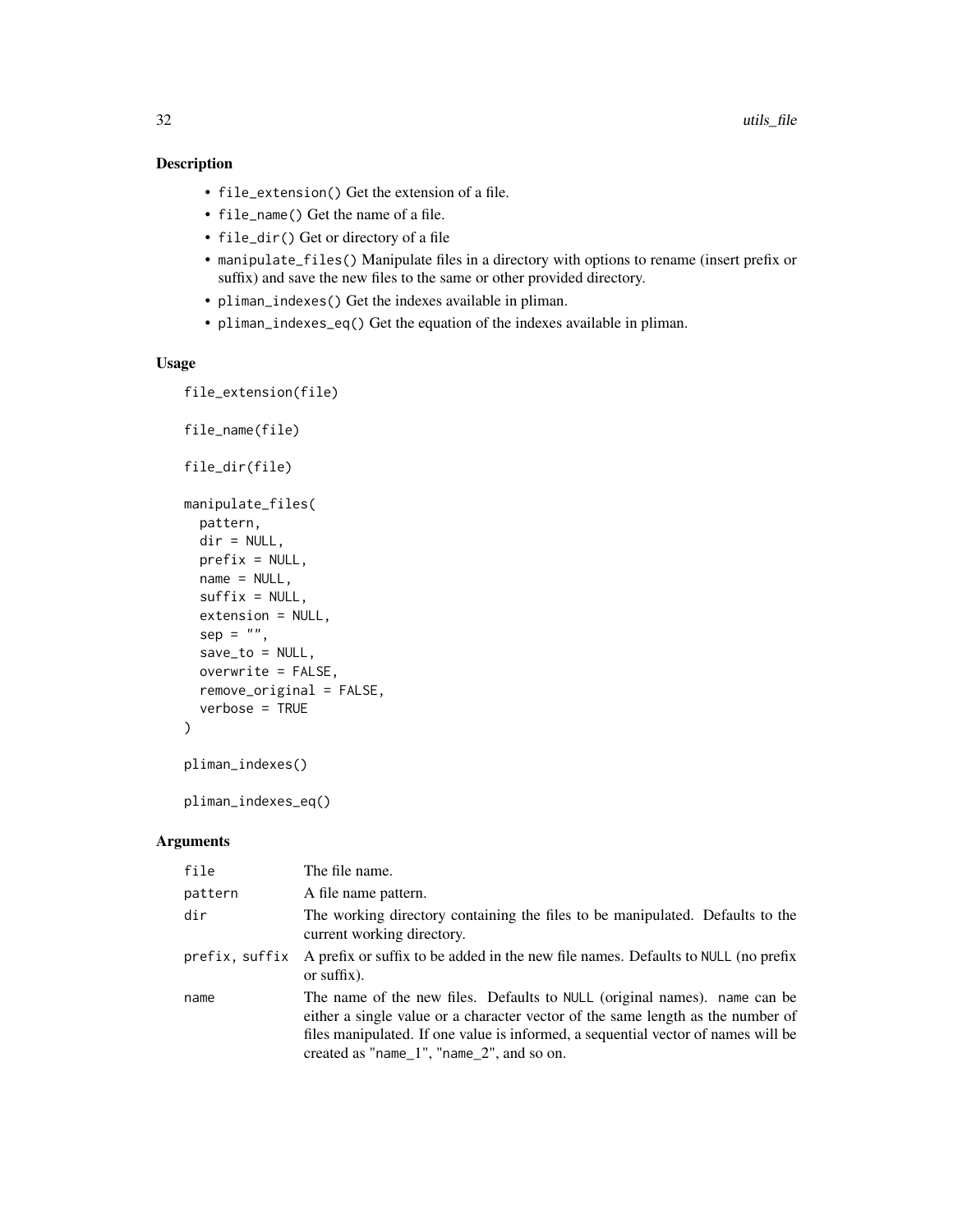| extension       | The new extension of the file. If not declared (default), the original extensions<br>will be used.                                                                                                                                                                                                                                                                                                                              |  |
|-----------------|---------------------------------------------------------------------------------------------------------------------------------------------------------------------------------------------------------------------------------------------------------------------------------------------------------------------------------------------------------------------------------------------------------------------------------|--|
| sep             | An optional separator. Defaults to "".                                                                                                                                                                                                                                                                                                                                                                                          |  |
| save_to         | The directory to save the new files. Defaults to the current working directory. If<br>the file name of a file is not changed, nothing will occur. If save_to refers to<br>a subfolder in the current working directory, the files will be saved to the given<br>folder. In case of the folder doesn't exist, it will be created. By default, the files<br>will not be overwritten. Set overwrite = TRUE to overwrite the files. |  |
| overwrite       | Overwrite the files? Defaults to FALSE.                                                                                                                                                                                                                                                                                                                                                                                         |  |
| remove_original |                                                                                                                                                                                                                                                                                                                                                                                                                                 |  |
|                 | Remove original files after manipulation? defaults to FALSE. If TRUE the files in<br>pattern will be removed.                                                                                                                                                                                                                                                                                                                   |  |
| verbose         | If FALSE, the code is run silently.                                                                                                                                                                                                                                                                                                                                                                                             |  |

# Value

- file\_extension(), file\_name(), and file\_dir() return a character string.
- manipulate\_files() No return value. If verbose == TRUE, a message is printed indicating which operation succeeded (or not) for each of the files attempted.

# Examples

```
library(pliman)
# get file name, directory and extension
file <- "E:/my_folder/my_subfolder/image1.png"
file_dir(file)
file_name(file)
file_extension(file)
# manipulate files
dir <- tempdir()
list.files(dir)
file.create(paste0(dir, "/test.txt"))
list.files(dir)
manipulate_files("test",
                 dir = paste0(dir, "\wedge"),
                prefix = "change",save_to = paste0(dir, "\wedge"),
                overwrite = TRUE)
list.files(dir)
```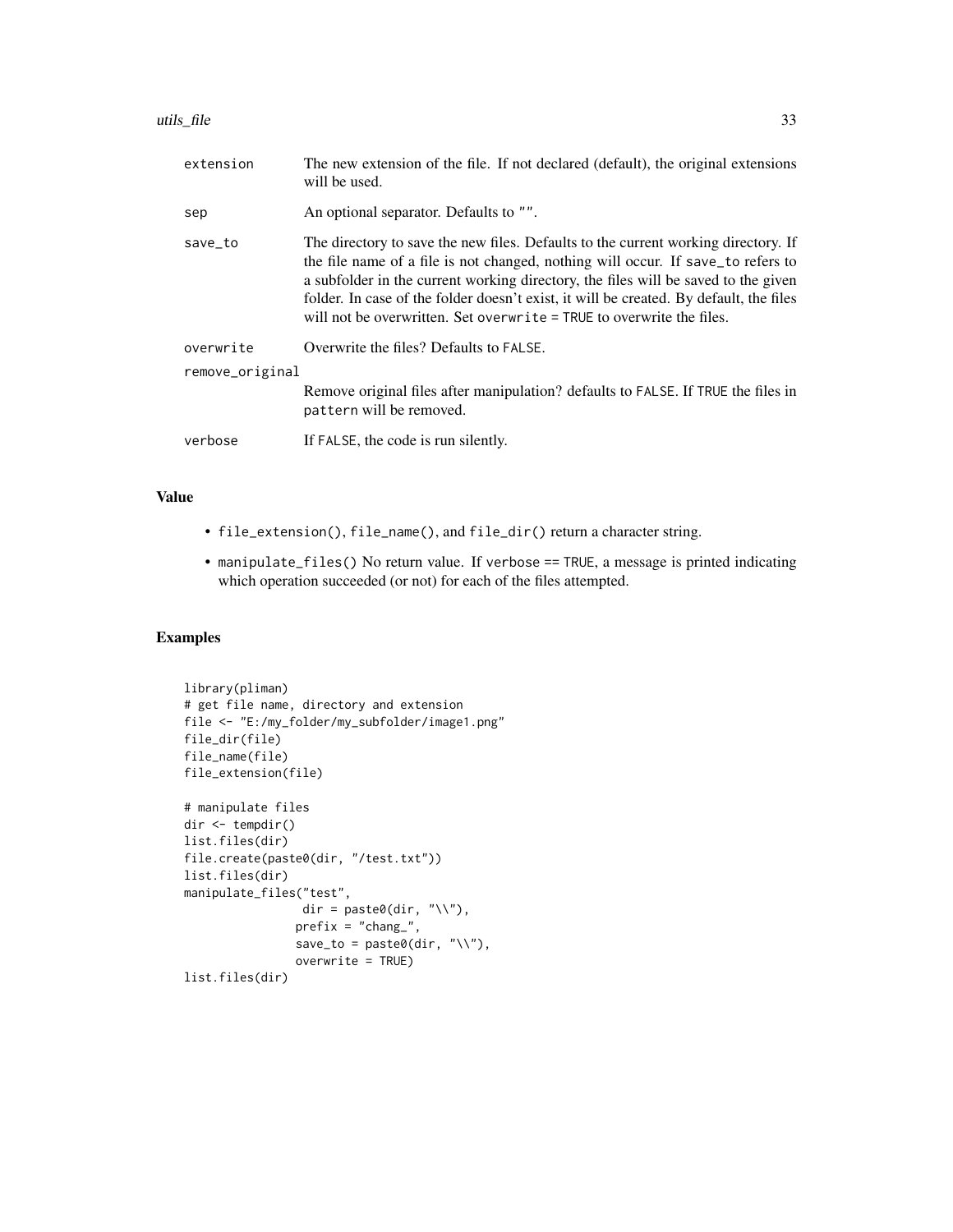<span id="page-33-0"></span>

#### Description

Import images from files and URLs and write images to files, possibly with batch processing.

# Usage

```
image_import(
  image,
  ...,
 pattern = NULL,
 path = NULL,
 plot = FALSE,
 nrow = NULL,
 ncol = NULL
)
image_export(image, name, prefix = "", extension = NULL, subfolder = NULL, ...)
image_pliman(image, plot = FALSE)
```
# Arguments

| image      | • For image_import(), a character vector of file names or URLs.                                                                                                                                                                                                                                                                                                                                                                                                               |
|------------|-------------------------------------------------------------------------------------------------------------------------------------------------------------------------------------------------------------------------------------------------------------------------------------------------------------------------------------------------------------------------------------------------------------------------------------------------------------------------------|
|            | • For image_export(), an Image object, an array or a list of images.                                                                                                                                                                                                                                                                                                                                                                                                          |
|            | • For image_pliman(), a charactere value specifying the image example.<br>See ?pliman_images for more details.                                                                                                                                                                                                                                                                                                                                                                |
| .          | Alternative arguments passed to the corresponding functions from the jpeg, png,<br>and tiff packages.                                                                                                                                                                                                                                                                                                                                                                         |
| pattern    | A pattern of file name used to identify images to be imported. For example,<br>if pattern = $"im"$ all images in the current working directory that the name<br>matches the pattern (e.g., img1.-, image1.-, im2.-) will be imported as a list.<br>Providing any number as pattern (e.g., pattern = $"1"$ ) will select images that<br>are named as 1.-, 2.-, and so on. An error will be returned if the pattern matches<br>any file that is not supported (e.g., img1.pdf). |
| path       | A character vector of full path names; the default corresponds to the working<br>directory, getwd(). It will overwrite (if given) the path informed in image argu-<br>ment.                                                                                                                                                                                                                                                                                                   |
| plot       | Plots the image after importing? Defaults to FALSE.                                                                                                                                                                                                                                                                                                                                                                                                                           |
| nrow, ncol | Passed on to image_combine(). The number of rows and columns to use in the<br>composite image when $plot = TRUE$ .                                                                                                                                                                                                                                                                                                                                                            |
| name       | An string specifying the name of the image. It can be either a character with the<br>image name (e.g., "img1") or name and extension (e.g., "img1.jpg"). If none file<br>extension is provided, the image will be saved as a *.jpg file.                                                                                                                                                                                                                                      |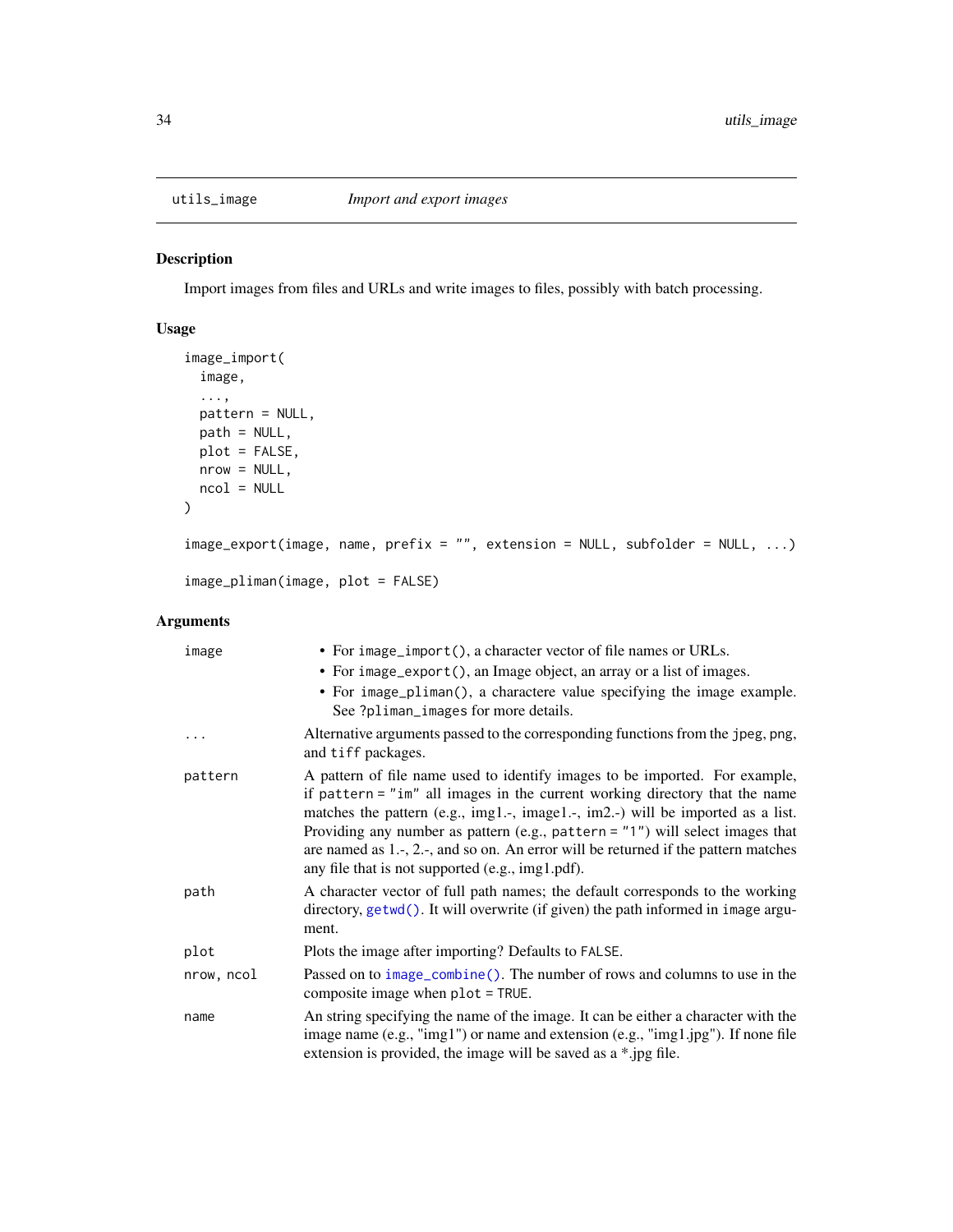# <span id="page-34-0"></span>utils\_measures 35

| prefix    | A prefix to include in the image name when exporting a list of images. Defaults<br>to $"$ ", i.e., no prefix.                                                     |
|-----------|-------------------------------------------------------------------------------------------------------------------------------------------------------------------|
| extension | When image is a list, extension can be used to define the extension of exported<br>files. This will overwrite the file extensions given in image.                 |
| subfolder | Optional character string indicating a subfolder within the current working di-<br>rectory to save the image(s). If the folder doesn't exist, it will be created. |

# Value

- image\_import() returns a new Image object.
- image\_export() returns an invisible vector of file names.
- image\_pliman() returns a new Image object with the example image required. If an empty call is used, the path to the tmp\_images directory installed with the package is returned.

#### Author(s)

Tiago Olivoto <tiagoolivoto@gmail.com>

#### Examples

```
library(pliman)
folder <- image_pliman()
full_path <- paste0(folder, "/sev_leaf.jpg")
(path <- file_dir(full_path))
(file <- basename(full_path))
image_import(image = full_path)
image_import(image = file, path = path)
```
utils\_measures *Utilities for object measures*

# Description

- get\_measures() computes object measures (area, perimeter, radius) by using either a known resolution (dpi) or an object with known measurements.
- plot\_measures() draws the object measures given in an object to the current plot. The object identification ("id") is drawn by default.

```
get_measures(
  object,
  id = NULL,measure = NULL,
  dpi = NULL,sep = "\\ \\\angle \ ] -".verbose = TRUE,
```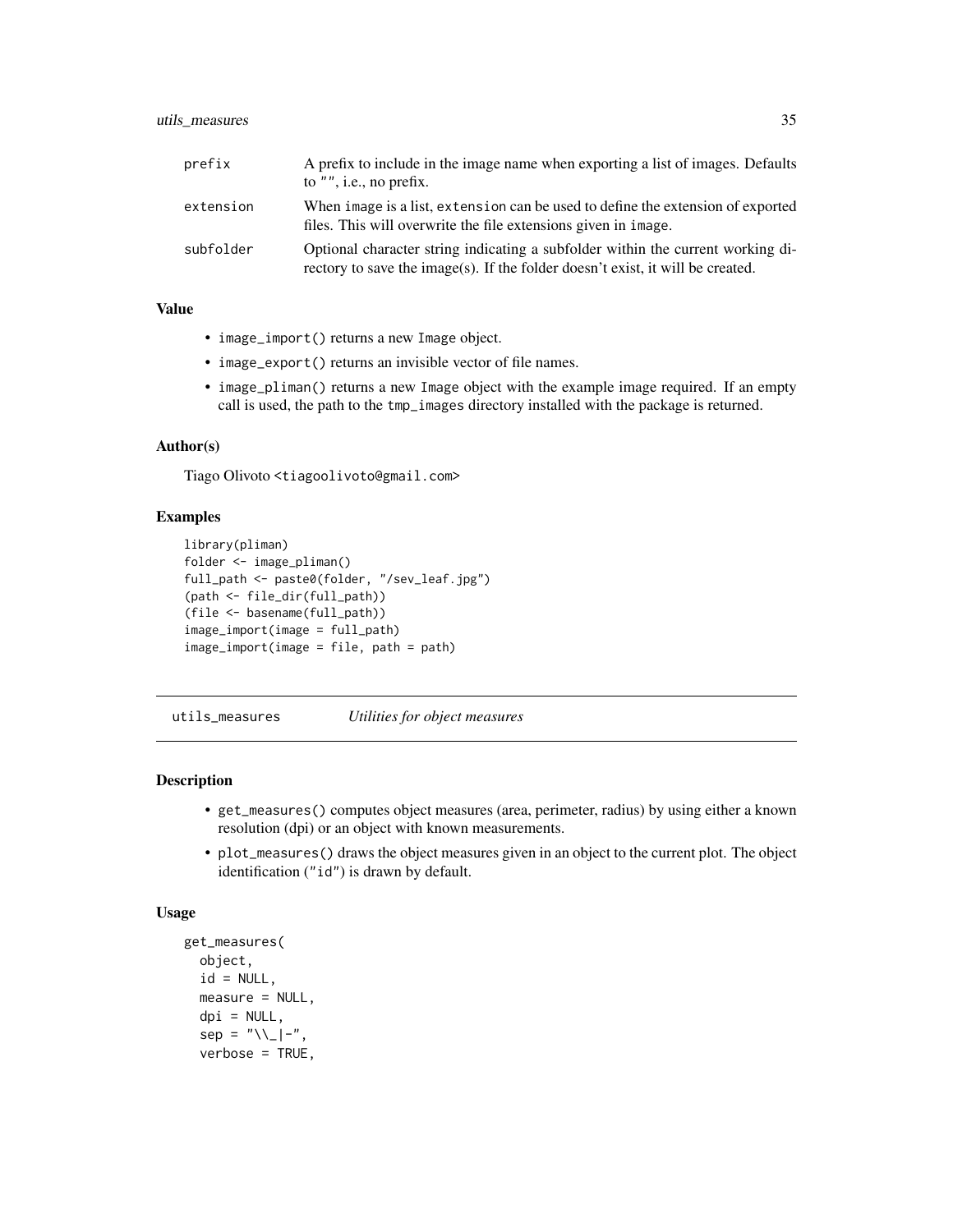```
digits = 3\mathcal{L}plot_measures(
  object,
  id = NULL,measure = "id",hjust = NULL,
  vjust = NULL,
  digits = 2,
  size = 0.9,
  col = "white",...
\mathcal{L}
```
# Arguments

| object       | An object computed with analyze_objects().                                                                                                                                                                                                                                                                                                                                                                                                                                                                                                                                                                                                 |
|--------------|--------------------------------------------------------------------------------------------------------------------------------------------------------------------------------------------------------------------------------------------------------------------------------------------------------------------------------------------------------------------------------------------------------------------------------------------------------------------------------------------------------------------------------------------------------------------------------------------------------------------------------------------|
| id           | An object in the image to indicate a known value.                                                                                                                                                                                                                                                                                                                                                                                                                                                                                                                                                                                          |
| measure      | For plot_measures(), a character string; for get_measures(), a two-sided<br>formula, e.g., measure = area $\sim$ 100 indicating the known value of object id.<br>The right-hand side is the known value and the left-hand side can be one of the<br>following.                                                                                                                                                                                                                                                                                                                                                                             |
|              | • area The known area of the object.                                                                                                                                                                                                                                                                                                                                                                                                                                                                                                                                                                                                       |
|              | • perimeter The known perimeter of the object.                                                                                                                                                                                                                                                                                                                                                                                                                                                                                                                                                                                             |
|              | • radius_mean The known radius of the object.                                                                                                                                                                                                                                                                                                                                                                                                                                                                                                                                                                                              |
|              | • radius_min The known minimum radius of the object. If the object is<br>a square, then the radius_min of such object will be L/2 where L is the<br>length of the square side.                                                                                                                                                                                                                                                                                                                                                                                                                                                             |
|              | • radius_max The known maximum radius of the object. If the object is a<br>square, then the radius_max of such object according to the Pythagorean<br>theorem will be L x sqrt(2) / 2 where L is the length of the square side.                                                                                                                                                                                                                                                                                                                                                                                                            |
| dpi          | A known resolution of the image in DPI (dots per inch).                                                                                                                                                                                                                                                                                                                                                                                                                                                                                                                                                                                    |
| sep          | Regular expression to manage file names. The function combines in the merge<br>object the object measures (sum of area and mean of all the other measures) of<br>all images that share the same filename prefix, defined as the part of the filename<br>preceding the first hyphen $(-)$ or underscore $($ $)$ (no hyphen or underscore is<br>required). For example, the measures of images named L1-1.jpeg, L1-2.jpeg,<br>and $L1-3$ ipeg would be combined into a single image information $(L1)$ . This<br>feature allows the user to treat multiple images as belonging to a single sample,<br>if desired. Defaults to sep = "\\_ -". |
| verbose      | If FALSE, runs the code silently.                                                                                                                                                                                                                                                                                                                                                                                                                                                                                                                                                                                                          |
| digits       | The number of significant figures. Defaults to 2.                                                                                                                                                                                                                                                                                                                                                                                                                                                                                                                                                                                          |
| hjust, vjust | A numeric value to adjust the labels horizontally and vertically. Positive values<br>will move labels to right (hjust) and top (vjust). Negative values will move the<br>labels to left and bottom, respectively.                                                                                                                                                                                                                                                                                                                                                                                                                          |

<span id="page-35-0"></span>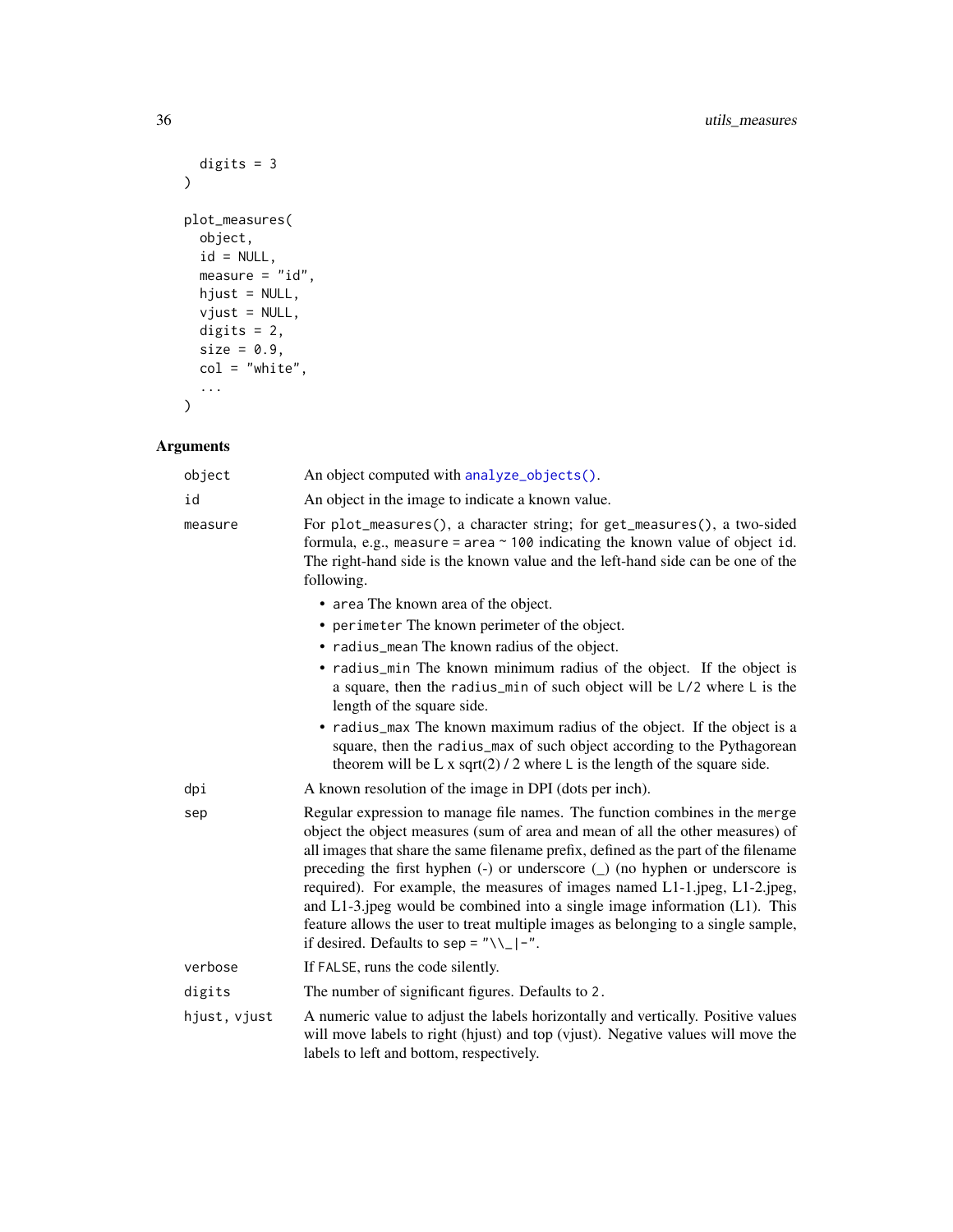<span id="page-36-0"></span>

| size                    | The size of the text. Defaults to 0.9.           |
|-------------------------|--------------------------------------------------|
| col                     | The color of the text. Defaults to "white".      |
| $\cdot$ $\cdot$ $\cdot$ | Further arguments passed on to graphics::text(). |

#### Value

- For get\_measures(), if measure is informed, the pixel values will be corrected by the value of the known object, given in the unit of the right-hand side of measure. If dpi is informed, then all the measures will be adjusted to the known dpi.
	- If applied to an object of class anal\_obj, returns a data frame with the object id and the (corrected) measures.
	- If applied to an object of class anal\_obj\_ls, returns a list of class measures\_ls, with two objects: (i) results, a data frame containing the identification of each image (img) and object within each image (id); and (ii) summary a data frame containing the values for each image. If more than one object is detected in a given image, the number of objects (n), total area (area\_sum), mean area (area\_mean) and the standard deviation of the area (area\_sd) will be computed. For the other measures (perimeter and radius), the mean values are presented.
- plot\_measures() returns a NULL object, drawing the text according to the x and y coordinates of the objects in object.

#### Author(s)

Tiago Olivoto <tiagoolivoto@gmail.com>

#### Examples

```
library(pliman)
img <- image_pliman("objects_300dpi.jpg")
plot(img)
# Image with four objects with a known resolution of 300 dpi
# Higher square: 10 x 10 cm
# Lower square: 5 x 5 cm
# Rectangle: 4 x 2 cm
# Circle: 3 cm in diameter
# Count the objects using the blue band to segment the image
results <-
   analyze_objects(img,
                 index = "B")plot_measures(results, measure = "id")
# Get object measures by declaring the known resolution in dots per inch
(measures <- get_measures(results, dpi = 300))
# Calculated diagonal of the object 1
# 10 * sqrt(2) = 14.14# Observed diagonal of the object 1
```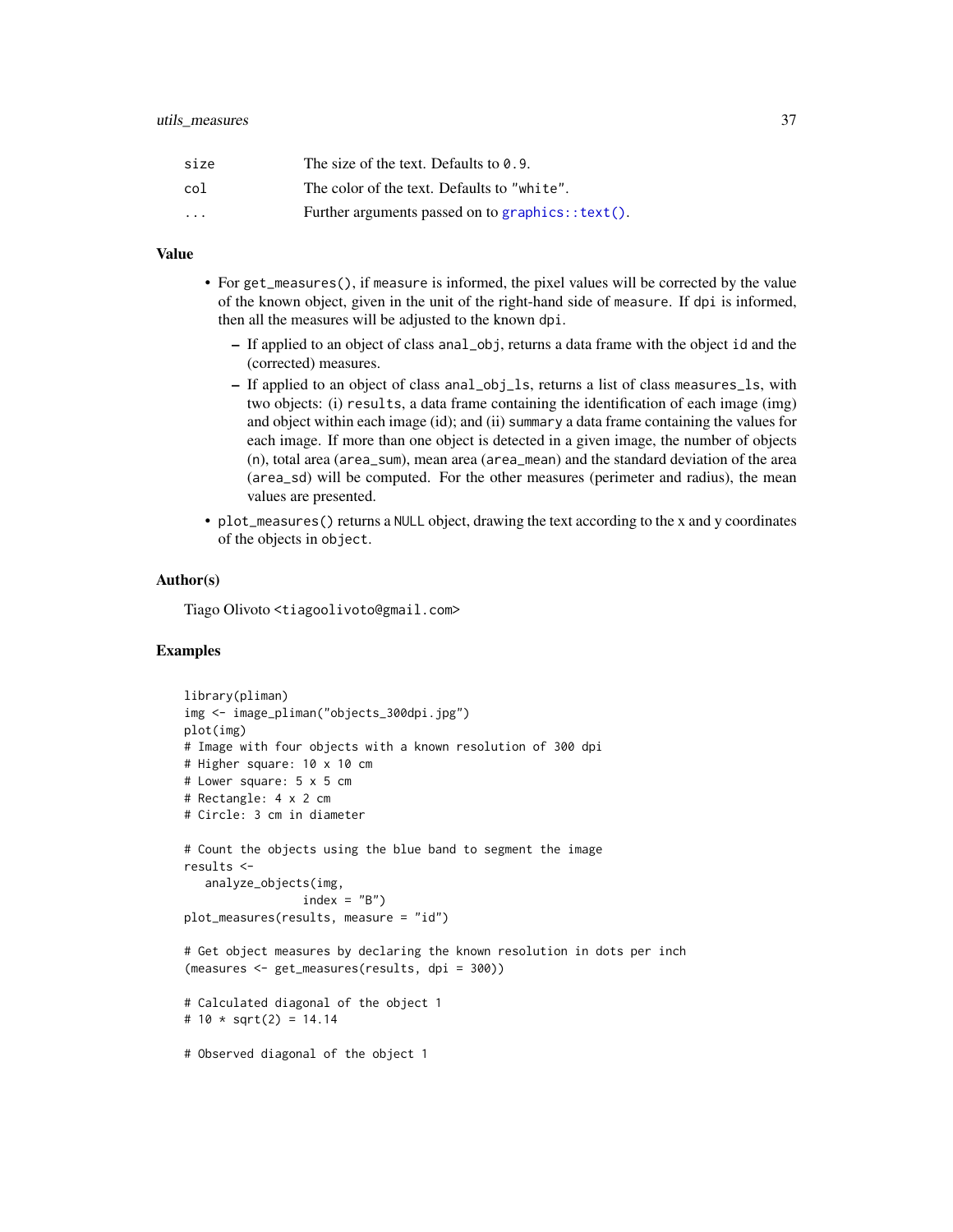```
measures[1, "radius_max"] * 2
# Get object measures by declaring the known area of object 1
get_measures(results,
            id = 1,area ~ 100)
```
utils\_objects *Utilities for working with image objects*

#### <span id="page-37-1"></span>Description

- object\_id() get the object identification in an image.
- object\_coord() get the object coordinates and (optionally) draw a bounding rectangle around multiple objects in an image.
- object\_contour() returns the coordinates (x and y) for the contours of each object in the image.
- object\_isolate() isolates an object from an image.

```
object_coord(
  image,
  id = NULL,index = "NB",watershed = TRUE,
  invert = FALSE,fill\_hull = FALSE,threshold = "Otsu",
  edge = 2,
  extension = NULL,
  tolerance = NULL,
  object_size = "medium",
  parallel = FALSE,
 workers = NULL,
  show_image = TRUE
)
object_contour(
  image,
  index = "NB",invert = FALSE,
  fill\_hull = FALSE,threshold = "Otsu",
  watershed = TRUE,
```
<span id="page-37-0"></span>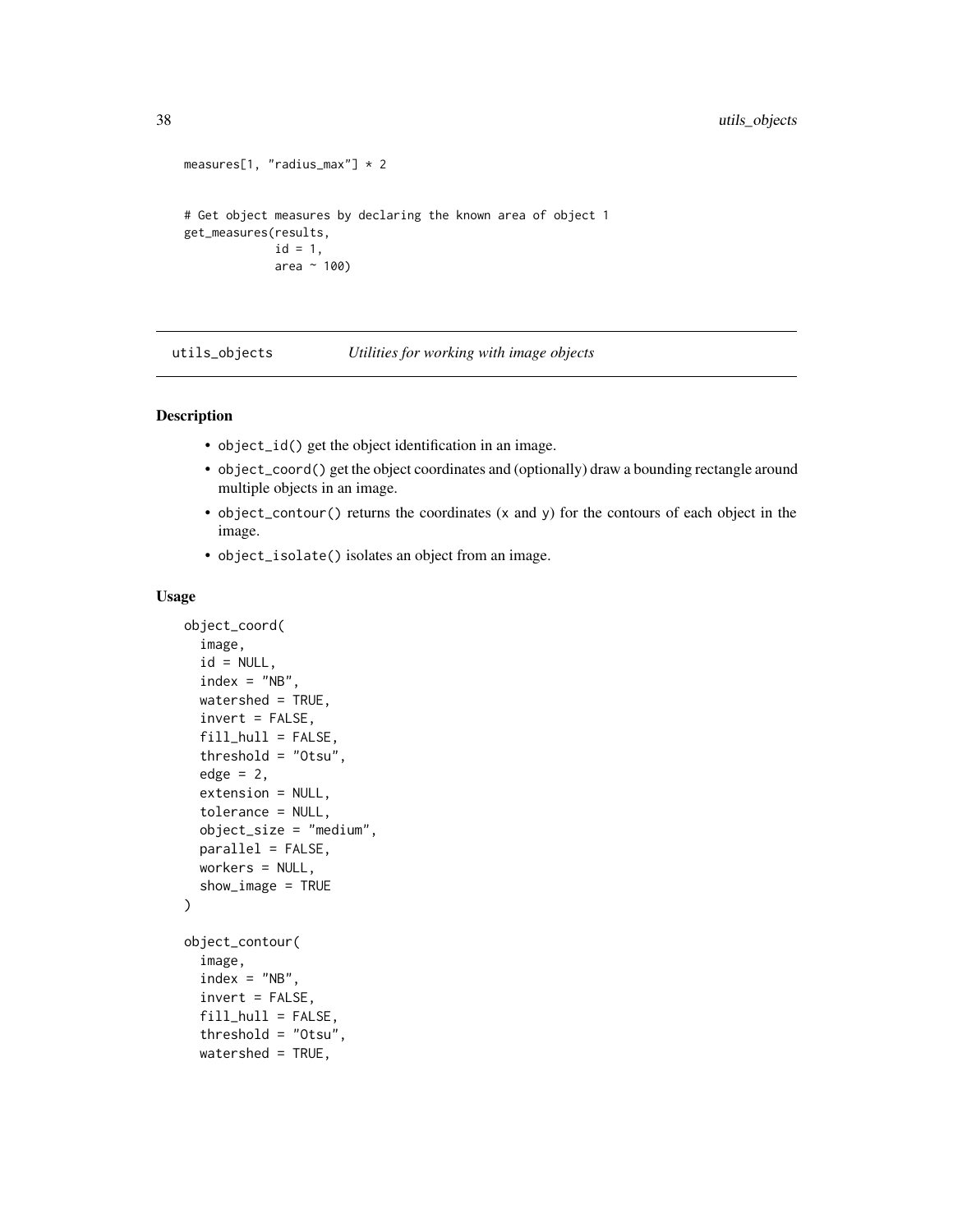# <span id="page-38-0"></span>utils\_objects 39

```
extension = NULL,
  tolerance = NULL,
  object_size = "medium",
  parallel = FALSE,
  workers = NULL,
  show_image = TRUE
\mathcal{L}object_isolate(image, id = NULL, parallel = FALSE, workers = NULL, ...)
object_id(image, parallel = FALSE, workers = NULL, ...)
```
# Arguments

| image      | An image of class Image or a list of Image objects.                                                                                                                                                                                                                                                                                                                                          |
|------------|----------------------------------------------------------------------------------------------------------------------------------------------------------------------------------------------------------------------------------------------------------------------------------------------------------------------------------------------------------------------------------------------|
| id         | • For object_coord(), a vector (or scalar) of object id to compute the<br>bounding rectangle. Object ids can be obtained with object_id(). Set<br>$id = "all"$ to compute the coordinates for all objects in the image. If $id =$<br>NULL (default) a bounding rectangle is drawn including all the objects.<br>• For object_isolate(), a scalar that identifies the object to be extracted. |
| index      | The index to produce a binary image used to compute bounding rectangle coor-<br>dinates. See image_binary() for more details.                                                                                                                                                                                                                                                                |
| watershed  | If TRUE (default) performs watershed-based object detection. This will detect<br>objects even when they are touching one other. If FALSE, all pixels for each<br>connected set of foreground pixels are set to a unique object. This is faster but<br>is not able to segment touching objects.                                                                                               |
| invert     | Inverts the binary image, if desired. Defaults to FALSE.                                                                                                                                                                                                                                                                                                                                     |
| fill hull  | Fill holes in the objects? Defaults to FALSE.                                                                                                                                                                                                                                                                                                                                                |
| threshold  | By default (threshold = "0tsu"), a threshold value based on Otsu's method<br>is used to reduce the grayscale image to a binary image. If a numeric value is<br>informed, this value will be used as a threshold. Inform any non-numeric value<br>different than "Otsu" to iteratively chosen the threshold based on a raster plot<br>showing pixel intensity of the index.                   |
| edge       | The number of pixels in the edge of the bounding rectangle. Defaults to 2.                                                                                                                                                                                                                                                                                                                   |
|            | extension, tolerance, object_size<br>Controls the watershed segmentation of objects in the image. See analyze_objects()<br>for more details.                                                                                                                                                                                                                                                 |
| parallel   | Processes the images asynchronously (in parallel) in separate R sessions running<br>in the background on the same machine. It may speed up the processing time<br>when image is a list. The number of sections is set up to $50\%$ of available cores.                                                                                                                                       |
| workers    | A positive numeric scalar or a function specifying the maximum number of<br>parallel processes that can be active at the same time.                                                                                                                                                                                                                                                          |
| show_image | Shows the image with bounding rectangles? Defaults to TRUE.                                                                                                                                                                                                                                                                                                                                  |
| .          | • For object_isolate(), further arguments passed on to object_coord().<br>• For object_id(), further arguments passed on to analyze_objects().                                                                                                                                                                                                                                               |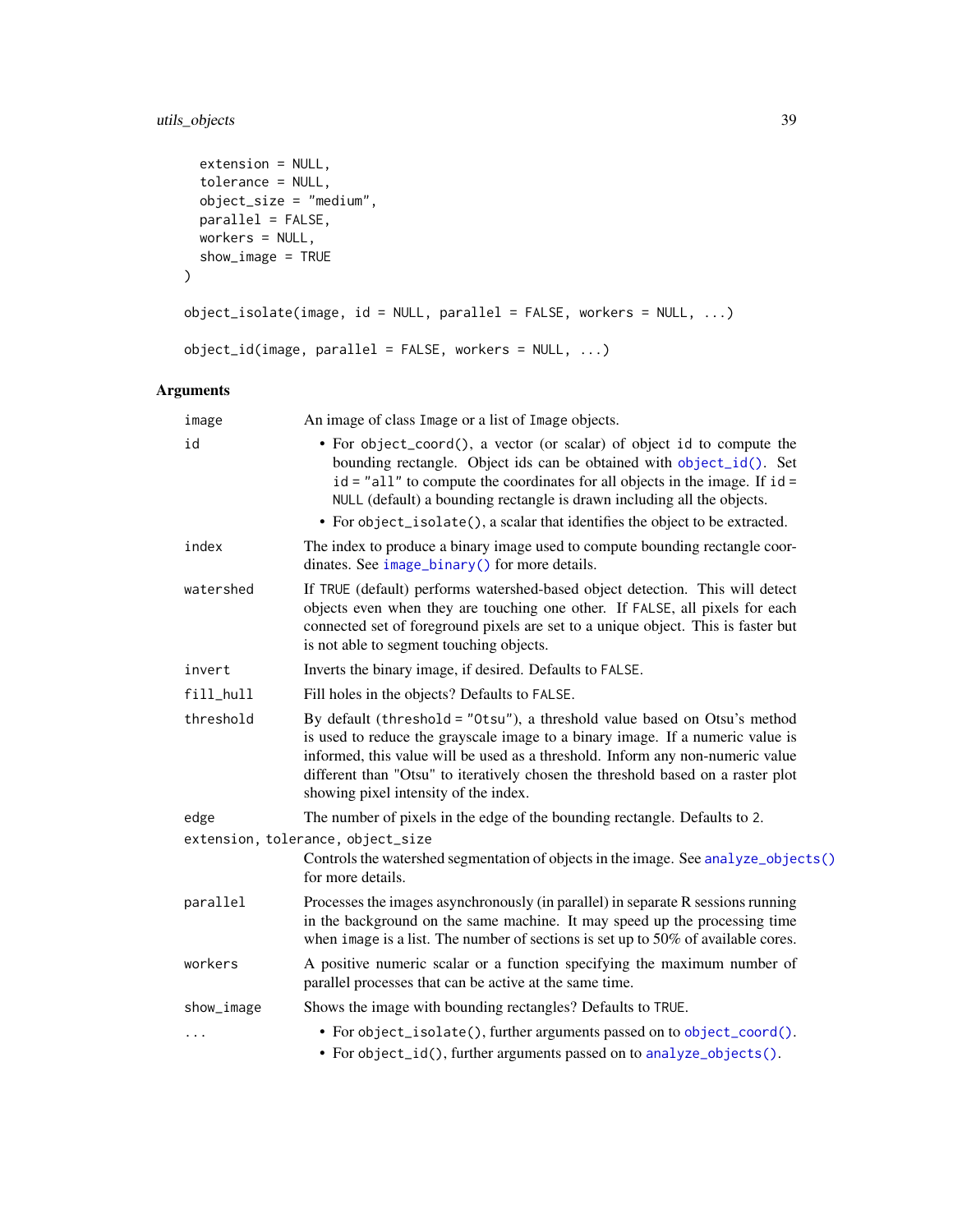# Value

- object\_id() An image of class "Image" containing the object's identification.
- object\_coord() A list with the coordinates for the bounding rectangles. If  $id = "all"$  or a numeric vector, a list with a vector of coordinates is returned.
- object\_isolate() An image of class "Image" containing the isolated object.

### Examples

```
library(pliman)
img <- image_pliman("la_leaves.jpg")
# Get the object's (leaves) identification
object_id(img)
# Get the coordinates and draw a bounding rectangle around leaves 1 and 3
object\_coord(img, id = c(1, 3))# Isolate leaf 3
isolated <- object_isolate(img, id = 3)
plot(isolated)
```
#### utils\_pick *Picking up points in an image*

#### <span id="page-39-1"></span>**Description**

- pick\_count() opens an interactive section where the user will be able to click in the image to count objects (points) manually. In each mouse click, a point is drawn and an upward counter is shown in the console. After n counts or after the user press Esc, the interactive process is terminated and a data.frame with the x and y coordinates for each point is returned.
- pick\_palette() creates an image palette by picking up color point(s) from the image.
- pick\_rgb() Picks up the RGB values from selected point(s) in the image.

```
pick_count(
  image,
 n = Inf,col = "red",size = 0.8,
 plot = TRUE,
  verbose = TRUE
)
```
<span id="page-39-0"></span>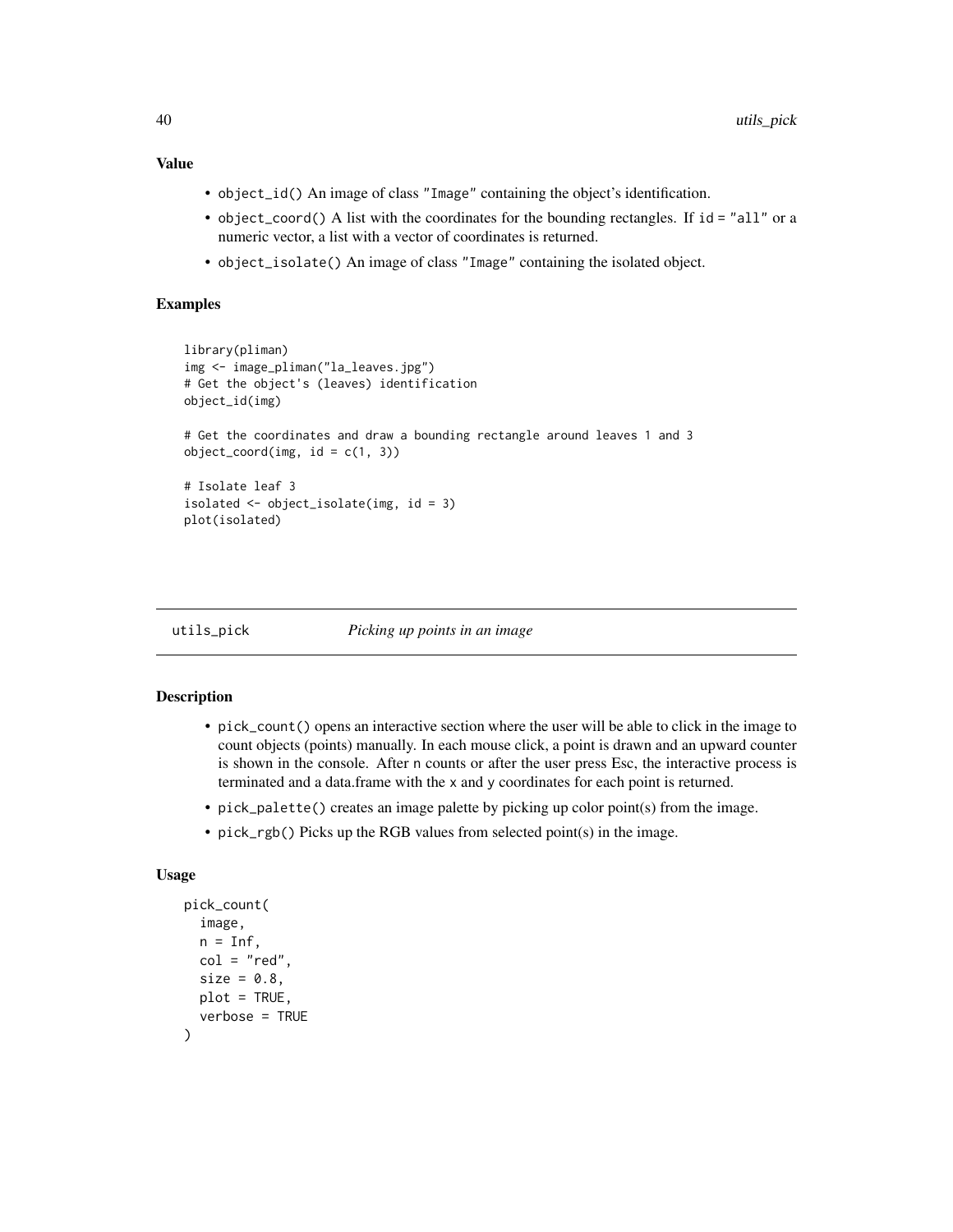```
pick_rgb(image, n = Inf, col = "red", size = 0.8, plot = TRUE, verbose = TRUE)
pick_palette(
 image,
 n = Inf,r = 3,
  shape = "box",
 random = TRUE,
 width = 100,
 height = 100,
 col = "red",size = 0.8,
 plot = TRUE,
 palette = TRUE,
 verbose = TRUE
```

```
)
```
# Arguments

| image         | An Image object.                                                                                                                                                                                                                                                                                                                                                                         |
|---------------|------------------------------------------------------------------------------------------------------------------------------------------------------------------------------------------------------------------------------------------------------------------------------------------------------------------------------------------------------------------------------------------|
| n             | The number of points of the pick_* function. Defaults to Inf. This means that<br>picking will run until the user press Esc.                                                                                                                                                                                                                                                              |
| col, size     | The color and size for the marker point.                                                                                                                                                                                                                                                                                                                                                 |
| plot          | Call a new plot (image) before processing? Defaults to TRUE.                                                                                                                                                                                                                                                                                                                             |
| verbose       | If TRUE (default) shows a counter in the console.                                                                                                                                                                                                                                                                                                                                        |
| r             | The radius of neighborhood pixels. Defaults to 3.                                                                                                                                                                                                                                                                                                                                        |
| shape         | A character vector indicating the shape of the brush around the selected pixel. It<br>can be "box", "disc", "diamond", "Gaussian" or "line". Defaults to "box".<br>In this case, if $'r = 1'$ , all the 8 surrounding pixels are sampled. Setting to<br>"disc" and increasing the radius (r) will select surrounding pixels towards the<br>format of a sphere around the selected pixel. |
| random        | Randomize the selected pixels? Defaults to TRUE.                                                                                                                                                                                                                                                                                                                                         |
| width, height | The width and height of the generated palette. Defaults to 100 for both, i.e., a<br>square image of 100 x 100.                                                                                                                                                                                                                                                                           |
| palette       | Plot the generated palette? Defaults to TRUE.                                                                                                                                                                                                                                                                                                                                            |
|               |                                                                                                                                                                                                                                                                                                                                                                                          |

# Value

- pick\_count() returns data. frame with the x and y coordinates of the selected point(x).
- pick\_rgb() returns a data. frame with the R, G, and B values of the selected point(s).
- pick\_palette() returns an object of class Image.

# Author(s)

Tiago Olivoto <tiagoolivoto@gmail.com>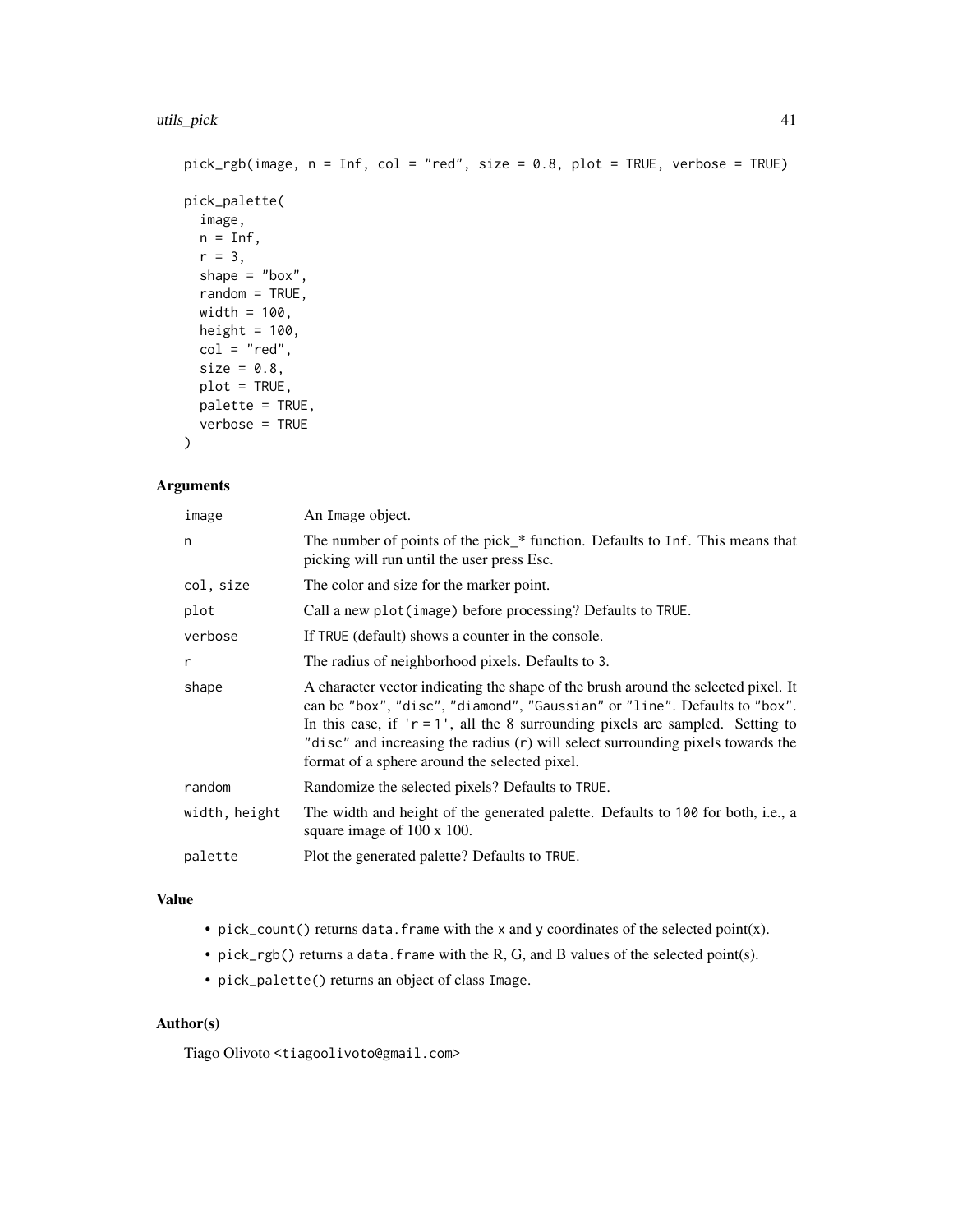#### Examples

```
if(interactive()){
library(pliman)
img <- image_pliman("soybean_touch.jpg")
# start a counting process
pick_count(img)
# get rgb from point(s)
pick_rgb(img)
# create a palette from point(s)
pick_palette(img)
}
```
utils\_polygon *Utilities for Polygons*

#### Description

- conv\_hull() Compute convex hull of a set of points.
- poly\_area() Compute the area of a polygon given by the vertices in the vectors x and y.
- poly\_mass() Compute the center of mass of a polygon given by the vertices in the vectors x and y.
- poly\_spline() Smooths a polygon contour.
- plot\_contour() Plot contour lines.
- plot\_ellipse() Plots an ellipse that fits the major and minor axis for each object.

```
conv\_hull(x, y = NULL, closed = TRUE)poly_area(x, y = NULL)
poly\_mass(x, y = NULL)poly\_spline(x, y = NULL, vertices = 100, k = 2, ...)plot_{contour}(x, y = NULL, id = NULL, col = "black", lwd = 1, ...)plot_mass(
  x,
  y = NULL,
  id = NULL,arrow = TRUE,
  col = "black",
```
<span id="page-41-0"></span>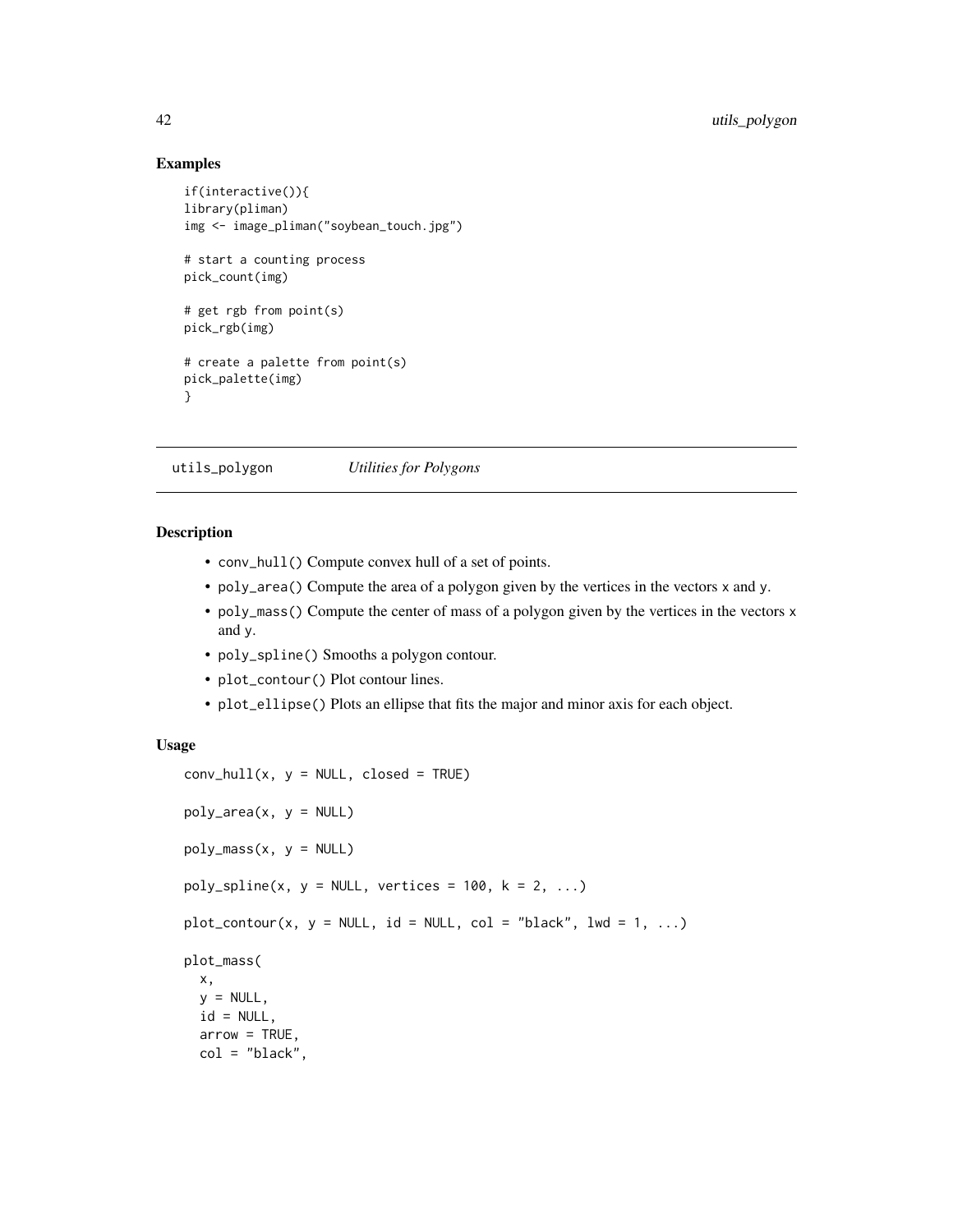```
cex = 1,
  1wd = 1\lambda
```
plot\_ellipse(object, id = NULL, col = "black", lwd = 1)

# Arguments

| x, y          | Coordinate vectors of points. This can be specified as two vectors (x and y),<br>or a 2-column matrix $x$ . If $x$ is a list of vector coordinates the function will be<br>applied to each element using $base::lapply()$ . |
|---------------|-----------------------------------------------------------------------------------------------------------------------------------------------------------------------------------------------------------------------------|
| closed        | If TRUE (default) returns the vector of points of a closed polygon, i.e., the first<br>point is replicated as the last one.                                                                                                 |
| vertices      | The number of spline vertices to create.                                                                                                                                                                                    |
| k             | The number of points to wrap around the ends to obtain a smooth periodic spline.                                                                                                                                            |
| $\ddots$      | • For plot_contour() and plot_ellipse() further arguments passed on to<br>$graphics::lines()$ .                                                                                                                             |
|               | • For plot_mass(), further arguments passed on to graphics::points().                                                                                                                                                       |
| id            | The object identification (numeric) to plot the contour/ellipse. By default ( $id =$<br>NULL), the contour is plotted to all objects                                                                                        |
| col, lwd, cex | The color, width of the lines, and size of point, respectively.                                                                                                                                                             |
| arrow         | If TRUE (default) plots two arrows connecting the center of mass to the minimum<br>and maximum radius.                                                                                                                      |
| object        | An object computed with analyze_objects().                                                                                                                                                                                  |
|               |                                                                                                                                                                                                                             |

# Details

poly\_area() computes the area of a polygon given a set of x and y coordinates using the Shoelace formula, as follows (Lee and Lim, 2017).

$$
A = \frac{1}{2} \left| \sum_{i=1}^{n} (x_i y_{i+1} - x_{i+1} y_i) \right|
$$

, where x and y are the coordinates which form the corners of a polygon, and n is the number of coordinates.

# Value

- conv\_hull() and poly\_spline() returns a matrix with x and y coordinates for the convex hull/smooth line in clockwise order. If x is a list, a list of points is returned.
- poly\_area() returns a double, or a list if x is a list of vector points.
- poly\_mass() returns a data.frame containing the coordinates for the center of mass, as well as for the maximum and minimum distance from contour to the center of mass.
- plot\_contour(), plot\_mass(), and plot\_ellipse() return a NULL object.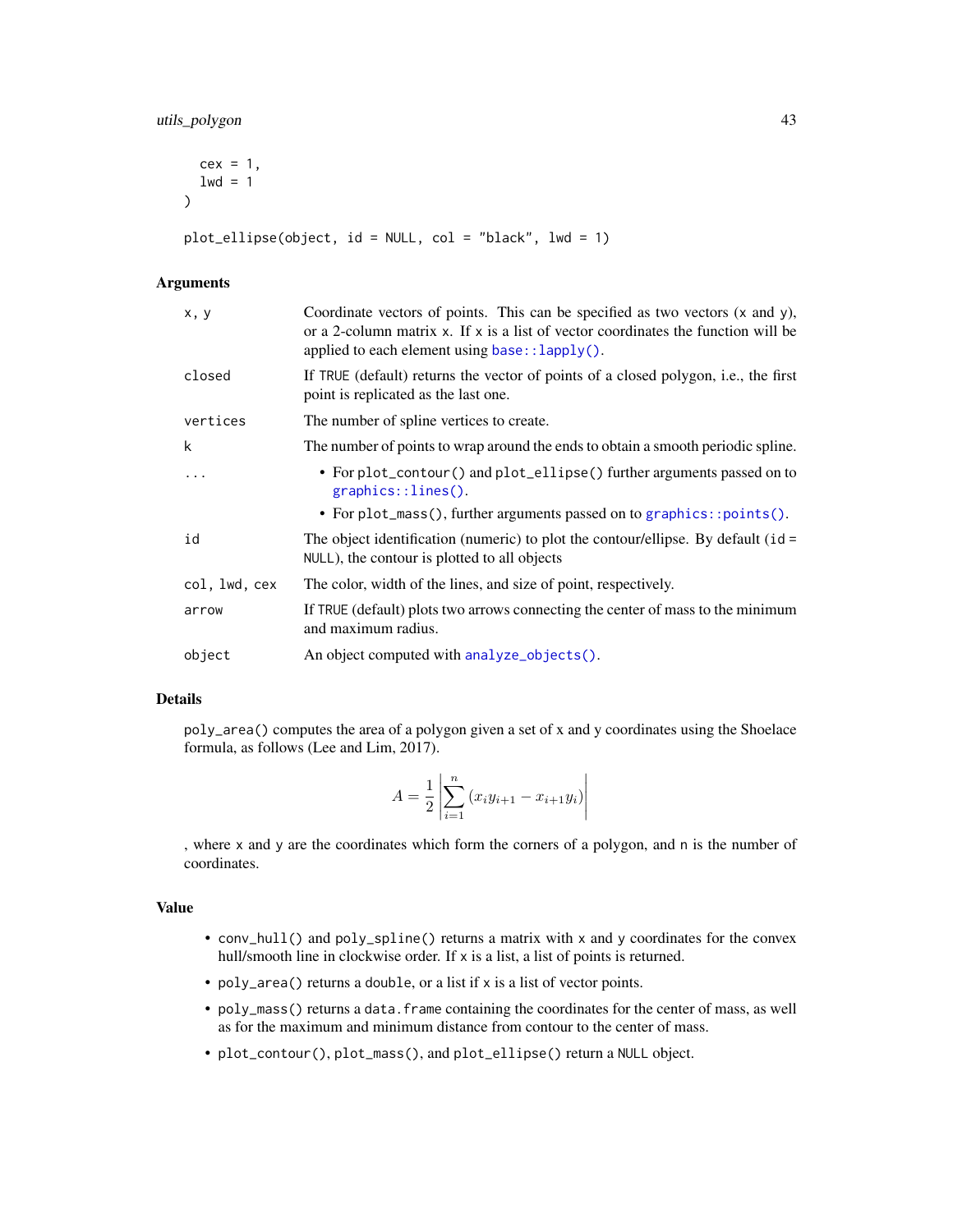#### References

Lee, Y., & Lim, W. (2017). Shoelace Formula: Connecting the Area of a Polygon and the Vector Cross Product. The Mathematics Teacher, 110(8), 631–636. doi: [10.5951/mathteacher.110.8.0631](https://doi.org/10.5951/mathteacher.110.8.0631)

#### Examples

```
library(pliman)
# A 2 x 2 square
x \leq -c(0, 0, 2, 2, 0)y \leq -c(0, 2, 2, 0, 0)df \leq data.frame(x = x, y = y)
plot(df)
with(df, polygon(x, y, col = "red"))poly_area(x, y)
poly_area(df)
# center of mass of the square
cm <- poly_mass(df)
plot_mass(cm)
# The convex hull will be the vertices of the square
(conv_square <- conv_hull(df))
plot_contour(conv_square,
             col = "blue",1wd = 6poly_area(conv_square)
############# Example with a polygon#############
x \leq -c(0, 1, 2, 3, 5, 2, -1, 0, 0)y \leq -c(5, 6.5, 7, 3, 1, 1, 0, 2, 5)df_poly \leq data.frame(x = x, y = y)# area of the polygon
poly_area(df_poly)
plot(df_poly, pch = 19, col = "red")with(df_poly, polygon(x, y, col = "red"))# center of mass of polygon
# arrows from center of mass to maximum and minimum radius
cm <- poly_mass(df_poly)
plot_mass(cm, arrow = TRUE, col = "blue")
# vertices of the convex hull
(conv_poly <- conv_hull(df_poly))
# area of the convex hull
poly_area(conv_poly)
with(conv_poly,
     polygon(x, y,
```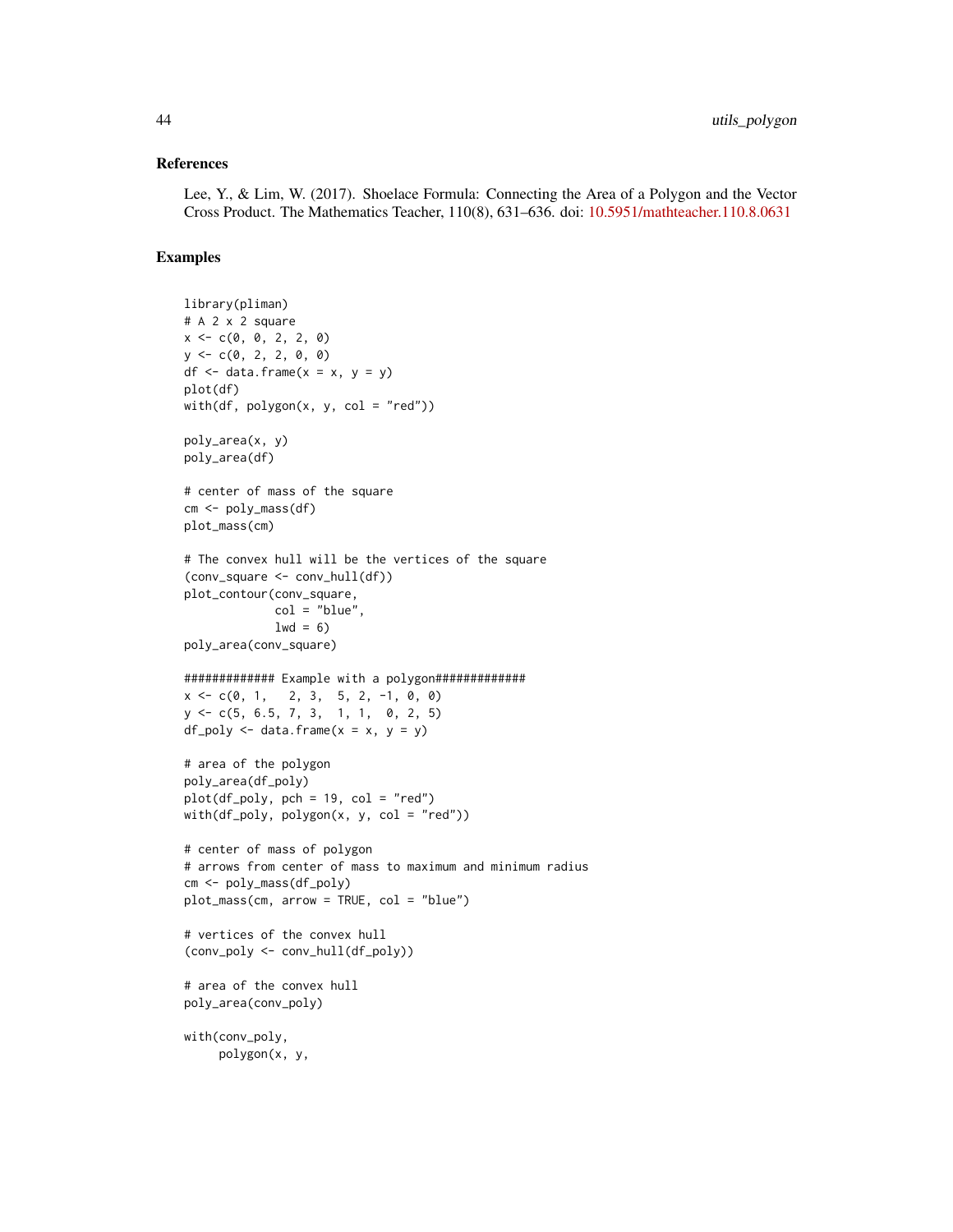```
col = rgb(1, 0, 0, 0.2))
```
utils\_transform *Spatial transformations*

# <span id="page-44-1"></span>**Description**

Performs image rotation and reflection

- image autocrop() Crops automatically an image to the area of objects.
- image\_crop() Crops an image to the desired area.
- image\_trim() Remove pixels from the edges of an image (20 by default).
- image\_dimension() Gives the dimension (width and height) of an image.
- image\_rotate() Rotates the image clockwise by the given angle.
- image\_horizontal() Converts (if needed) an image to a horizontal image.
- image\_vertical() Converts (if needed) an image to a vertical image.
- image\_hreflect() Performs horizontal reflection of the image.
- image\_vreflect() Performs vertical reflection of the image.
- image\_resize() Resize the image. See more at EBImage:: resize().
- image\_contrast() Improve contrast locally by performing adaptive histogram equalization. See more at EBImage:: clahe().
- image\_dilate() Performs image dilatation. See more at [EBImage::dilate\(\)](#page-0-0).
- image\_erode() Performs image erosion. See more at [EBImage::erode\(\)](#page-0-0).
- image\_opening() Performs an erosion followed by a dilation. See more at [EBImage::opening\(\)](#page-0-0).
- image\_closing() Performs a dilation followed by an erosion. See more at [EBImage::closing\(\)](#page-0-0).
- image\_filter() Performs median filtering in constant time. See more at [EBImage::medianFilter\(\)](#page-0-0).
- image\_blur() Performs blurring filter of images. See more at [EBImage::gblur\(\)](#page-0-0).
- image\_skeleton() Performs image skeletonization.

```
image_autocrop(
  image,
  index = "NB",edge = 5,
 parallel = FALSE,
 workers = NULL,
 verbose = TRUE,
 plot = FALSE
)
```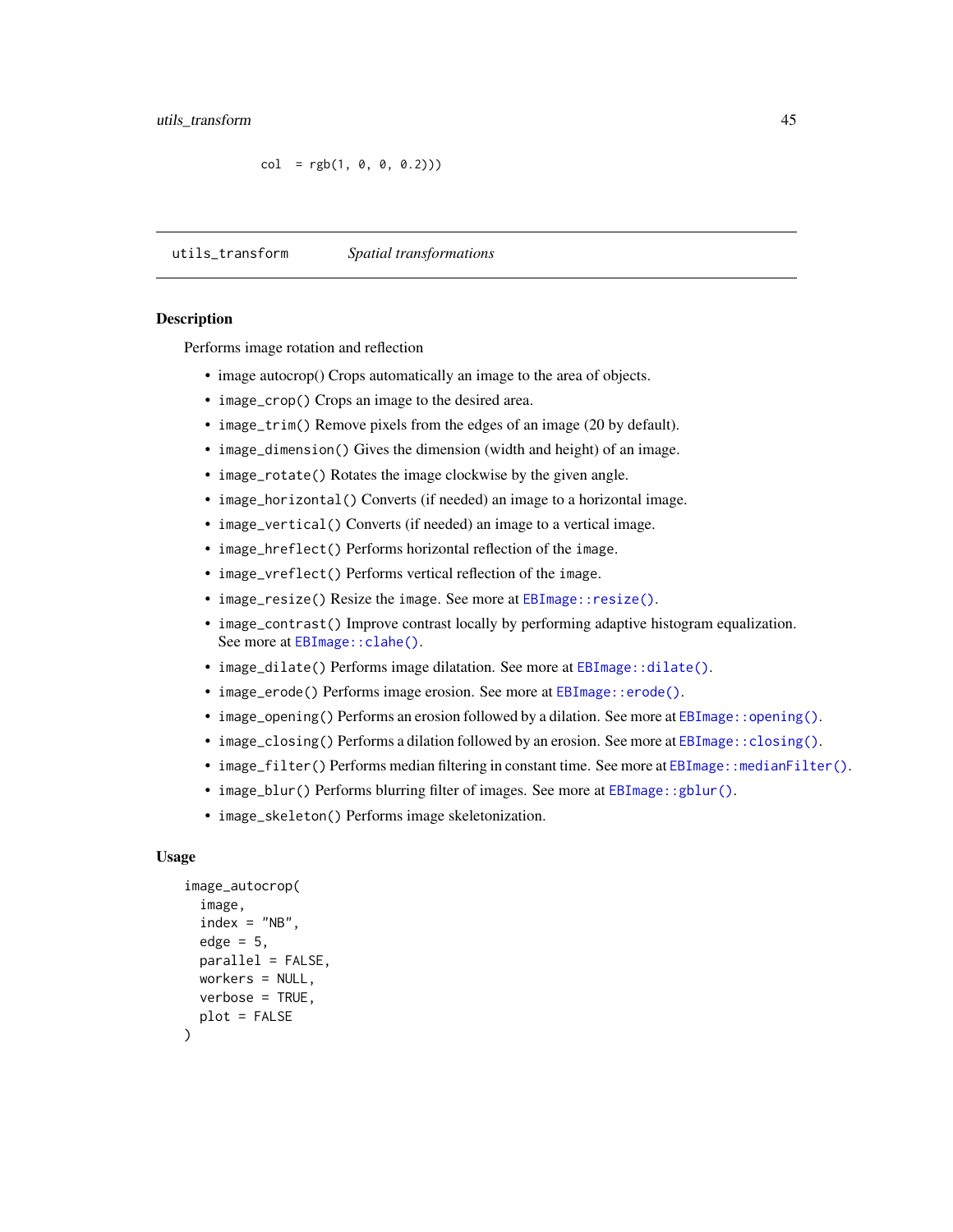```
image_crop(
  image,
 width = NULL,height = NULL,
 parallel = FALSE,
 workers = NULL,
 verbose = TRUE,
 plot = FALSE
)
image_dimension(image, parallel = FALSE, workers = NULL, verbose = TRUE)
image_rotate(
  image,
  angle,
 bg\_col = "white",parallel = FALSE,
 workers = NULL,
 verbose = TRUE,
 plot = TRUE
)
image_horizontal(
  image,
 parallel = FALSE,
 workers = NULL,
 verbose = TRUE,
 plot = FALSE
\mathcal{L}image_vertical(
  image,
 parallel = FALSE,
 workers = NULL,
 verbose = TRUE,
 plot = FALSE
\lambdaimage_hreflect(
  image,
 parallel = FALSE,
 workers = NULL,
 verbose = TRUE,
 plot = FALSE
\mathcal{L}image_vreflect(
  image,
```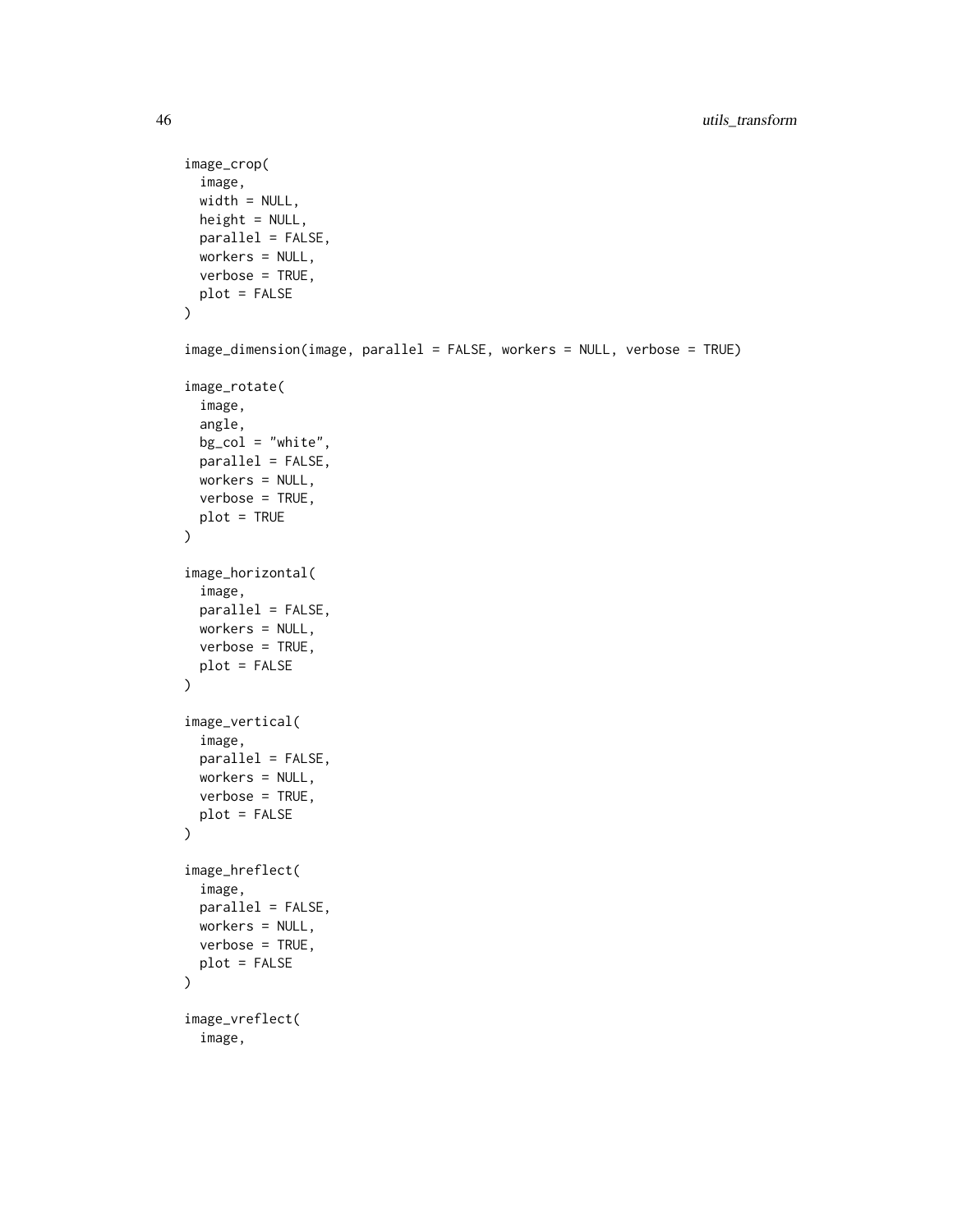```
parallel = FALSE,
 workers = NULL,
 verbose = TRUE,
 plot = FALSE
\mathcal{L}image_resize(
  image,
 rel\_size = 100,width,
 height,
 parallel = FALSE,
 workers = NULL,
 verbose = TRUE,
 plot = FALSE
)
image_trim(
  image,
 edge = NULL,
  top = NULL,
 bottom = NULL,
 left = NULL,right = NULL,
 parallel = FALSE,
 workers = NULL,
 verbose = TRUE,
 plot = FALSE
\mathcal{L}image_dilate(
  image,
 kern = NULL,
 size = NULL,
 shape = "disc",parallel = FALSE,
 workers = NULL,
 verbose = TRUE,
 plot = FALSE
\mathcal{L}image_erode(
  image,
 kern = NULL,
  size = NULL,
  shape = "disc",
 parallel = FALSE,
 workers = NULL,
```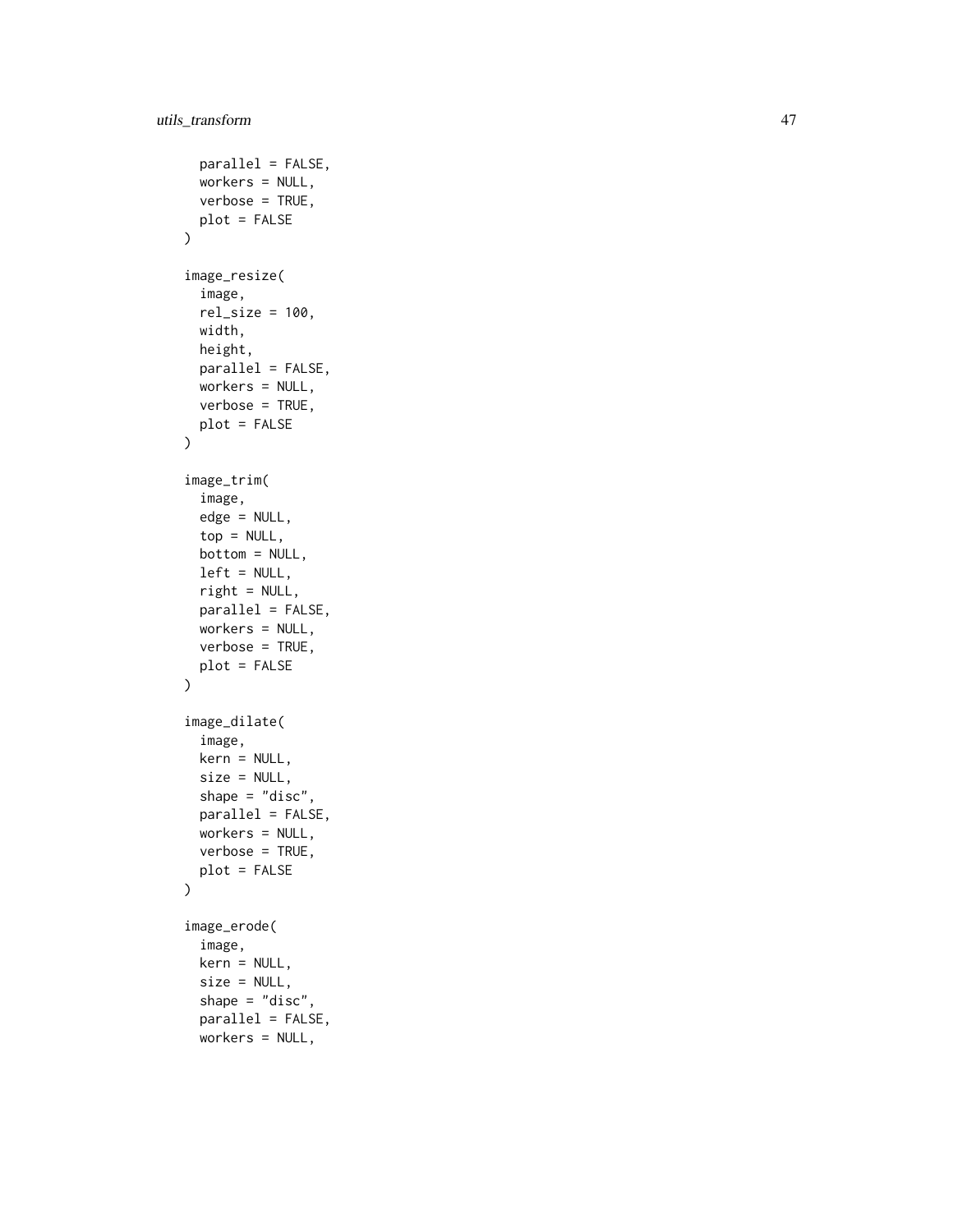48 utils\_transform

```
verbose = TRUE,
 plot = FALSE
\lambdaimage_opening(
  image,
 kern = NULL,
 size = NULL,
  shape = "disc",parallel = FALSE,
 workers = NULL,
 verbose = TRUE,
 plot = FALSE
)
image_closing(
  image,
 kern = NULL,
 size = NULL,
  shape = "disc",parallel = FALSE,
 workers = NULL,
 verbose = TRUE,
 plot = FALSE
\mathcal{L}image_skeleton(
  image,
 kern = NULL,
 parallel = FALSE,
 workers = NULL,
 verbose = TRUE,
 plot = FALSE,
  ...
\mathcal{L}image_filter(
  image,
 size = 2,
 cache = 512,
 parallel = FALSE,
 workers = NULL,
 verbose = TRUE,
 plot = FALSE
\mathcal{L}image_blur(
  image,
```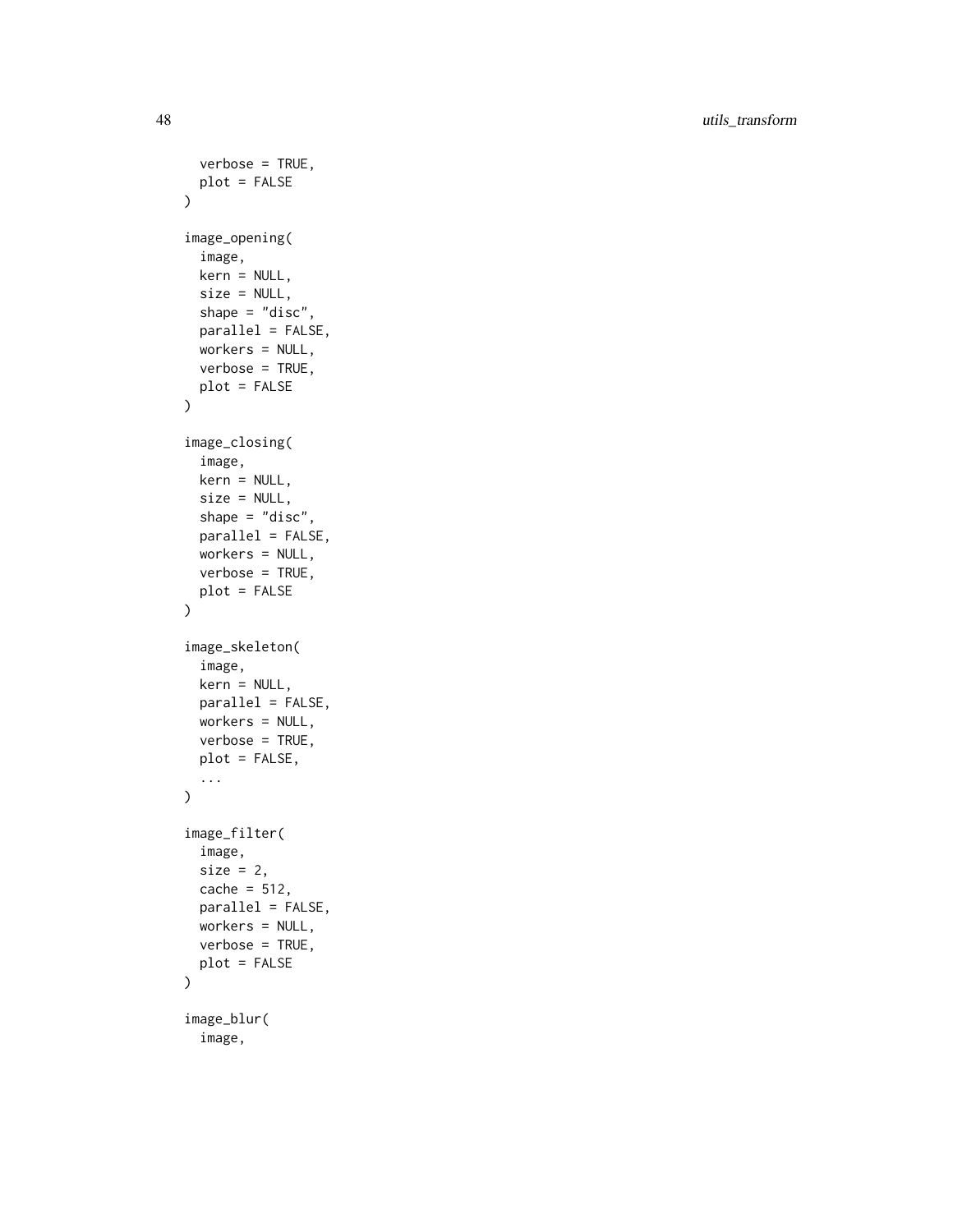# <span id="page-48-0"></span>utils\_transform 49

```
sigma = 3,
 parallel = FALSE,
 workers = NULL,
 verbose = TRUE,
 plot = FALSE
\mathcal{L}image_contrast(
 image,
 parallel = FALSE,
 workers = NULL,
 verbose = TRUE,
 plot = FALSE
)
```
# Arguments

| image                    | An image or a list of images of class Image.                                                                                                                                                                                                           |  |
|--------------------------|--------------------------------------------------------------------------------------------------------------------------------------------------------------------------------------------------------------------------------------------------------|--|
| index                    | The index to segment the image. See image_index() for more details. Defaults<br>to "NB" (normalized blue).                                                                                                                                             |  |
| edge                     | • for image_autocrop() the number of pixels in the edge of the cropped<br>image. If edge $= 0$ the image will be cropped to create a bounding rectangle<br>(x and y coordinates) around the image objects.                                             |  |
|                          | • for $image\_trim()$ , the number of pixels removed from the edges. By de-<br>fault, 20 pixels are removed from all the edges.                                                                                                                        |  |
| parallel                 | Processes the images asynchronously (in parallel) in separate R sessions running<br>in the background on the same machine. It may speed up the processing time<br>when image is a list. The number of sections is set up to $70\%$ of available cores. |  |
| workers                  | A positive numeric scalar or a function specifying the maximum number of<br>parallel processes that can be active at the same time.                                                                                                                    |  |
| verbose                  | If TRUE (default) a summary is shown in the console.                                                                                                                                                                                                   |  |
| plot                     | If TRUE plots the modified image. Defaults to FALSE.                                                                                                                                                                                                   |  |
| width, height            | • For image_resize() the Width and height of the resized image. These<br>arguments can be missing. In this case, the image is resized according to<br>the relative size informed in rel_size.                                                          |  |
|                          | • For image_crop() a numeric vector indicating the pixel range (x and y,<br>respectively) that will be maintained in the cropped image, e.g., width $=$<br>100:200                                                                                     |  |
| angle                    | The rotation angle in degrees.                                                                                                                                                                                                                         |  |
| bg_col                   | Color used to fill the background pixels, defaults to "white".                                                                                                                                                                                         |  |
| rel_size                 | The relative size of the resized image. Defaults to 100. For example, setting<br>$rel\_size = 50$ to an image of width 1280 x 720, the new image will have a size<br>of 640 x 360.                                                                     |  |
| top, bottom, left, right |                                                                                                                                                                                                                                                        |  |
|                          | The number of pixels removed from top, bottom, left, and right when using<br>image_trim().                                                                                                                                                             |  |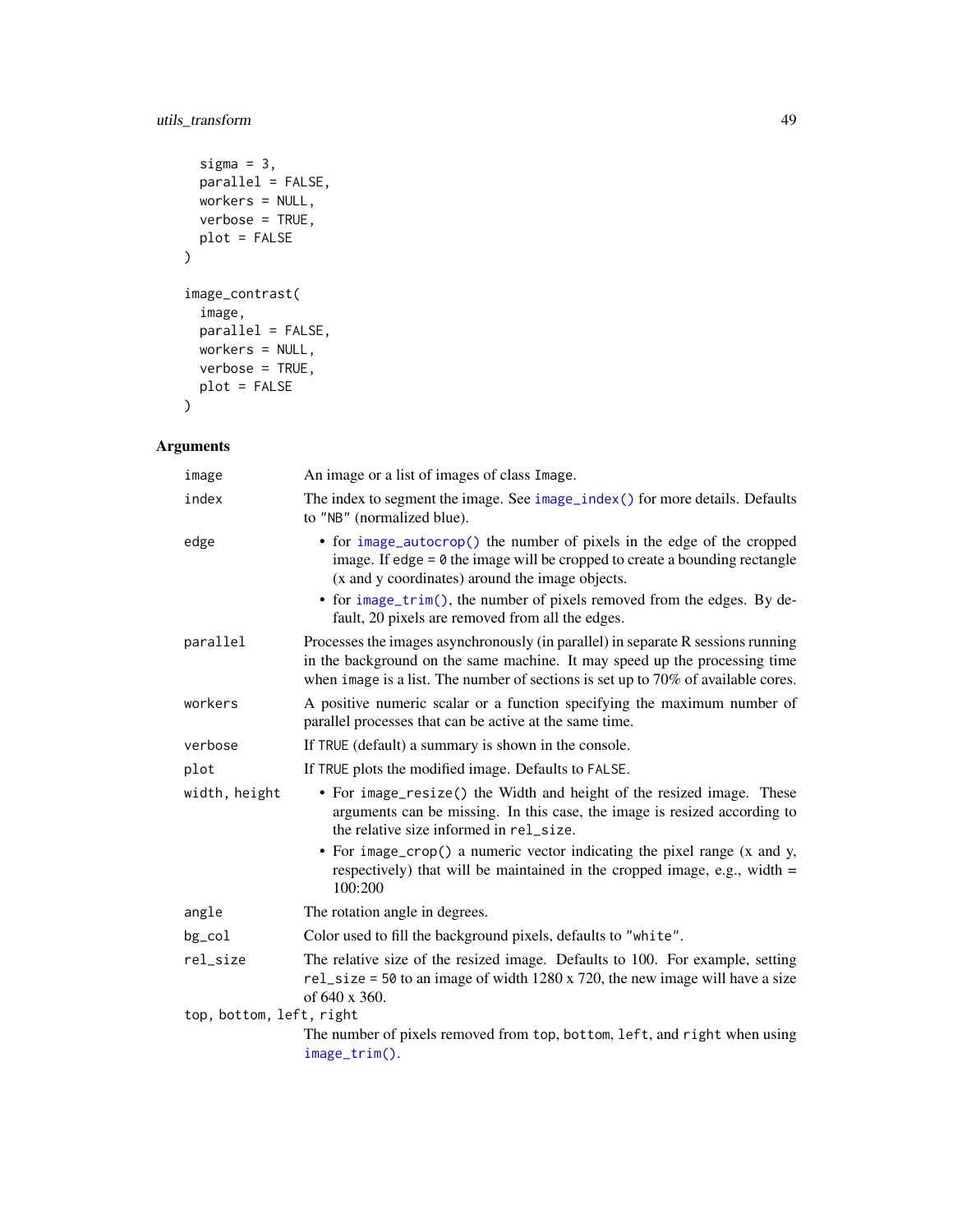<span id="page-49-0"></span>

| kern     | An Image object or an array, containing the structuring element. Defaults to a<br>brushe generated with EBImage::makeBrush().                                                                                                                                                                                                                       |
|----------|-----------------------------------------------------------------------------------------------------------------------------------------------------------------------------------------------------------------------------------------------------------------------------------------------------------------------------------------------------|
| size     | • For image_filter() is the median filter radius (integer). Defaults to 3.<br>• For image_dilate() and image_erode() is an odd number containing the<br>size of the brush in pixels. Even numbers are rounded to the next odd one.<br>The default depends on the image resolution and is computed as the image<br>resolution (megapixels) times 20. |
| shape    | A character vector indicating the shape of the brush. Can be box, disc, diamond,<br>Gaussian or line. Default is disc.                                                                                                                                                                                                                              |
| $\cdots$ | Additional arguments passed on to $\text{image\_binary}()$ .                                                                                                                                                                                                                                                                                        |
| cache    | The the L2 cache size of the system CPU in kB (integer). Defaults to 512.                                                                                                                                                                                                                                                                           |
| sigma    | A numeric denoting the standard deviation of the Gaussian filter used for blur-<br>ring. Defaults to 3.                                                                                                                                                                                                                                             |

# Value

- image\_skeleton() returns a binary Image object.
- All other functions returns a modified version of image depending on the image\_\*() function used.
- If image is a list, a list of the same length will be returned.

# Author(s)

Tiago Olivoto <tiagoolivoto@gmail.com>

#### Examples

```
library(pliman)
img <- image_pliman("sev_leaf.jpg")
plot(img)
img <- image_resize(img, 50)
img1 <- image_rotate(img, 45)
img2 <- image_hreflect(img)
img3 <- image_vreflect(img)
img4 <- image_vertical(img)
image_combine(img1, img2, img3, img4)
```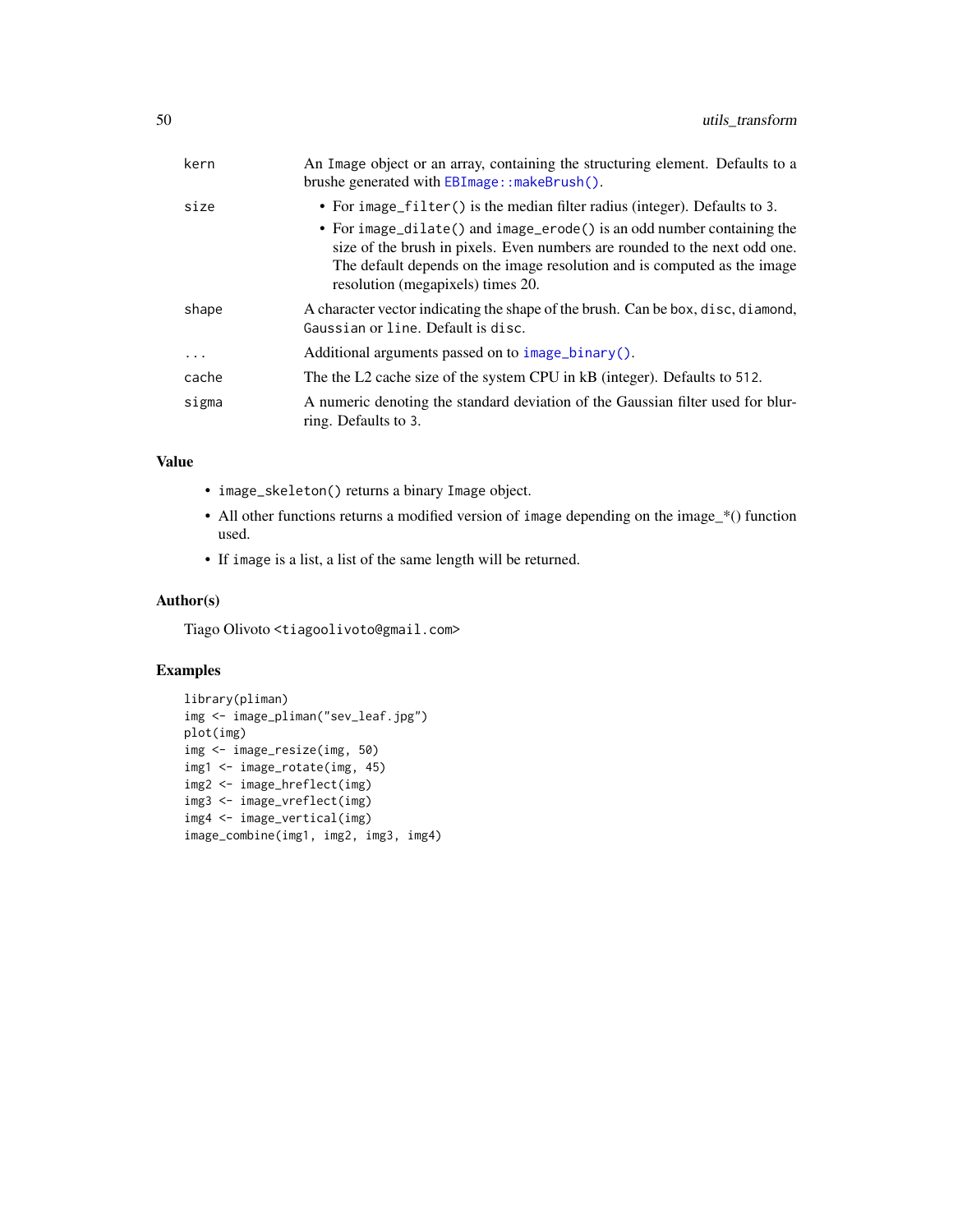# <span id="page-50-0"></span>**Index**

```
∗ images
    pliman_images, 24
%>% (pipe), 23
analyze_objects, 2
analyze_objects(), 2, 27, 36, 39, 43
base::expand.grid(), 28
base::lapply(), 43
cm_to_dpi (utils_dpi), 30
cm_to_dpi(), 30, 31
cm_to_pixels (utils_dpi), 30
cm_to_pixels(), 30, 31
conv_hull (utils_polygon), 42
distance (utils_dpi), 30
distance(), 30
dpi (utils_dpi), 30
dpi(), 30, 31
dpi_to_cm (utils_dpi), 30
dpi_to_cm(), 30, 31
EBImage::clahe(), 45
EBImage::closing(), 45
EBImage::dilate(), 45
EBImage::erode(), 45
EBImage::gblur(), 45
EBImage::makeBrush(), 50
EBImage::medianFilter(), 45
EBImage::opening(), 45
EBImage::resize(), 45
EBImage::watershed(), 19
file_dir (utils_file), 31
file_extension (utils_file), 31
file_name (utils_file), 31
```
get\_measures *(*utils\_measures*)*, [35](#page-34-0) getwd(), *[34](#page-33-0)* graphics::lines(), *[43](#page-42-0)*

graphics::points(), *[43](#page-42-0)* graphics::text(), *[37](#page-36-0)* image\_autocrop *(*utils\_transform*)*, [45](#page-44-0) image\_autocrop(), *[49](#page-48-0)* image\_binary, [8](#page-7-0) image\_binary(), *[6](#page-5-0)*, *[39](#page-38-0)*, *[50](#page-49-0)* image\_blur *(*utils\_transform*)*, [45](#page-44-0) image\_blur(), *[22](#page-21-0)* image\_closing *(*utils\_transform*)*, [45](#page-44-0) image\_combine, [10](#page-9-0) image\_combine(), *[34](#page-33-0)* image\_contrast *(*utils\_transform*)*, [45](#page-44-0) image\_crop *(*utils\_transform*)*, [45](#page-44-0) image\_dilate *(*utils\_transform*)*, [45](#page-44-0) image\_dimension *(*utils\_transform*)*, [45](#page-44-0) image\_erode *(*utils\_transform*)*, [45](#page-44-0) image\_export *(*utils\_image*)*, [34](#page-33-0) image\_filter *(*utils\_transform*)*, [45](#page-44-0) image\_filter(), *[4](#page-3-0)*, *[22](#page-21-0)*, *[29](#page-28-0)* image\_horizontal *(*utils\_transform*)*, [45](#page-44-0) image\_hreflect *(*utils\_transform*)*, [45](#page-44-0) image\_import *(*utils\_image*)*, [34](#page-33-0) image\_index, [11](#page-10-0) image\_index(), *[5](#page-4-0)*, *[9](#page-8-0)*, *[14,](#page-13-0) [15](#page-14-0)*, *[19](#page-18-0)*, *[29](#page-28-0)*, *[49](#page-48-0)* image\_opening *(*utils\_transform*)*, [45](#page-44-0) image\_palette *(*palettes*)*, [22](#page-21-0) image\_pliman *(*utils\_image*)*, [34](#page-33-0) image\_resize *(*utils\_transform*)*, [45](#page-44-0) image\_rotate *(*utils\_transform*)*, [45](#page-44-0) image\_segment, [14](#page-13-0) image\_segment\_iter *(*image\_segment*)*, [14](#page-13-0) image\_skeleton *(*utils\_transform*)*, [45](#page-44-0) image\_to\_mat, [16](#page-15-0) image\_trim *(*utils\_transform*)*, [45](#page-44-0) image\_trim(), *[49](#page-48-0)* image\_vertical *(*utils\_transform*)*, [45](#page-44-0) image\_vreflect *(*utils\_transform*)*, [45](#page-44-0)

lattice::densityplot(), *[6](#page-5-0)*